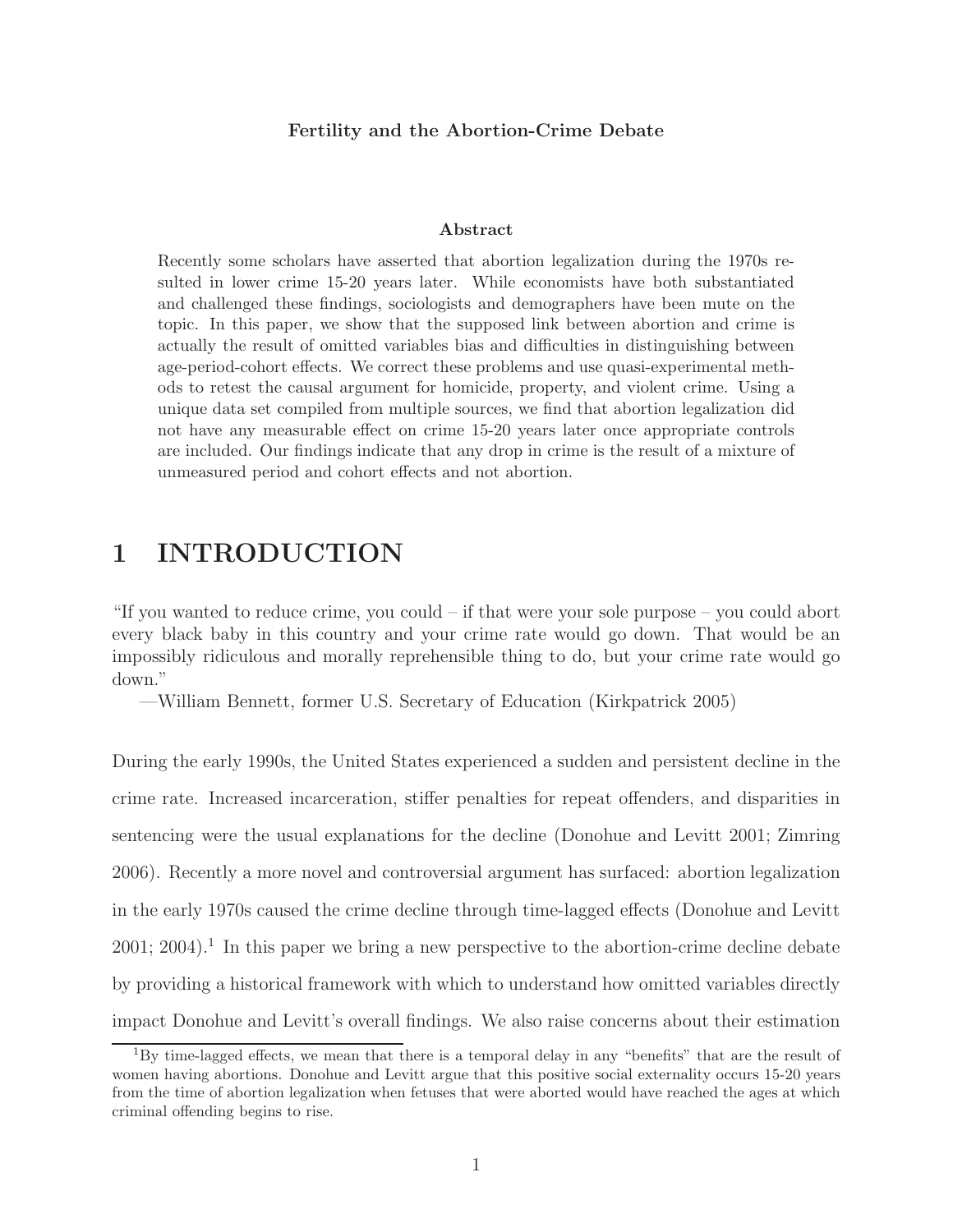methods in both papers, and we use a demographic and econometric approach to show how the observed relationship between abortion and crime hinges on distinguishing between age-period-cohort effects. Once age-period, age-cohort, and period-cohort distinctions are resolved and omitted variables bias is reduced, we do not find statistically significant  $(p < .10)$ evidence for an abortion-crime decline relationship.

The structure of this paper is as follows: Section II recapitulates the abortion-crime decline argument and debate, paying particular attention to the assumptions and methodologies employed in order to tease out the causal and non-causal associations between abortion legalization and crime rates. Section III outlines and explicates our criticisms of this explanation for the crime decline from a purely demographic standpoint. Section IV highlights our identification and methodological strategies for testing how robust the abortion-crime decline findings are given our criticisms. Section V provides evidence that abortion did not affect crime through time-lagged effects. Section VI presents concluding remarks about our findings, this strain of research, and the sociological impact such research has in the public domain.

The general tenor of the paper is positive but critical, for we consider the abortion-crime thesis to be a novel and illuminating alternative to existing theories of the crime decline. However, our purpose here is to ensure that the argument, data, and findings reflect the historical, demographic, and socio-legal realities of the periods under study.

# 2 THE ABORTION-CRIME DECLINE ARGUMENT AND DEBATE

Donohue and Levitt (2001) contend that abortion legalization in the early 1970s lowered crime in the 1990s through two processes: 1) reduction in cohort size and/or 2) cohort compositional changes due to the abortion of the marginal child (children born into unfavorable circumstances like poverty, single parent households, etc.) who are statistically more likely to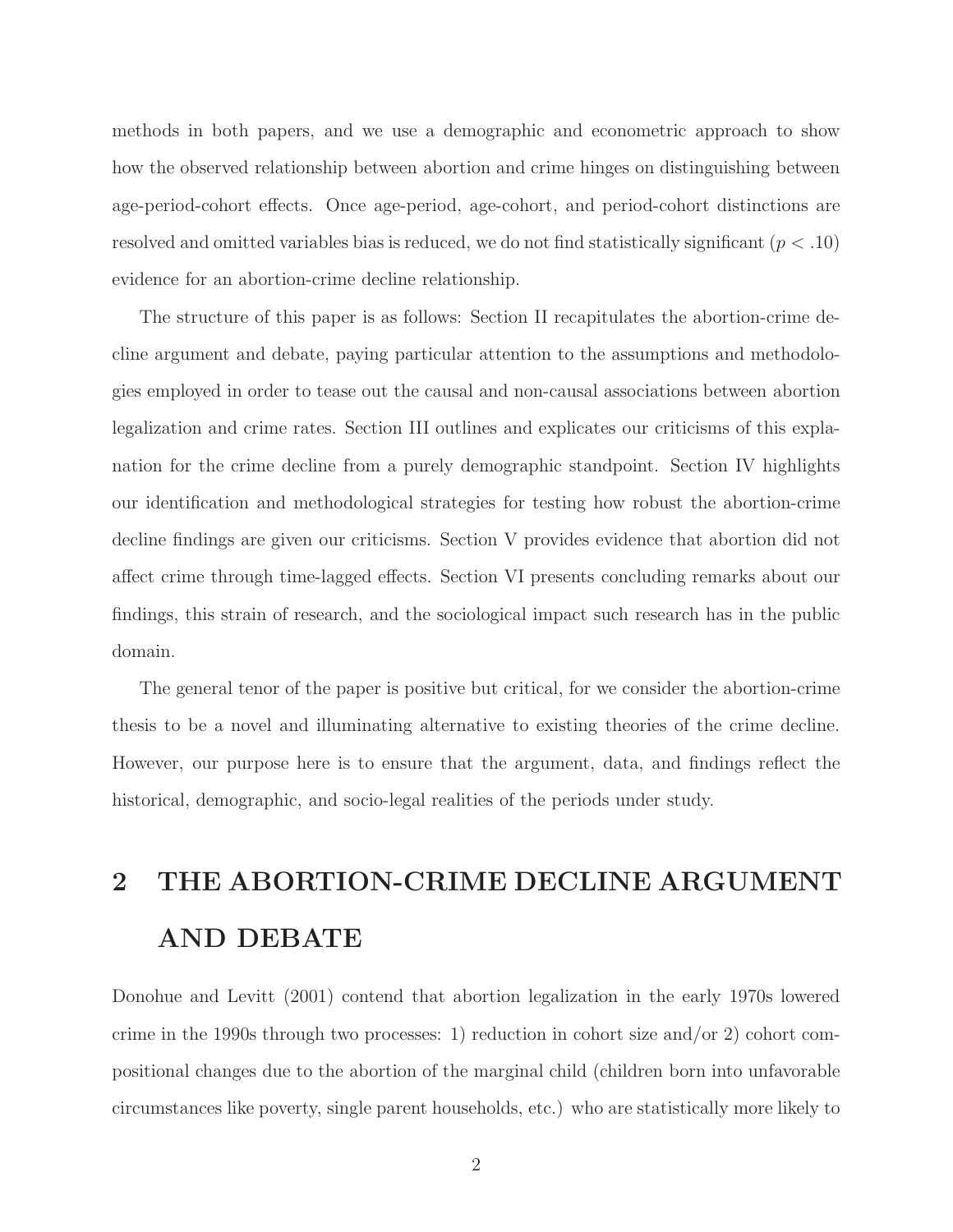commit crimes. They focus their analysis on the latter explanation. More specifically, they argue that because abortion legalization allowed women to better time their fertility, potential children who would have been most at risk of becoming future criminals were aborted, thus enabling the United States to enjoy a sharp and persistent decline in crime 15-20 years later. They attribute as much as 50% of the decline in crime to abortion legalization.

Since Donohue and Levitt's 2001 paper, research on this topic has flourished. While some researchers have replicated their findings (Joyce 2004a; Sen 2005) and validated the abortion-crime relationship (Berk, Sorenson, Wiebe, and Upchurch 2003; Sorenson, Wiebe, and Berk 2002; Sen 2005), others have raised important criticisms and limitations as to their research design and statistical tests (Ananat, Gruber, and Levine 2004; Joyce 2004a;b; Sen 2005; Foote and Goetz 2005; Zimring 2006). In particular, the main critique of the original abortion-crime thesis is that the authors fail to account for the effect of the crack-cocaine epidemic of the late 1980s (Fox 2000; Joyce 2004a;b).<sup>2</sup> Donohue and Levitt (2004) assert that accounting for the crack-cocaine epidemic bolsters their original abortion-crime findings, with over 60% of the decline in crime being due to abortion legalization. However, when Sen (2005) employs an instrumental variables approach using Canadian data, the effect of abortion legalization on crime reduction in is lowered to about 10% because there was no crack-cocaine epidemic.<sup>3</sup> Foote and Goetz (2005) argue that Donohue and Levitt find an abortion-crime link because, despite being written in the text of the paper, Donohue and Levitt omitted state-year fixed effects in their computer code, which would have taken into account state-specific omitted variables that vary by year (like the severity of the crack wave). Moreover, Foote and Goetz (2005) contend that failure to use arrest rates, instead of arrest counts, additionally explain why the relationship between abortion and crime disappears.

<sup>2</sup>Crack-cocaine use during the mid to late 1980s resulted in a sharp rise in crime rates because of related gang violence and the visible distributional methods associated with the dissemination of the drug. For a further discussion of the crack-cocaine epidemic, see Fryer et al. (2005) and Zimring (2006).

<sup>3</sup>Canadian and American crime rates waxed and waned around the same time. The only notable difference between the two countries is that the U.S. experienced a severe crack epidemic in the 1980s. Studying the relationship between abortion and crime in Canada removes problems of omitted variables bias due to the surge in crack use and its dissemination.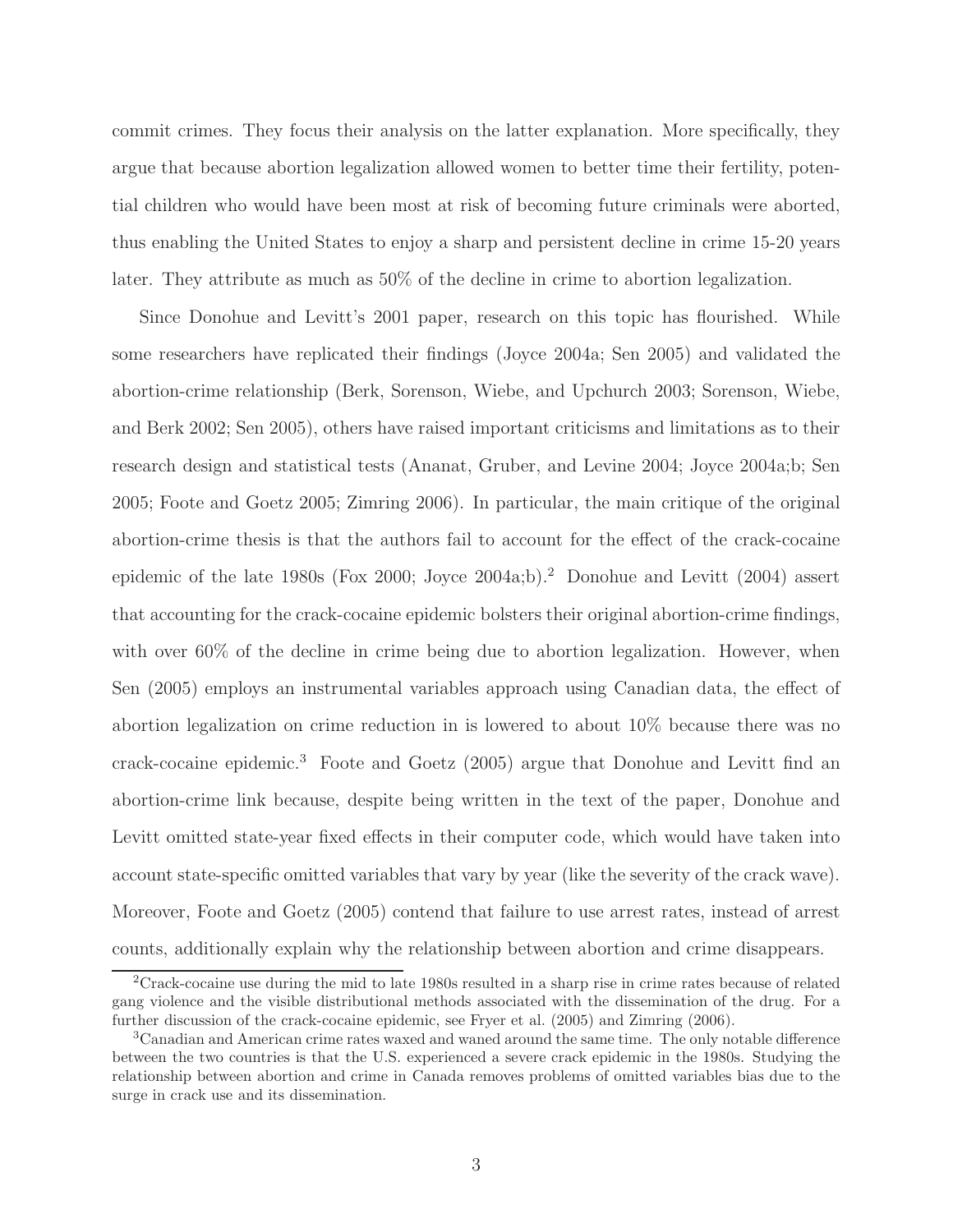Other scholars have debated the role of race and sex in the abortion-crime findings. Joyce (2004b) does not find any evidence for the abortion-crime relationship after controlling for race and sex of victims. Yet other researchers, using uninterrupted, national time series models, argue that even when race and sex are controlled, the abortion crime link remains for teenage, adult, and infant homicide rates (Sorenson, Wiebe, and Berk 2002; Berk, Sorenson, Wiebe, and Upchurch 2003). Despite these supportive findings, even Levitt (2001) has denounced using national time series methods to ascertain causality in crime studies.

Donohue and Levitt contend that teenage and single parenthood, in addition to poverty, are the socioeconomic conditions that place youth and young adults at risk of criminal offending. Yet, if the causal argument relies on the notion that future criminals are aborted based on current socioeconomic conditions, then to test the argument's validity, one only needs to examine the trend in births by socioeconomic status. If abortion legalization produced a decline in the number of marginal children (who would later become criminals), then one should expect to see a decline in the proportion of births to women from the socioeconomic groups most at risk. In the event that these risk groups do not experience a break from the general trend, or if the trend is in the opposite direction after abortion legalization, then the abortion-crime thesis is seriously flawed. Zimring (2006) shows that the proximate determinants of the very risk factors Donohue and Levitt purport to be the underlying cause for the qualitative changes in cohorts do not decline subsequent to abortion legalization. As a matter of fact, the percentage of births to single mothers age 15-19, and to single mothers in general, increased post Roe v. Wade for blacks and whites, while the overall percentage of births to black women remained unchanged (Zimring 2006). We will address these issues in greater detail later in the paper.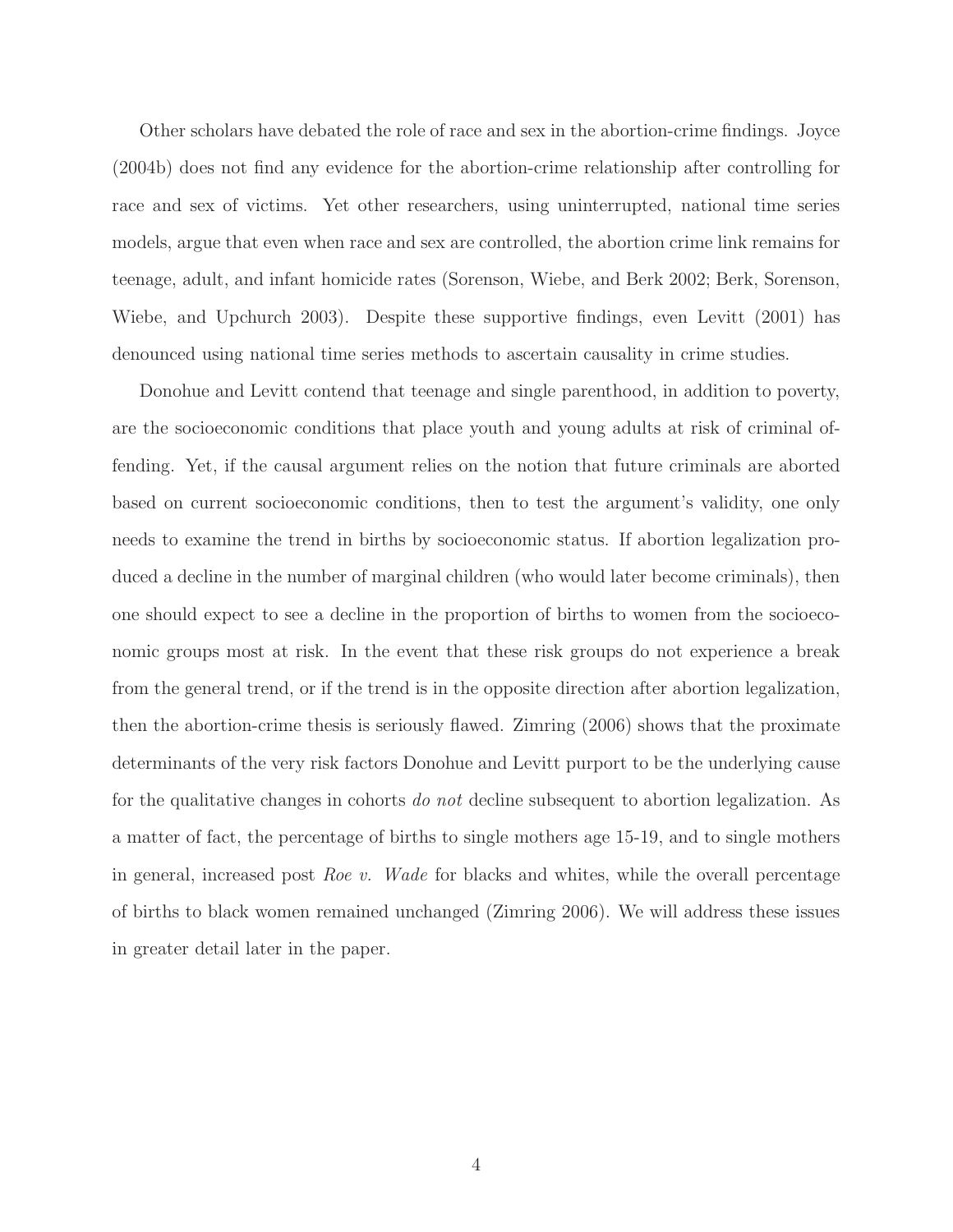# 3 A DEMOGRAPHIC CRITIQUE

The intensity of the crack-cocaine epidemic is not the only omitted variable that abortioncrime researchers have failed to account for in their models. During the 1965-1980 period, other important historical events occurred that raise serious concerns about the robustness of previous abortion-crime research. In an effort to illuminate problems with this argument—in the context of methods employed and the findings explicated—we raise several issues that researchers have either fully neglected or only partially explored. First, we reframe the discussion around other historical events that influenced fertility and abortion rates during this period, namely contraceptive use, age at first sex, and divorce rates. In doing so we revisit the social terrain of the 1960s and 1970s to highlight important advancements in contraceptive methods and attitudinal research on abortion by race, sex, age, and educational attainment. Second, we present a discussion of crime focused on the demographic characteristics of offenders and their victims. Third, we investigate the timing and accuracy of the abortion-crime thesis. Lastly, we discuss the problem with age-period and age-cohort analyses on this topic.

# 3.1 BRINGING HISTORY BACK IN: MECHANISMS THAT AFFECT FERTILITY

The 1960s and 1970s ushered in a series of broad and rapid social changes in the United States. While Donohue and Levitt mention the effect abortion had on limiting and timing womens' fertility, some economists have begun to reframe how abortion legalization affected life-cycle fertility. Specifically, Ananat et al. (2004) find that abortion legalization not only enabled better control of fertility timing, but that it also had a lasting impact by reducing completed fertility and increasing the number of childless women. This research suggests the need to determine which women were using, and affected by, abortion. Other researchers have focused on how the introduction of and improvements in contraceptives, namely the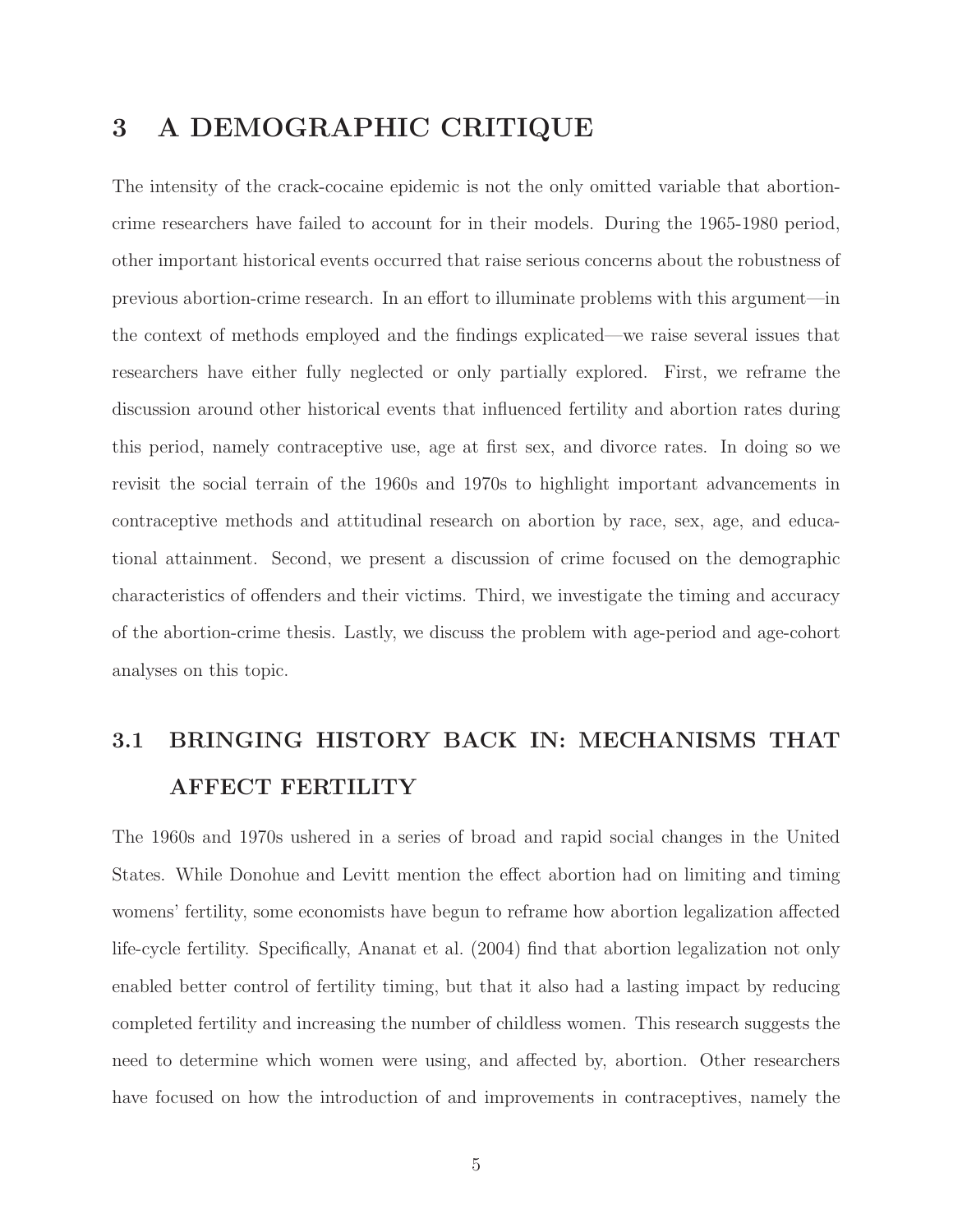pill, profoundly affected women's educational, marital, employment, and fertility options (Akerlof, Yellen, and Katz 1996; Goldin and Katz 2002; Joyce 2004b; Sen 2005).

Previous research also shows that among unmarried women, whites were more likely to have abortions than were blacks, whereas for married couples, black women were more likely to abort than whites in 1980 (Trent and Powell-Griner 1991). Trent and Powell-Griner (1991) also find that among women with a high school education or less, pregnancies were more likely to result in live births if the women did not previously have children, and that college educated women without children were more likely to abort their pregnancies than were women with less education.

Similarly, research on abortion attitudes by race indicate that blacks were less likely to approve of abortion relative to whites during the periods Donohue and Levitt study (Combs and Welch 1982; Hall and Ferree 1986). In a study of mostly low-income, young black women in Baltimore in 1970, Furstenburg (1972) found that these women opposed abortion as a fertility limiting technique, up to the point at which their desired fertility levels had been achieved. Zelnik and Kantner (1975) show that teenagers were more conservative in their attitudes toward abortion than adults, with teens supporting only the "hard" reasons for abortion (e.g., if the pregnancy endangered the mother's health or if the woman had been raped). While beliefs may not definitively translate into actual behavior—a woman may be morally opposed to abortion but may have an abortion if faced with an untimely, unwanted, or dangerous pregnancy—it is important to remember that beliefs and behavior are aligned for some non-zero proportion of all women.

The aforementioned review of abortion attitudes raises a very interesting issue: if abortion legalization enabled whites to better time their fertility, while enabling black women to limit their fertility at higher parities, then one should expect to find a downward shift in the hazard of first births for whites post Roe v. Wade and a steady or increasing trend in the hazard of first births for blacks for any particular age group, assuming all other factors remain constant. More specifically, if attitudinal research is correct, then one would expect the hazard of first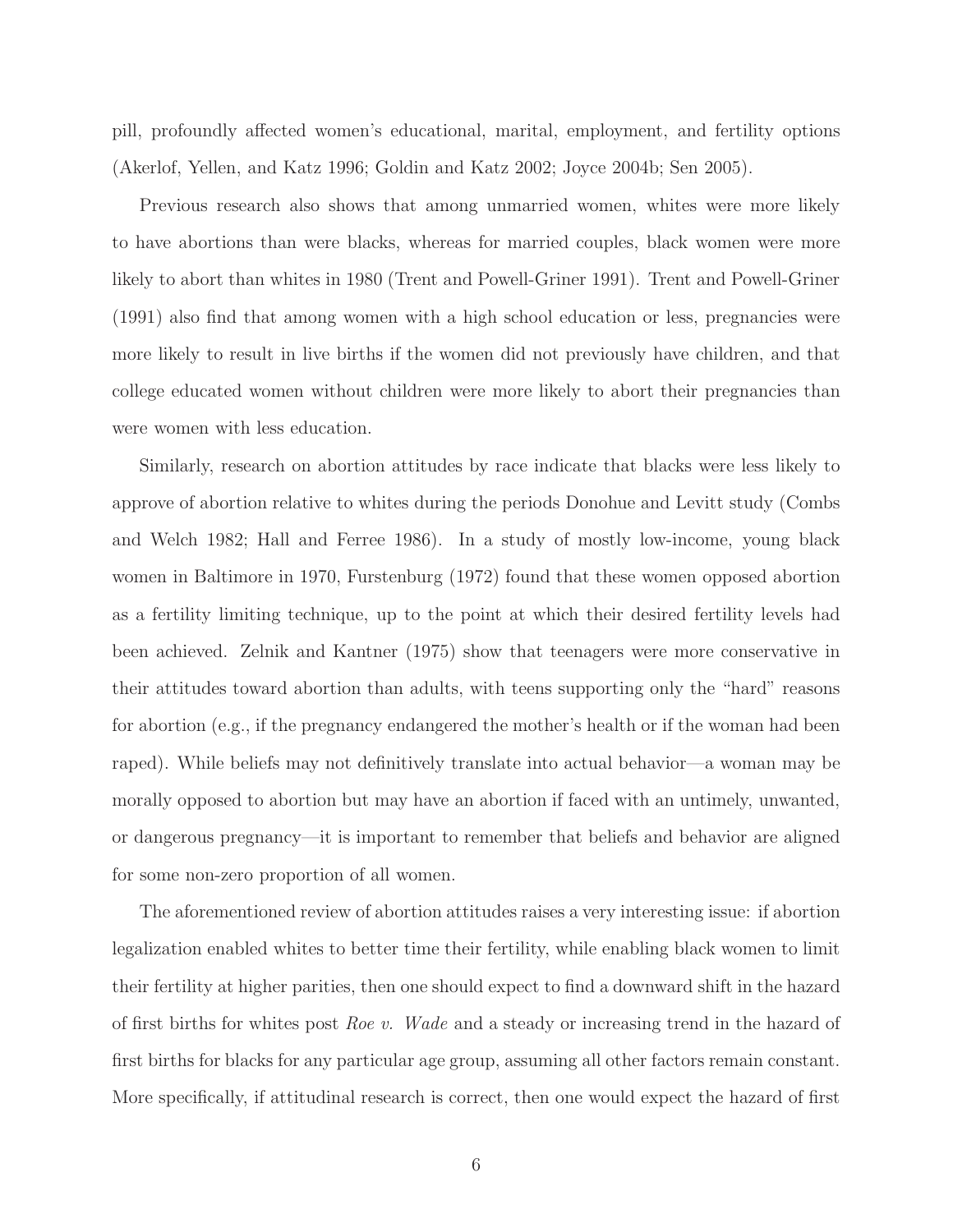birth to rise for black teenage women because they are much less supportive of abortion as a contraceptive method. This would suggest that any drop in crime for black victims and offenders would not be due to a decline in black teenage fertility levels during periods of legal abortion. This would be evidence against qualitative changes in cohorts because black unwanted births during teenage years would not decline relative to their white counterparts. Unfortunately we are unable to test this alternative theory because first birth probabilities by race and birth cohort were not collected until the late 1970s.

The level of fertility is also principally important in this discussion. While Donohue and Levitt acknowledge that fertility was falling prior to the onset of abortion legalization, they do not acknowledge the impact of this trend on their argument, even though they control for birth rates in their models.<sup>4</sup> Figure 1 displays the total fertility rate (TFR) from 1960 to 1990 for the United States.<sup>5</sup> Because the white TFR drives the overall TFR, we also disaggregate the TFR by race. We have drawn three vertical lines to indicate important events that preceded and succeeded when states legalized abortion. The first vertical line marks 1964 when Lyndon B. Johnson announced support for legislation aimed at enabling the poor to access birth control. A year later, Griswold v. Connecticut reached the U.S. Supreme Court, and the Court struck down Connecticut's birth control prohibition, thereby giving married couples the right to contraception (Luker 1996) and effectively eradicating lingering Comstock Laws.<sup>6</sup> The second vertical line is for 1970, when Alaska, Washington, California, Hawaii, and New York legalized abortion (henceforth referred to as repeal states), becoming the first states to do so. The third line marks the 1973 Roe v. Wade U.S. Supreme

<sup>4</sup>Donohue and Levitt use the crude birth rate—the number of births per 1000 state residents— instead of the number of births per 1000 women of reproductive age. Given that the crude birth rate is distorted by age structure and the inclusion of males, we use the latter measurement in our analysis for a proper occurrence-exposure rate.

<sup>5</sup>We focus on the total fertility rate, instead of age specific fertility rates, because abortions had by all women across the age distribution constitute the counterfactual cohort of fetuses at risk of becoming future criminals regardless of the woman's parity and age.

<sup>&</sup>lt;sup>6</sup>The Comstock Laws were restrictive laws that prevented the acquisition and dissemination of birth control. The Court's decision in *Griswold v. Connecticut* protected a married couple's right to privacy under the First, Fourth, and Ninth Amendments of the Bill of Rights, which helped pave the way for Roe v. Wade in 1973.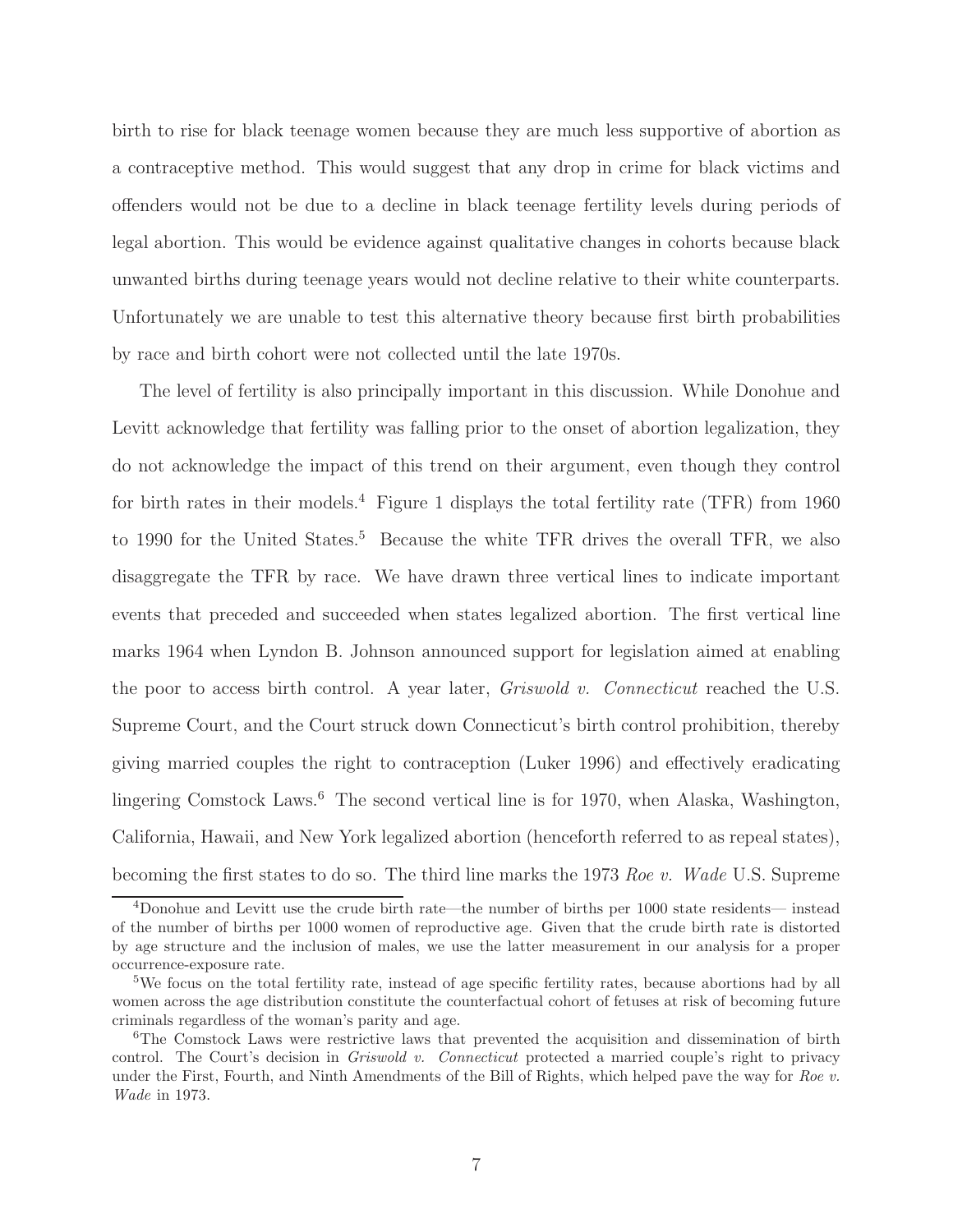Court decision that legalized abortion in all 50 states and D.C. Figure 1 shows that the TFR declines from 1960 through 1968, rises a bit—probably due to men returning from the Vietnam War—and then continues on a persistent decline. The main purpose of this graph is to examine the rate of change in the total fertility rate for the 1965-69 and 1970-74 periods by race. Although, Donohue and Levitt partially attribute the decline in fertility after 1970 to the crime decline of the 1990s, they do not take into account the average rate of change in fertility during the periods before and after abortion legalization. We care about the rate of change because fertility was declining very quickly before and after abortion. This figure is important because it shows that the average rate of change in the TFR for blacks during the 1965-69 and 1970-74 periods are approximately the same, with the former falling by 0.158 births per year and the latter by 0.160.<sup>7</sup> For whites, the decline was just as pronounced, but the average rate of change was 0.084 and 0.128 for the 1965-69 and 1970-74 periods, respectively. These rates indicate that white fertility changed more between the periods than did black fertility. If the black rates of change are approximately equivalent in the periods before and after any state legalized abortion, and the only difference is in the levels of fertility between the two periods, then there is little reason to associate the abortion legalization period with a crime decline more so than the pre-abortion legalization period.

Building on the work of Zimring (2006), we further inspect the proximate determinants of the risk groups. If the abortion-crime thesis is correct, then we should find a downturn in the births to women in the risk categories (teenagers and blacks). Examining the teen TFR shows that there is evidence of a decline in terms of absolute rates (see Panel A of Figure 2), but an inspection of the proportionality of the change tells a different story about the composition of the birth cohorts. Panel B of Figure 2 illustrates the proportion of the race-specific TFR due to women age 15-19. This graph tracks the proportional change in fertility levels, allowing us to see how much of the race-specific TFR is due to women in the risk categories. From this graph, we see that the proportion of births to black women age

<sup>&</sup>lt;sup>7</sup>An easy way to identify the average rate of change for the two birth cohorts is to notice the parallelism between the 1965-69 and 1970-74 lines.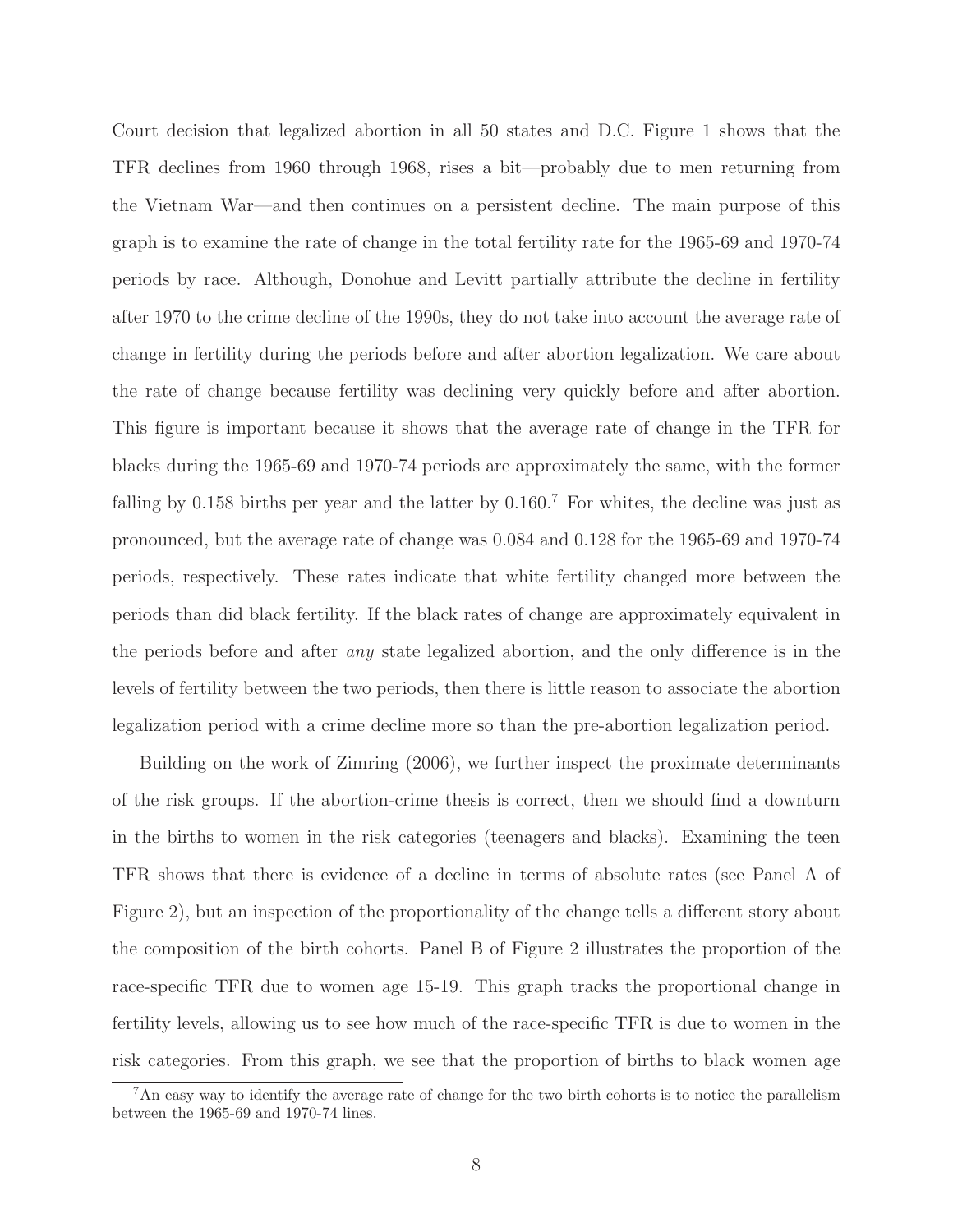15-19, out of all births to black women, rose from 17 to 25% starting in 1960 through 1975, fell slightly during 1976 and 1977, and remained stagnant at 22-23% from 1978 to 1990. This figure raises serious questions about the validity of the abortion-crime thesis: the constant decline in the black TFR during 1965-69 and the increase in the proportion of the black TFR due to teenagers suggests that the marginal children who would later go on to commit crime were not actually aborted, at least not at a rate likely to be sufficient to account for the 1990s crime drop. Moreover, given that the proportion of births to teenage mothers actually increased and remained steady from 1973-1990, it seems unreasonable to attribute the 1990s decline in crime to the marginal child being aborted.

To emphasize this point further, Panel A of Figure 3 presents evidence of non-marital, teenage birth rates by race for the United States. This figure shows that out-of-wedlock, teenage childbearing was slightly lower before, and not after, Roe v. Wade. While this trend does not tell us about the experiences of repeal and non-repeal states, Panel B plots the median birth rate by year for repeal and non-repeal states.<sup>8</sup> There are two points worth mentioning. First, repeal and non-repeal states experienced rapid declines in their median birth rates between 1970 and 1973, with repeal states having lower birth rates; however, between 1972 and 1973, the birth rate in repeal states began to decline more slowly while non-repeal states saw no abatement in their declining birth rate. Second, by 1975, the median birth rate in non-repeal states converged with, and was subsequently lower than, repeal states. Moreover, after 1975, the birth rate in repeal states began to rise and subsequently diverged from the trends in non-repeal states. Given that the birth rate was falling very rapidly between 1970 and 1973 in both repeal and non-repeal states, we inspect the relative rate of change in the birth rate. Panel C shows that in 1974, the relative rate of change in the birth rate was approximately the same in both repeal and non-repeal states. This leads us to question the validity of the abortion-crime thesis because the relative and absolute rates indicate that non-repeal states had lower birth rates before and after Roe v. Wade,

<sup>&</sup>lt;sup>8</sup>We focus on the median because the mean birth rate in repeal states is heavily skewed by high birth rates in Alaska and Hawaii.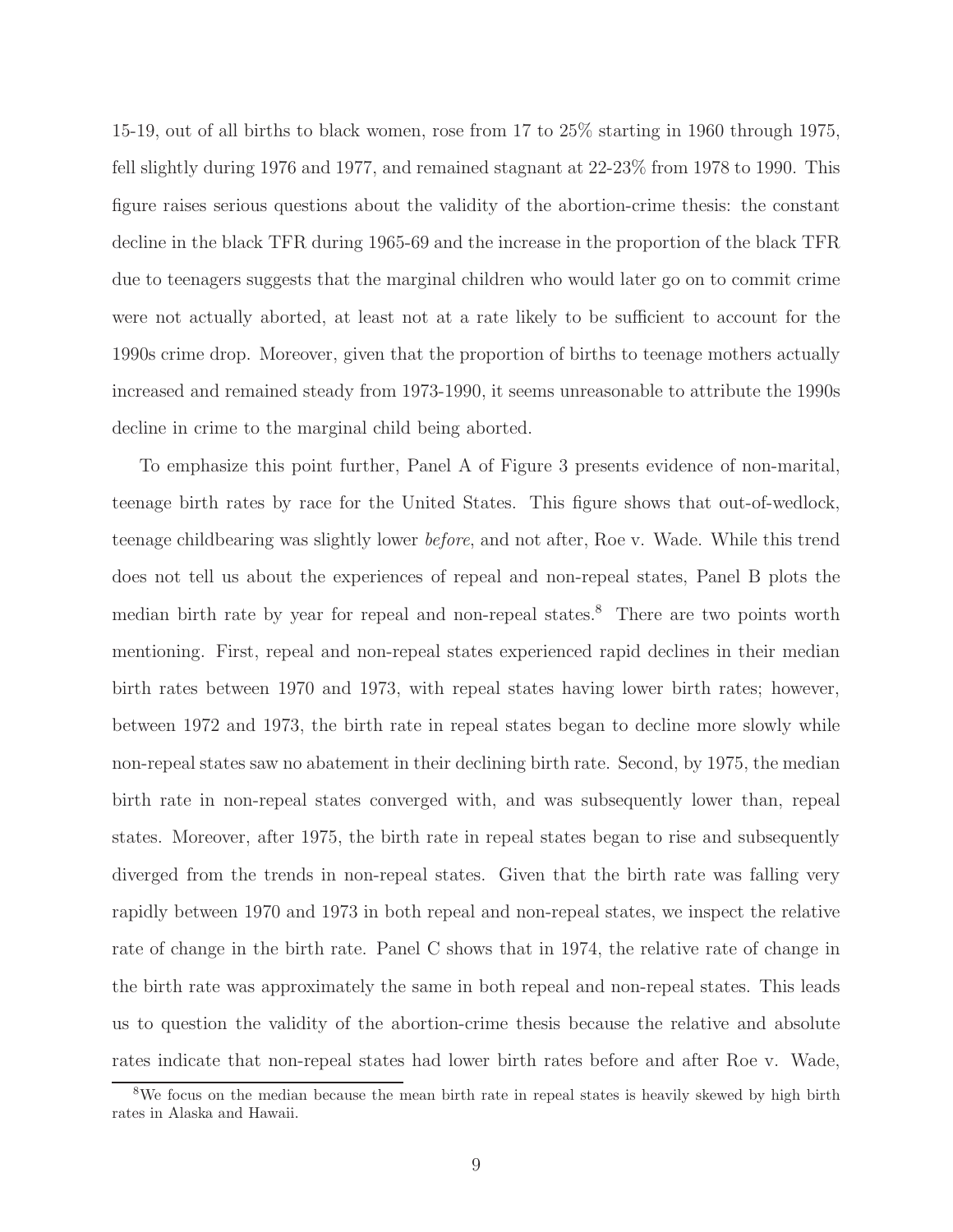respectively.

#### 3.1.1 OMITTED VARIABLES THAT AFFECT FERTILITY

While the timing and levels of fertility in the 1970s are an integral part of the abortion-crime thesis, little attention has been paid to the variables that influenced fertility during these time periods. In particular, researchers studying the abortion-crime relationship have not directly estimated the effect of contraceptive use and divorce rates on fertility and subsequent abortions. These omitted variables are important for several reasons.

First, the pill enabled women to effectively limit and time their fertility. Oral contraceptives first became available in 1960 when the FDA approved Searle's Enovid as a birth control pill, and by 1965, more than 6.5 million women were users of the pill (PBS Online). Furthermore, Akerlof et al. (1996) and Goldin and Katz (2002) present evidence that married women began using the pill in the early 1960s, with unmarried women obtaining access to oral contraceptives by the late 1960s. Luker (1996) states that the pill was the most popular form of contraception among married women around 1965, and that in 1964, the Office of Economic Opportunity (OEO) began funding birth control for poor women. Moreover, a 1966 bipartisan congressional committee decided that women on welfare—if older than 15—would have access to publicly funded birth control regardless of her martial status (Luker 1996). In 1972, Congress mandated that state welfare departments offer birth control services to sexually active minors, and in 1974 and 1975, Congress further emphasized that any federally funded family planning clinic had to offer services to adolescents regardless of her martial status (Luker 1996). Considering that the introduction of oral contraceptives and its diffusion from married to unmarried women preceded abortion legalization, it is very important that researchers take into account rates of contraceptive use in order to prevent spurious findings between abortion and crime rates.

Second, abortion-crime researchers have completely ignored the impact divorce has on fertility rates. Divorce matters for two reasons: one, it can suppress fertility, and two,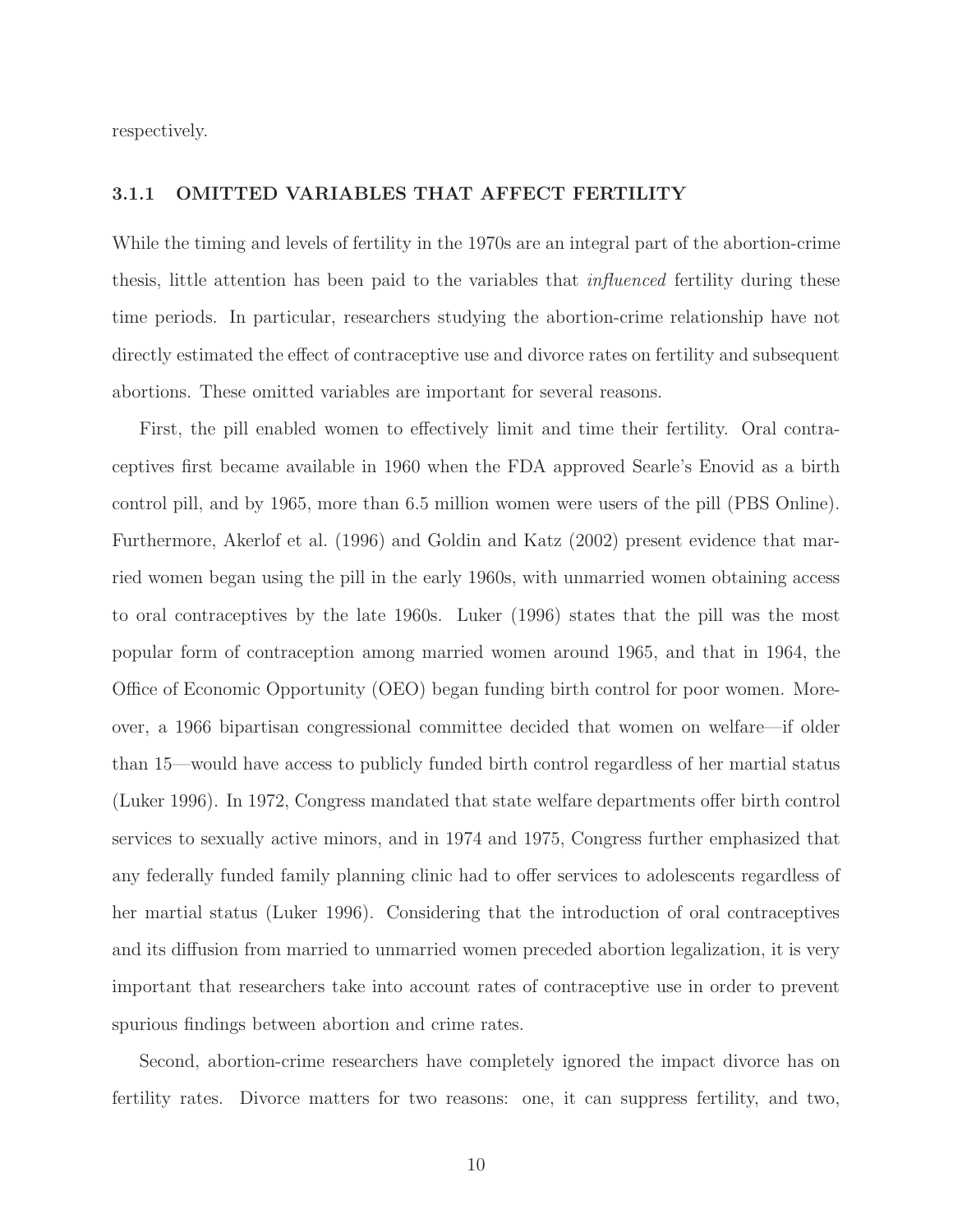it can lead to a change in an individual's chance to experience crime. During the 1960s and 1970s, most states enacted unilateral divorce laws—"divorce that does not require the explicit consent of both partners" (Gruber 2004). By the end of the 1970s, "nearly every state [had] enacted some form of non-fault divorce" (Simmons 1998). Becker (1993) and Becker et al. (1977) argue that divorce can lower fertility if couples do not invest in or accumulate marriage specific capital (e.g., children) because such capital is intrinsically valuable only to the current marriage and is less valuable after dissolution. Put another way, divorce can alter fertility, ex ante, if couples foresee their marriages ending and take extra precautions to prevent having more children. Divorce can also reduce fertility, post ante, if divorced men and women do not have sexual partners. Both of these factors would reduce the risk of having an abortion.

Furthermore, if poverty is the underlying mechanism behind criminal offending, proponents of the abortion-crime relationship need to show that divorced women with children did not experience any negative economic effects from unilateral divorce. For example, if children of divorced parents reside with one parent in a household experiencing economic hardship over a long period of time, then those children are now at risk of criminal offending because their socioeconomic conditions have shifted from favorable to unfavorable circumstances. Gruber (2004) finds that children exposed to unilateral divorce obtained less education and lower family income as adults. Research also shows that unilateral divorce has a strong, negative financial impact on women and children for two reasons: first, women's earnings are usually a fraction of their husbands; and second, women are usually awarded primary custody of the children, and divorced wives often do not collect support from their former husbands (Bianchi and Spain 1986; Spain and Bianchi 1996; Duncan and Hoffman 1985). Because larger proportions of female-only-headed households are associated with crime, unilateral divorce helped give rise to an increasing fraction of female-headed households in poverty—often referred to as the *feminization of poverty* (Bianchi and Spain 1986; Spain and Bianchi 1996). Remarriage, however, enables women and children to escape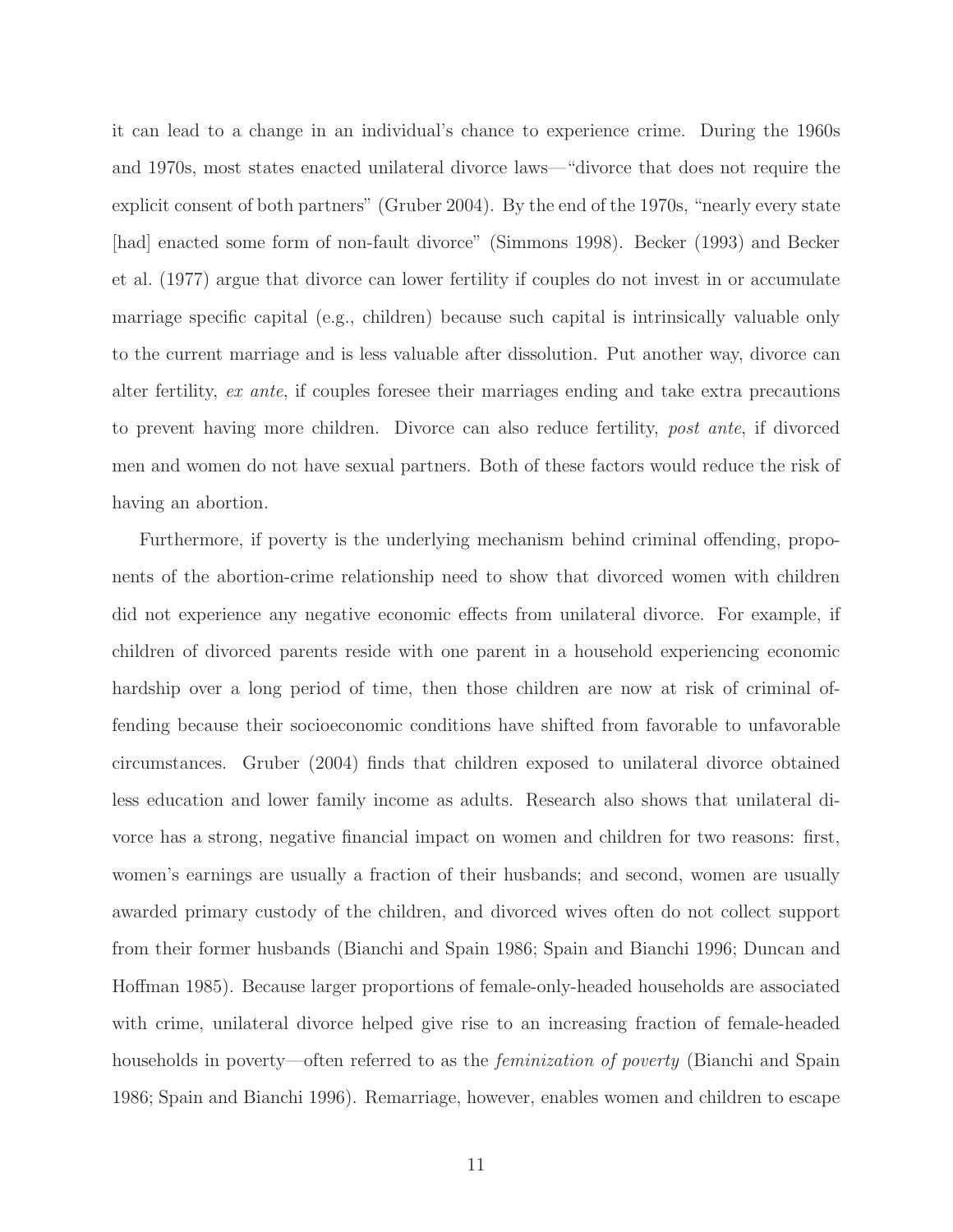poverty, with 55% of white divorced women getting remarried within five years, compared to 42% of black divorced women (Duncan and Hoffman 1985). There are two implications that follow from this review: divorce can lower period fertility, and it is possible that divorce has placed children of certain cohorts more at risk of future offending, on par with children born to never-married single mothers.

## 3.2 THE DEMOGRAPHY OF CRIME

During the 1980s and 1990s, it was common to hear racialized colloquialisms about crime like "black-on-black violence"—in the public domain. Even William Bennett's statement at the opening of this paper implies a relationship between race and crime. Yet, Donohue and Levitt do not control for either race or sex in their models. Accounting for race and sex matters because, in the case of homicide, research shows that victims and offenders share similar characteristics (Fox 2000). Lack of consistent and available data on abortions by race may be the cause of not performing a race-based abortion-crime analysis, but the consequence is that aggregate level models of abortion and crime can give misleading results, particularly in the case of homicide.

Existing research indicates that there are sex differences in criminal activities, arrests, and violence rates (Steffensmeier 1978; 1980; 1983; Steffensmeier and Cobb 1981; O'Brien 1999). Moreover, other studies highlight the effects of racial segregation and concentrated disadvantage on homicide and violence rates for different racial groups (Harer and Steffensmeier 1992; Peterson and Krivo 1993; 1999; Krivo and Peterson 1996; 2000). Black males experienced the largest drop in the homicide rate beginning in the early-to-mid 1990s (Fox 2000), indicating the importance of controlling for race in multivariate models.<sup>9</sup> Figures 4 and 5 illustrate the difference in homicide rates between blacks and whites by state and year, for men and women age 15-19 respectively. These figures show the difference between

<sup>&</sup>lt;sup>9</sup>The homicide rate is defined as the rate at which people are killed per population exposed to risk, and not the rate at which people kill others per population of killers.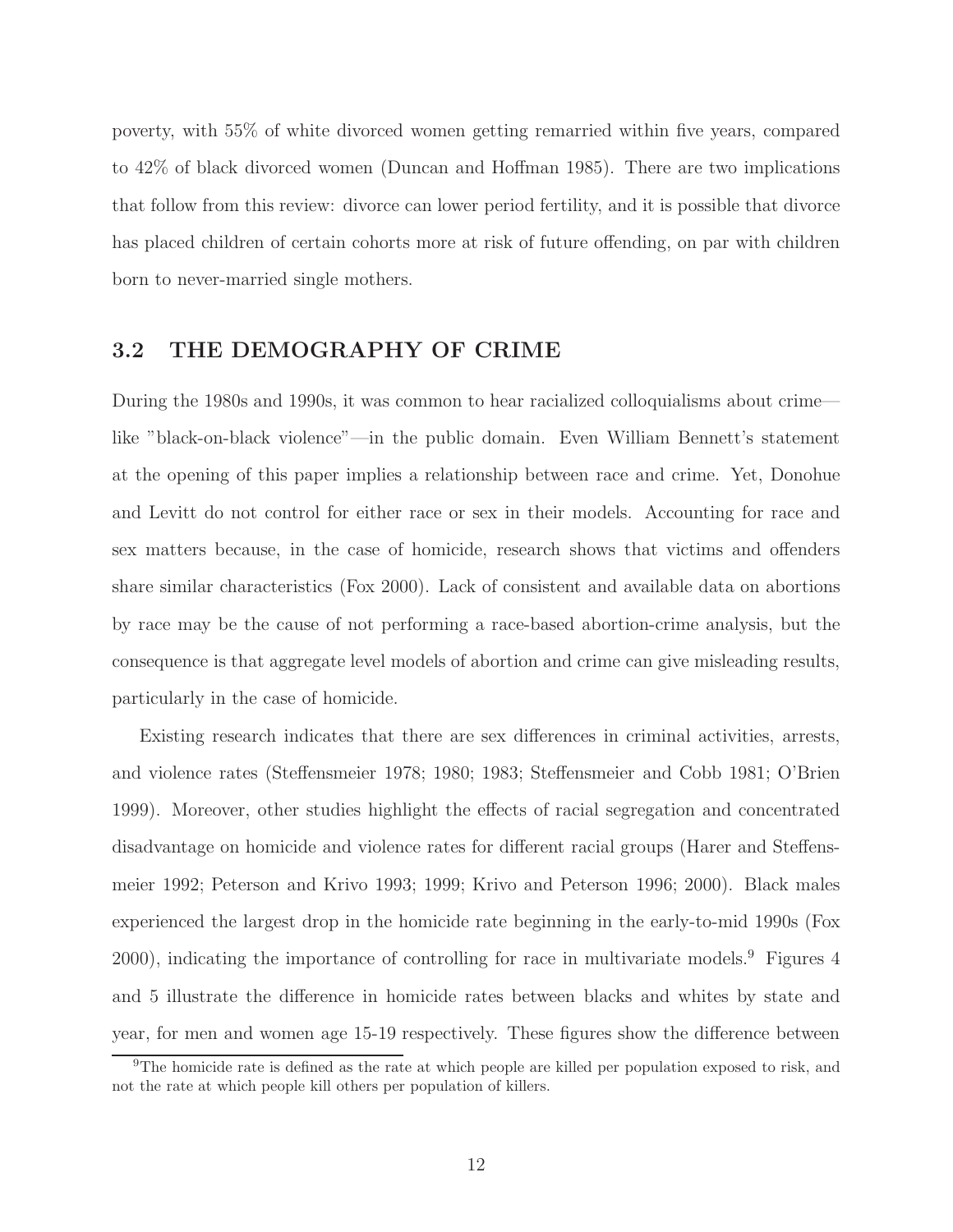black and white homicide rates by sex. For states that have large black, urban centers, the difference in homicide rates is positive, indicating that blacks experience homicide at higher rates than whites. Any analysis that ignores the role of race, sex, and urban centers will miss much of this variability.<sup>10</sup> If abortion has an effect on crime, it is important to know the race and sex of victims and offenders because abortion could reduce the number of victims or offenders, thereby changing the social relationship of crime based on race, if there are racial differences in abortion rates. Obtaining the race of offenders is problematic when studying property crime because victims may not know who vandalized or stole their property. However, by focusing on homicide, researchers are able to test whether race-sex specific abortion rates lead to a corresponding drop in race-sex specific victimization rates. This strategy is justified by a review of the literature.

Another aspect of the demography of crime relates to cohort size. Donohue and Levitt (2001) posit that smaller cohort sizes are one pathway through which abortion may have lowered crime (i.e., the Easterlin (1978) hypothesis). However, Steffensmeier et al. (1987) and Steffensmeier et al. (1992) do not find any evidence for the Easterlin (1978) hypothesis in the case of crime. Moreover, Sen (2005) does not find any evidence that cohort size matters for Canadian crime rates. If cohort size mattered, in the context of U.S. crime rates, then crime should have declined around 1975 because the TFR began to decline in the early 1960s. Yet crime rose between 1975 and 1980. The dynamic process whereby every subsequent cohort is smaller than the preceding one raises a logical conundrum: if relative cohort size matters in reducing future crime rates, then researchers should find a persistent decline in crime rates proportional to the decline in fertility, *ceteris paribus*. Figure 6 shows that crime rates cycle independent of fertility rates, recalling that Figure 1 illustrated a continual decline in fertility from 1960 through the late  $1970s<sup>11</sup>$ . Therefore, there is very little evidence that relative cohort size has any impact on U.S. crime rates.

 $10$ It is important to remember that the drop in non-gun-related homicides among Blacks had been falling at about the same rate since the 1970s.

 $11$ We do not disaggregate the rates by race because we want to show that the argument does not hold at the aggregate level. Our later analyses are disaggregated by race.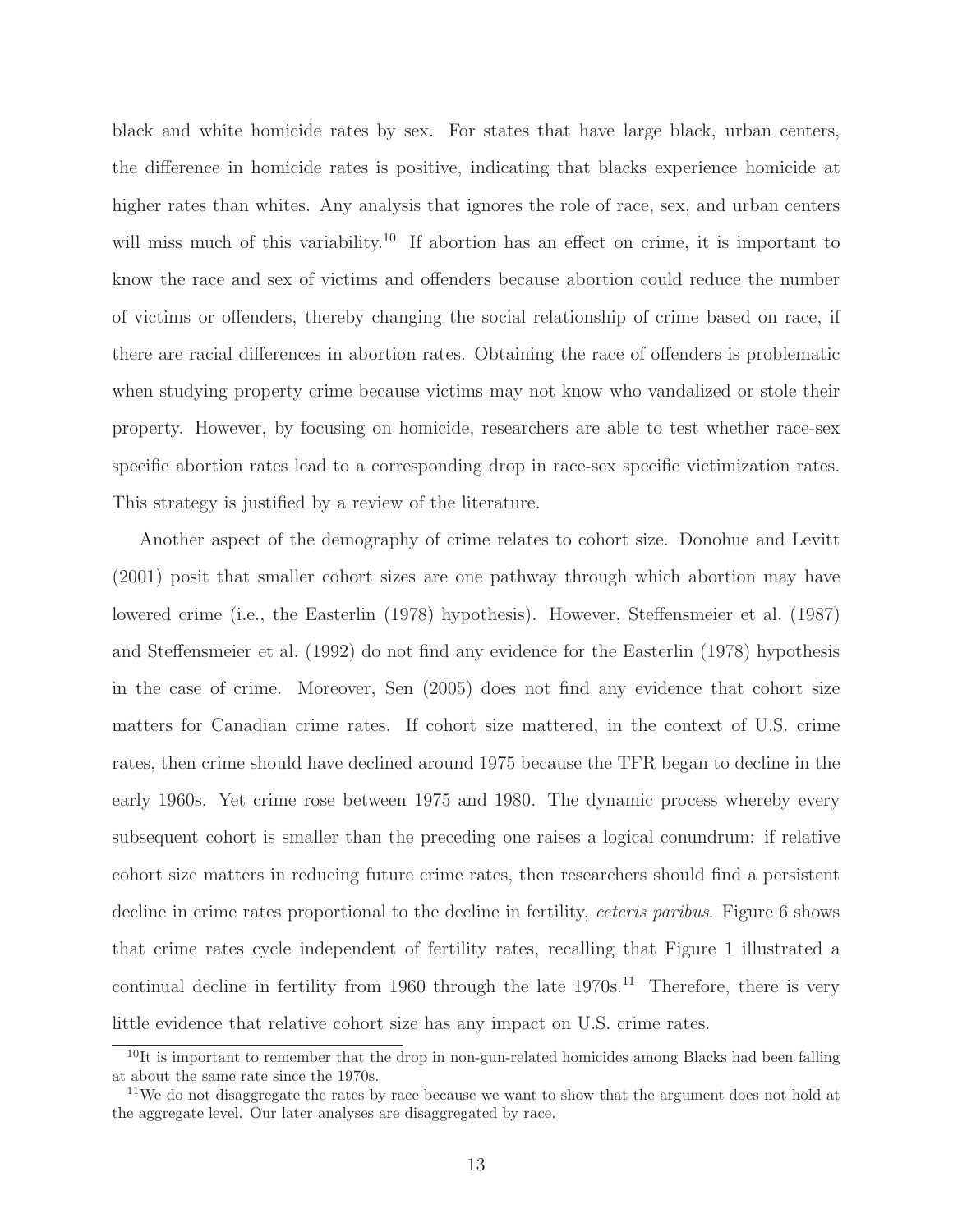#### 3.2.1 The Decline in Crime

Donohue and Levitt (2004) further contend that repeal states (California, New York, Washington, Alaska, and Hawaii) experienced drops in crime earlier and larger than non-repeal states. Yet the authors do not provide any summary statistics regarding this claim.

$$
\Delta \overline{C_t} = \underbrace{\frac{(C_{xt} - C_{xt-1})}{(C_{xt-1})}}_{\overline{X_t}} - \underbrace{\frac{(C_{yt} - C_{yt-1})}{(C_{yt-1})}}_{\overline{Y_t}}
$$
\n(1)

Equation 1 represents the overall mean difference in the relative rate of change  $(\Delta \overline{C})$  in crime, between repeal  $(\overline{X})$  and non-repeal  $(\overline{Y})$  states, given the crime rate (C) for a repeal (x) or non-repeal (y) state in year (t). Put another way, this equation captures the within state variation—relative to the year before—and the between group (repeal or non-repeal) variability, evaluated at the mean. If the abortion-crime thesis is correct, these estimates should be negative, and we can calculate how often the difference in the crime rate is in the predicted direction. The real issue, however, is not only whether the differences in the annual relative rates of change are negative, but also whether these differences are so negative that they could not due to chance alone.<sup>12</sup> Because early abortion-legalizing states began providing services in 1970, 1985 marks the first year in which one would expect to find a negative estimate (i.e., an "abortion" effect) if the positive social externalities from induced abortion occur 15-20 years later, as Donohue and Levitt claim. We test the null hypothesis—that there is no difference in the relative rates of change between repeal and nonrepeal states—against the prevailing theory that these differences are negative (i.e.,  $H_a < 0$ ). Table 1 presents non-parametric estimates of the average difference in the relative rate of change between repeal and non-repeal states. Donohue and Levitt are correct: Between

<sup>&</sup>lt;sup>12</sup>To test the difference between two groups, the t-statistic is calculated as  $t = \frac{\overline{X_t} - \overline{Y_t}}{\sqrt{s^2 + x^2}}$  $\frac{s_1^2}{m} + \frac{s_2^2}{n}$ with degrees of  $\left(\frac{s_1^2}{m} + \frac{s_2^2}{n}\right)^2$ 

freedom  $v$  calculated as  $v =$  $\frac{(s_1^2/m)^2}{m-1} + \frac{(s_2^2/n)^2}{n-1}$ (Devore 2000), where  $X_t$  and  $Y_t$  represent the means of the relative rates of change for repeal and non-repeal states, respectively. In order for a statistically significant difference at  $p < 0.1$  or below,  $t \ge t_{2\alpha,v}$  or  $t \le -t_{\alpha/2,v}$ .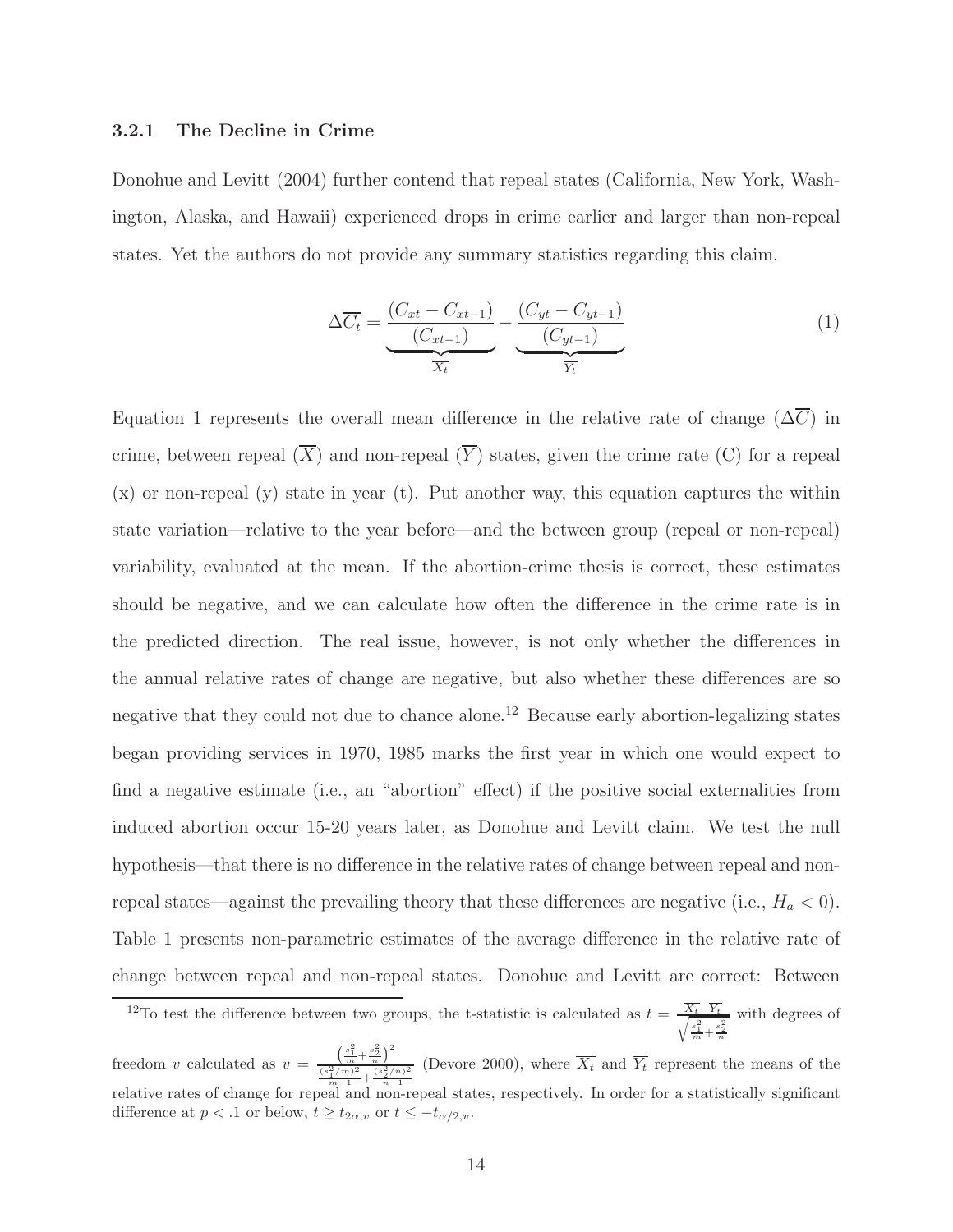| Year      | Violence | t-stat  | df    | Homicide  | t-stat  | df    | Property | t-stat  | df    |
|-----------|----------|---------|-------|-----------|---------|-------|----------|---------|-------|
| 1985      | $-0.033$ | $-1.55$ | 6.52  | $-0.035$  | $-0.45$ | 5.87  | $-0.035$ | $-1.55$ | 4.96  |
| 1986      | 0.027    | 0.65    | 5.01  | $-0.055$  | $-0.85$ | 8.33  | 0.014    | 0.93    | 5.66  |
| 1987      | 0.006    | 0.10    | 4.21  | 0.068     | 1.31    | 9.21  | $-0.041$ | $-1.28$ | 4.29  |
| 1988      | 0.011    | 0.43    | 5.95  | $-0.139$  | $-1.40$ | 4.80  | 0.001    | 0.03    | 4.48  |
| 1989      | $-0.007$ | $-0.31$ | 8.12  | 0.056     | 0.51    | 5.08  | $-0.023$ | $-1.04$ | 4.87  |
| 1990      | $-0.036$ | $-2.06$ | 12.07 | $-0.051$  | $-0.75$ | 5.94  | $-0.037$ | $-1.44$ | 4.56  |
| 1991      | $-0.009$ | $-0.15$ | 4.34  | $-0.070$  | $-1.46$ | 14.97 | 0.008    | 0.35    | 5.07  |
| 1992      | 0.020    | 0.73    | 6.25  | $0.016\,$ | 0.25    | 8.92  | 0.011    | 0.65    | 7.93  |
| 1993      | $-0.002$ | $-0.04$ | 4.62  | $-0.084$  | $-0.78$ | 48.79 | 0.002    | 0.15    | 6.19  |
| 1994      | $-0.013$ | $-0.51$ | 5.61  | $-0.025$  | $-0.30$ | 5.84  | $-0.003$ | $-0.09$ | 4.69  |
| 1995      | $-0.013$ | $-0.30$ | 4.54  | $-0.039$  | $-0.27$ | 9.37  | $-0.017$ | $-0.54$ | 4.38  |
| 1996      | $-0.041$ | $-2.22$ | 8.06  | $-0.153$  | $-2.98$ | 24.56 | $-0.053$ | $-4.13$ | 8.63  |
| 1997      | $-0.016$ | $-0.76$ | 6.86  | 0.078     | 0.95    | 4.64  | $-0.031$ | $-1.79$ | 6.81  |
| 1998      | $-0.043$ | $-1.76$ | 13.99 | $-0.224$  | $-2.95$ | 5.12  | $-0.026$ | $-1.27$ | 5.19  |
| 1999      | $-0.018$ | $-0.89$ | 13.80 | 0.189     | 0.97    | 4.24  | $-0.030$ | $-3.21$ | 13.69 |
| 2000      | $-0.039$ | $-1.16$ | 12.60 | $-0.027$  | $-0.24$ | 4.65  | 0.025    | 1.07    | 4.82  |
| 2001      | 0.001    | 0.04    | 5.76  | 0.007     | 0.06    | 5.56  | 0.003    | 0.16    | 5.04  |
| 2002      | $-0.011$ | $-0.63$ | 7.27  | $-0.109$  | $-1.53$ | 8.18  | 0.035    | 1.23    | 4.34  |
|           |          |         |       |           |         |       |          |         |       |
| 85-02     | 72%      | 22\%    |       | 67%       | 22\%    |       | $56\%$   | $22\%$  |       |
| $95 - 02$ | 88%      | 25\%    |       | 63%       | $38\%$  |       | 63%      | 38%     |       |

Table 1: Non-parametric Estimates of the Average Difference in the Relative Rate of Change Between Repeal and Non-Repeal States with t-Statistics by Crime Type and Year, 1985-2002

Data source: Uniform Crime Reports, 1960-2002

Bold t-statistics represent statistically significant differences at  $p < 0.1$  or below for a one-sided two sample t-test.

Authors' Calculations.

1985 and 2002 crime did drop earlier in repeal states, relative to non-repeal states, but the differences in the relative rates of change are generally less than 5% in most years. For instance, repeal states experienced a statistically significant 3.3% greater decline in violence in 1985 compared to non-repeal states. In general, differences in violent relative rates of change are negative in 13 out of 18 years during the 1985-2002 period. However, the probability that these differences are not due to chance alone (at  $p < .1$ ) is much lower. In the case of violence, 4 out of 18 years (22%) have negative differences large enough not to be due to chance alone, thereby providing very little support for an abortion-crime relationship.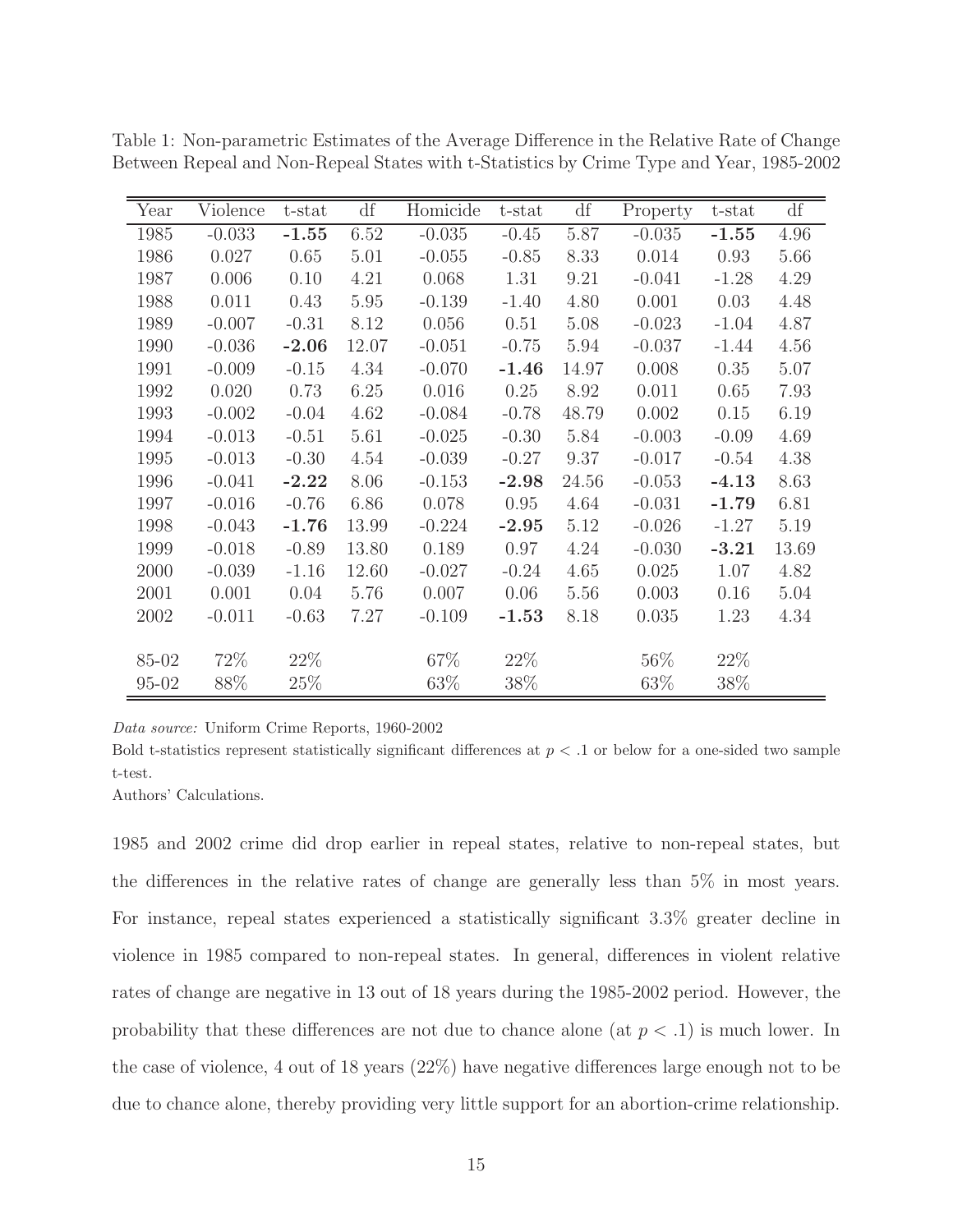This dearth of evidence could be due to two reasons. First, crime rose and fell ubiquitously across the nation, thereby not enabling repeal states to enjoy a substantial drop in crime relative to non-repeal states. Second, it is possible that Donohue and Levitt's 15-20 year lag is insufficient to address issues of older cohorts cycling out of crime as the cohorts exposed to legal abortion come of age and cycle into their the peak ages (15-25) of criminal activity over the periods under examination. Using a 25 year lag as the initial starting point makes it possible to examine the pure effect of abortion legalization over the age range in which criminologists document the rise in crime. Examining repeal and non-repeal states starting in 1995—where the 1970 abortion cohort is now age 25 and the 1980 cohort is 15 years in age—allows researchers to track the pure cycling of abortion cohorts during their peak ages of crime. Analysis of the 1995-2002 period shows that Donohue and Levitt's predictions improve, depending on the crime. The probability that these negative differences are large enough not to be due to chance alone is also greater during the 1995-2002 period, with homicide and property crime having measurable differences in 3 out of the 8 years (or 38%). In general, we find that the probability that these differences are due to chance alone is much lower than the observed negative differences in the relative rates of change.

Another way of questioning the validity of the abortion-crime thesis is to perform a quasiexperiment; we compare the relative rates of change during the 1970-84 period to the relative rates of change in the 1985-99 period for each crime. This is essentially a two part quasiexperiment where the first experiment tests whether the difference in the relative rates of change—between repeal and non-repeal states for the 1985-99 period—is negative (as shown in Table 1), and then we use the 1970-84 estimates as a comparison group (i.e., a baseline of change) for the 1985-99 estimates. The 1970-84 period serves as a control group because no counterfactual cohort of legally aborted fetuses has an effect on the crime rate during these years. The 1985-99 period serves as the treatment group because synthetic cohorts of legally aborted fetuses would begin transitioning into their peak ages of criminal activity starting in 1985. Figure 7 plots the probability (p-value) that the difference in the relative rates of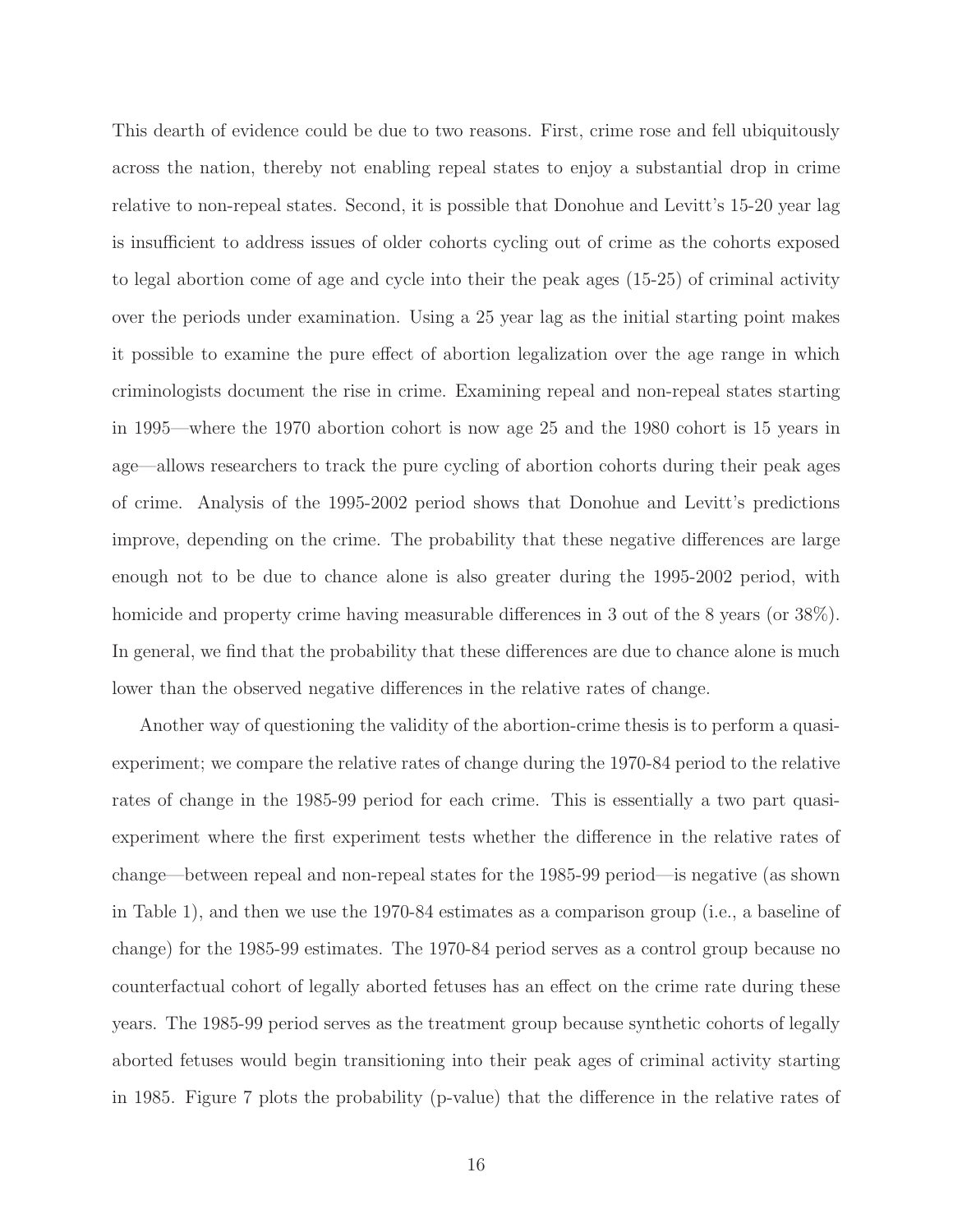change—between repeal and non-repeal states—is due to chance alone, as a function of time for each crime. There are three horizontal lines marking the 10, 5, and 1% probability levels. The white area represents negative differences in the relative rates of change and the shaded area indicates positive differences in the relative rates of change. The vertical line at 1985 marks the first year the 1970 cohort of aborted fetuses would have had an impact on crime rates. If abortion legalization had an impact on crime in 1985-99, then we should find very different trends in both the sign of the difference (positive or negative) and how frequently these differences are due to chance alone. For homicide and property crime, we do not find any large differences between the 1970-84 and 1985-99 periods, with the differences in the relative rates of change being just as likely to be positive or negative in either period.<sup>13</sup> In the case of violence, there is a large decline in the number of positive relative rates of change post 1985; however, there is not much change in how often these differences are due to chance between the test and control periods at the 5% probability level.

To understand why so many of the differences in the relative rates of change—between repeal and non-repeal states—are due to chance alone (i.e.  $p > .1$ ), we examine the relative rates of change for repeal states only. A closer inspection of the repeal states reveals tremendous variation in the three crime categories for the periods under examination. Figure 8 displays the considerable variability in the relative rates of change by state, year, and crime. The left column is for California, New York and Washington, while the right column includes Alaska and Hawaii. Each row is for a different crime. During the 1985-90 period, the negative effects reported in Table 1 are largely driven by sharp and intense declines in Alaskan crime rates, with California contributing minimally in 1987. Beginning in the early 1990s, California and New York exhibit long, negative relative rates of change; however, the extreme volatility experienced in Alaska and Hawaii—in the case of violence and homicide—offsets the slow and gradual declines in California, New York and Washington, thereby reducing the average relative rate of change for repeal states after 1990. These figures provide evidence

<sup>&</sup>lt;sup>13</sup>Another way of visually recognizing this is that the 1985-99 trend is almost a mirror image of the 1970-84 trend.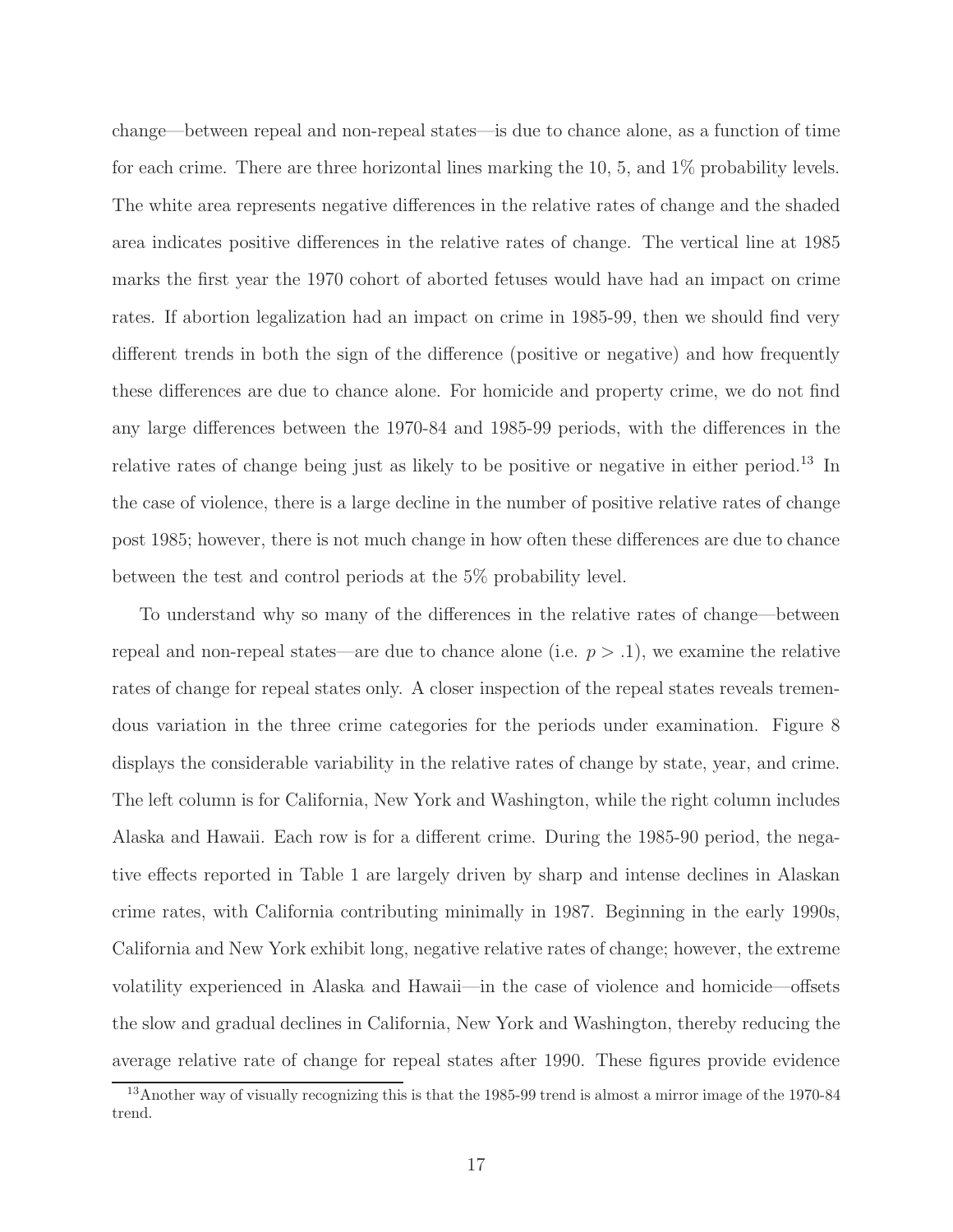that comparing repeal and non-repeal states alone may be insufficient to ascertain whether or not abortion legalization had an effect on the crime decline because not all repeal states experience clear and consistent trends in their crime declines. A better methodological approach would be to match repeal and non-repeal states based on state characteristics and calculate the difference in the crime rates between matched repeal and non-repeal states.

# 3.3 A LEXIS MODEL APPROACH: AGE-PERIOD-COHORT DISTINCTIONS

Donohue and Levitt's (2001) findings rely on the use of state-specific time series methods to estimate the overall impact of abortion legalization on crime. Although they use year and state fixed-effect models to examine within-state change in crime rates due to abortion legalization, many critics complained that such methods did not account for the crackcocaine epidemic of the 1980s. In their more recent paper (2004), they compare the 1965-70 and 1970-75 birth cohorts over six year periods in order to tease out the causal effects of abortion legalization on crime. Methodologically, they use differences-in difference-in difference (DDD) estimation to obtain these effects; however, there are two problems with both papers. First, in the 2001 edition, they employ an age-period approach to estimating the overall abortion effect (i.e., time-series methods). The problem with this approach is that different age groups have different period-specific life experiences for any given age. Interrupted time series models that control for age but not period events tend to mix periodcohort effects across the age distribution, and it becomes very difficult to tease out period and/or cohort effects for any given age. This makes it extremely difficult to compare 20 year-olds in 1985 to 20 year-olds in 1990. As seen in Panel A of Figure 9, a Lexis model is the clearest way to illustrate this problem.<sup>14</sup> The three diagonal lines highlight the birth cohorts of 1965-69, 1970-74, and 1975-79 (A, B, and C respectively) as they age 30 years.

<sup>&</sup>lt;sup>14</sup>A Lexis model is "a complete description of a population over age and time, including detailed estimates of population size (and perhaps characteristics), as well as the transition rates (and events) associated with changes in population size (and characteristics), as a function of both age and time," Wilmoth (2005).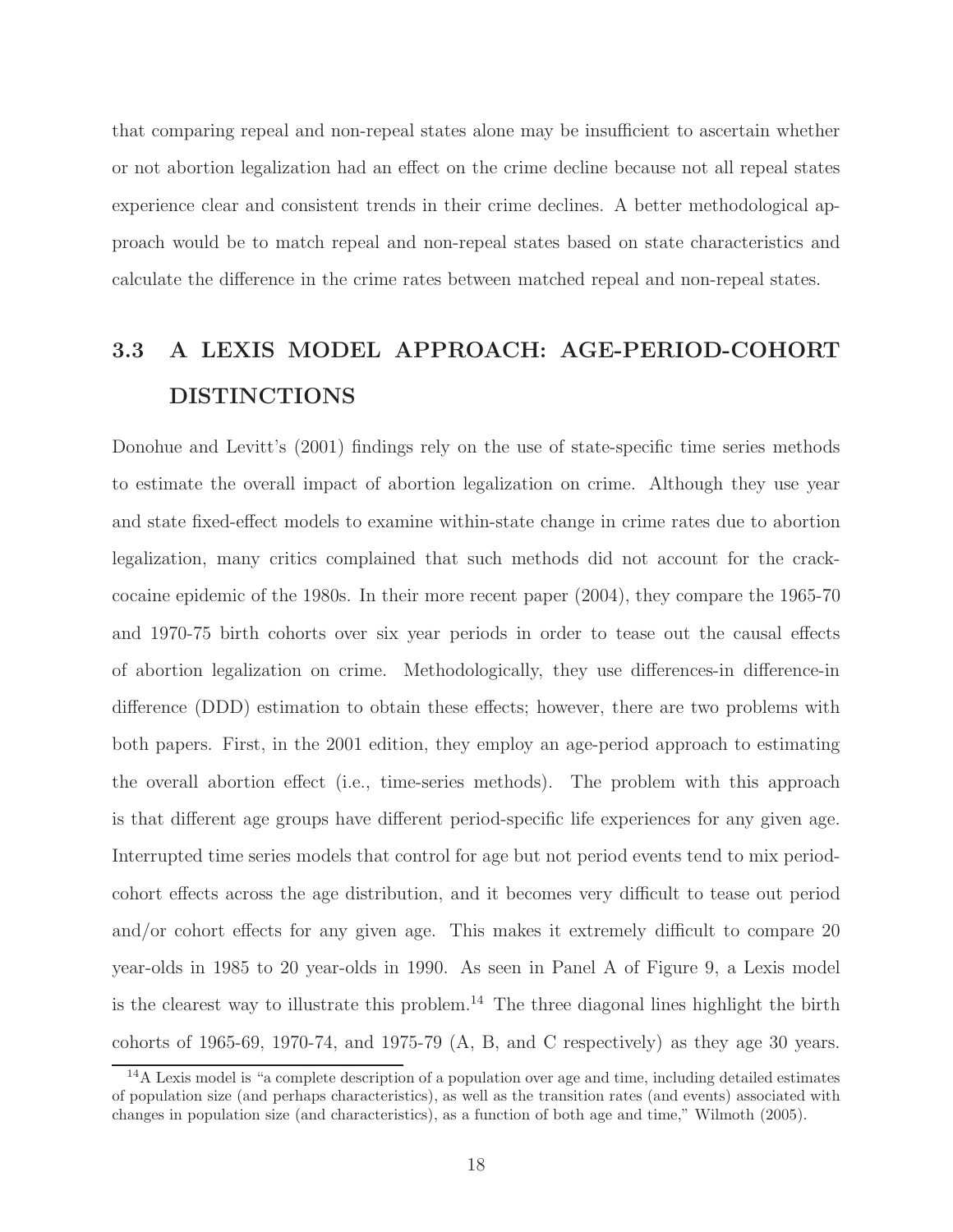We focus on these cohorts at ages 15-19, 20-24, and 25-29  $(1, 2, \text{ and } 3, \text{ respectively})$ . Time series models that control for age look like C1, A2, and older cohorts in 1995 (see the vertical line). Because 15 to 30 year-olds in each of these three cohorts will experience period events at different ages (e.g., some will experience crack-cocaine at younger ages than others), it is important to control for these events to the best of one's abilities. Examining the time period alone insufficiently "solves" this problem. In studying the abortion-crime relationship, researchers need to explicitly control for states that experienced the crack-cocaine epidemic first in the same way that they identify states that legalized abortion first. Wilmoth (1990) and Wilmoth et al. (1990) discuss age-period-cohort effects, in the context of mortality, in such a manner.

The second problem is that in Donohue and Levitt's (2004) attempt to correct the aforementioned problem, the birth cohorts they intend to compare do not age properly. They define two birth cohorts (1965-70 and 1970-75) that age five years over a six year period. This is either an editing oversight or there is a serious problem with the way the authors are dealing with the last birth year in their defined cohorts.<sup>15</sup> Moreover, they only capture half of the cohort age range. Consider, for example, Table 2 of their 2004 paper. In this table they examine the 1970-75 cohort exposed to abortion legalization during the 1980-85 period. They report that this cohort should be 10-14 years of age for that defined period. However, the 1970-74 birth cohort should be age 5-14 for the period 1980-84 and not 10-14.<sup>16</sup> As a result, the authors only capture five-sixths of the top triangle of the period-cohorts they intend to study. To present this more clearly, consider Panel B of Figure 9. Here we have shifted the life-lines of our three cohorts such that we track the same cohort across periods. Imagine a horizontal line drawn at age 10. If you compare DL1 in Panel A to DL2 in Panel

<sup>&</sup>lt;sup>15</sup>By this we mean that 1970 should either be included or excluded in the first birth cohort, and if excluded, it should be included in the second cohort only if 1975 is excluded from the second cohort, assuming Donohue and Levitt really want the cohorts to age by 5 years.

<sup>&</sup>lt;sup>16</sup>For clarity purposes, we use standard demographic nomenclature for denoting age and period ranges. For example, for the 1980-84 period, the birth cohort of 1965-69 versus 1970-74 would be between 10-19 and 5-14 years of age, respectively. In Donohue and Levitt's analysis, the 1970-75 birth cohort should be 4-15 for the 1980-85 period (i.e., their period-cohort should have an age range of 12 years.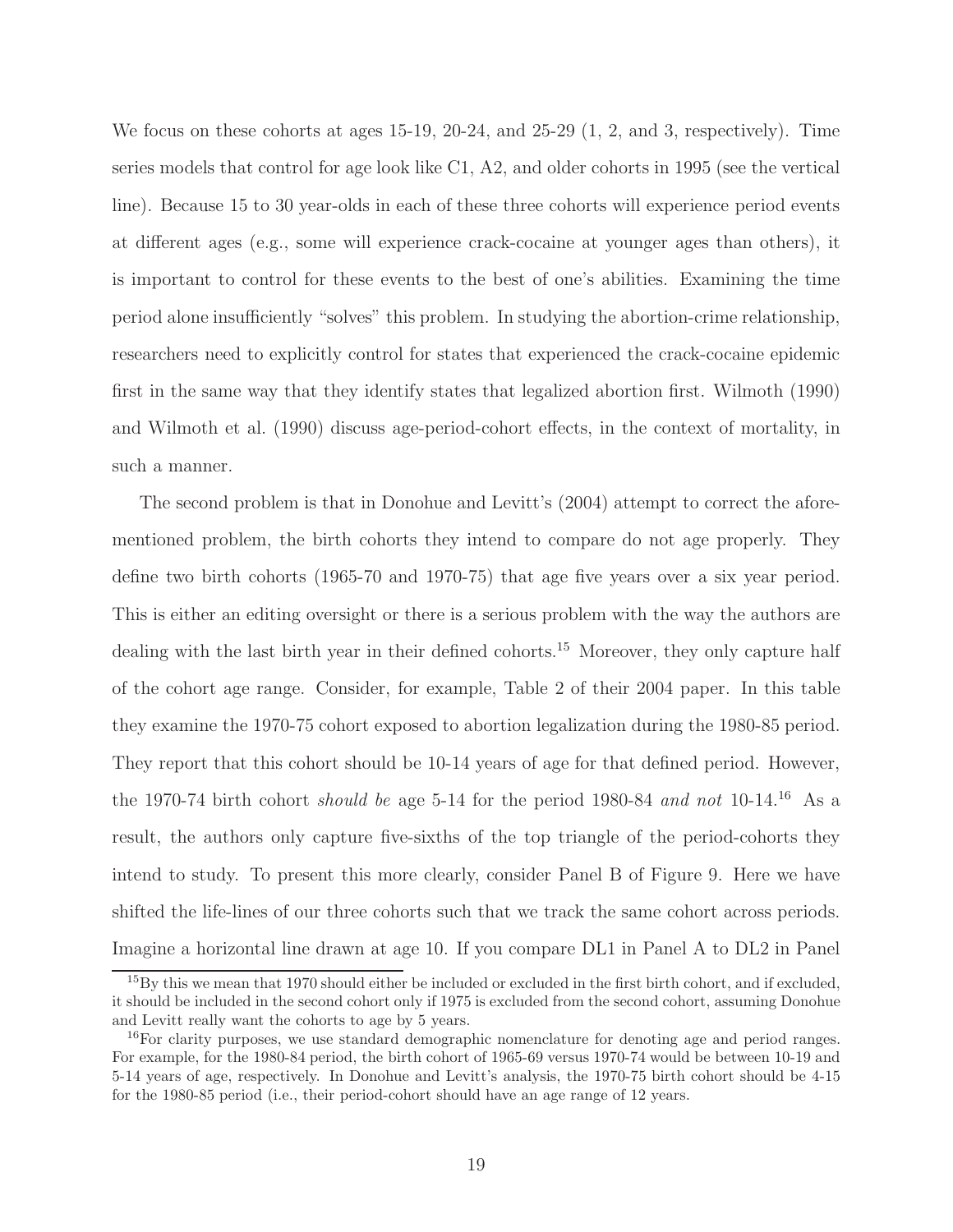B, the age misappropriation is evident: according to Donohue and Levitt, the 1970-74 birth cohort is [10,15) years in age (see DL1 in Panel A); however, this birth cohort is actually composed of [5, 15) year-olds (see DL2 in Panel B). In this heuristic, it is easy to see that the authors are only capturing the top triangle of the period-cohort, which represents members who were born in the first half of  $1970-74$  cohort.<sup>17</sup> In order to ensure that members born in the latter half of the birth period are properly included in the analysis, one must also examine 10-14 year olds in the 1985-89 period because they are also members of the 1970-74 birth cohort. At older ages in later periods, this problem of not capturing the other half of the birth cohort leads to biased crime estimates by age, period, and cohort.

Using the Lexis framework, period-cohorts will experience different period events at the same age, and this will facilitate cohort comparisons more clearly. In other words, researchers can compare A1 to B1, B1 to C1, A2 to B2, and so on (see Panel B) to consistently and accurately tease out abortion-related effects.

## 4 DATA, MEASURES, METHODS, AND MODELS

## 4.1 DATA

Because of the inherent complexity in studying the abortion-crime relationship, we created a unique and rich dataset to properly address our criticisms of previous research on this topic. The data we use come from many different sources. We obtained race-specific abortion counts from the Center for Disease Control (CDC) Summary Surveillance Reports for 1970-1980, and we got the total number of abortions from the Alan Guttmacher Institute (AGI) by way of Donohue and Levitt's data. We use Census data from 1960-2000 to obtain population counts for subpopulations for the  $50$  states and D.C.<sup>18</sup> Also, we use data from the 1988 National Survey of Family Growth (NSFG) Cycle IV to reconstruct the sexual histories of

<sup>&</sup>lt;sup>17</sup>Wilmoth et al. (2005) have a more elaborate and detailed discussion and illustration of this in the Methods Protocol of the Human Mortality Database.

<sup>18</sup>We interpolated population counts for intercensusal years.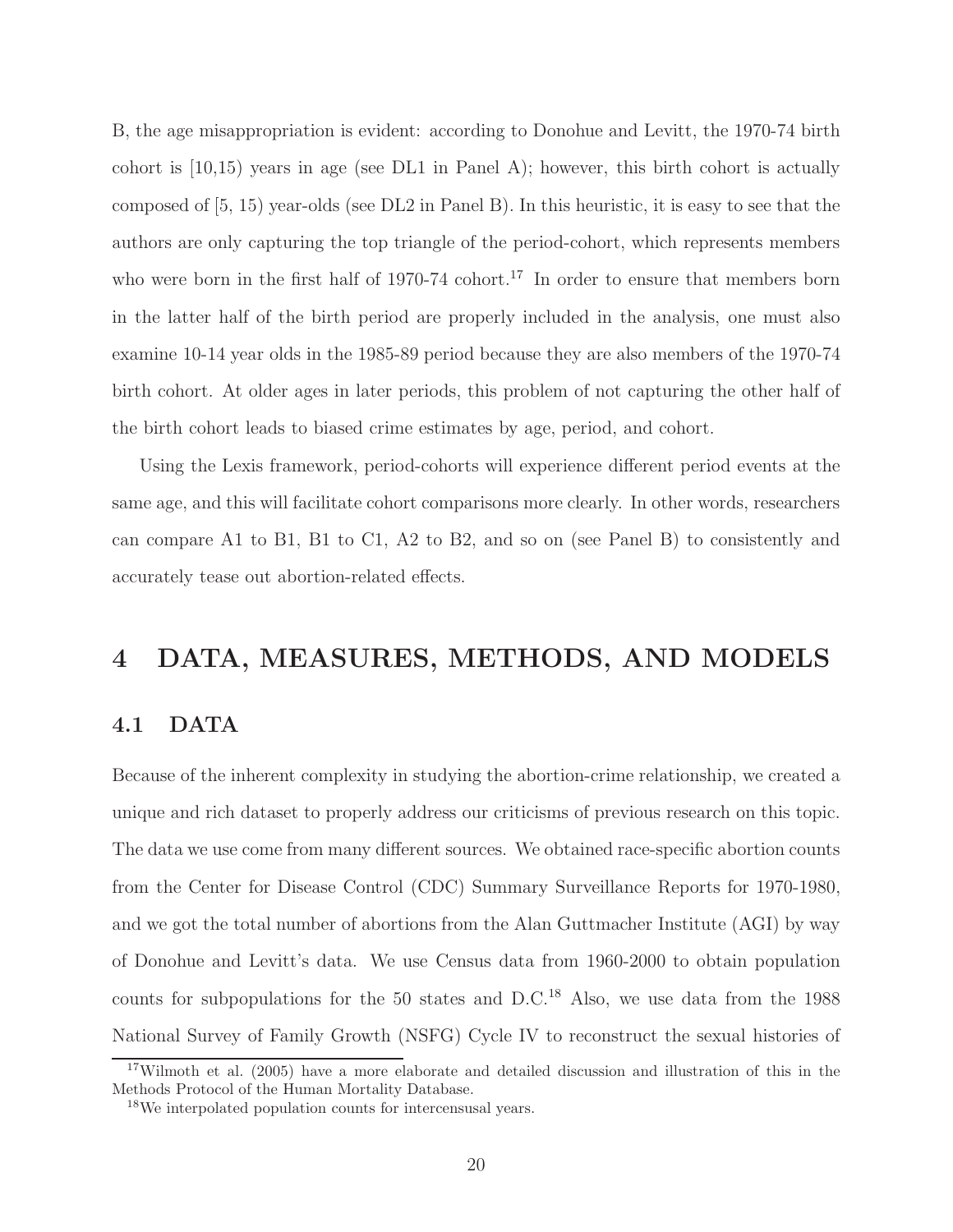women. Based on where women grew up, we obtain state-level estimates of contraceptive use, formal sexual education, and age at first sex. We do not include any abortion estimates from the NSFG due to known underreporting (Zavodny 2001). Data on divorce rates come from the National Center for Health Statistics for the 1968-1978 period. We also make use of information on homicide from the Supplementary Homicide Reports (SHR) for the 1976- 2000 period. The SHR provides detailed victim and offender information (e.g., race, sex, age, and relationship to offender). We focus solely on the victimization part of the data because official crime statistics are based on victimization. Donohue and Levitt's original covariates are also included in our dataset. Lastly, we include state-specific estimates of the intensity of the crack-cocaine epidemic from Fryer et al. (2005) in order to control for the effects of crack diffusion on crime.

#### 4.2 MEASURES

One of Joyce's (2004a) criticisms centered on Donohue and Levitt's (2001) use of abortion ratios (i.e., the number of abortions per 1000 live births). Yet Donohue and Levitt (2004) contend that even if they use abortion rates (the number of abortions per 10,000 women age 15-44), they continue to find an abortion-crime link. Given Donohue and Levitt's contention that it does not matter whether one uses abortion rates or ratios, we use AGI, CDC, and Census data to obtain race-specific abortion rates. In Equation 2, we calculate the racespecific abortion rate (ABR) as

$$
ABR_{rst} = \left(^{AGI}A_{st}\right) * \frac{^{CDC}A_{rst}}{^{CDC}A_{st}} * \frac{100000}{W_{rst}}
$$
\n
$$
\tag{2}
$$

where  $^{AGI}A_{st}$  is the number of abortions in state s during year t from the Alan Guttmacher Institute;  $^{CDC}A_{rst}$  is the number of abortions of race r in state s during year t from the Center for Disease Control; and  $W_{rst}$  is the period person years lived by women age 15-44.<sup>19</sup>

<sup>&</sup>lt;sup>19</sup>It is worth noting that the first part of our abortion rate— $\left(A^{GI}A_{st}\right) * \frac{\sigma_{DC}A_{rst}}{\sigma_{DC}A_{st}}$ —is commonly used to estimate the underreporting of abortions in the National Survey of Family Growth. For more on this, see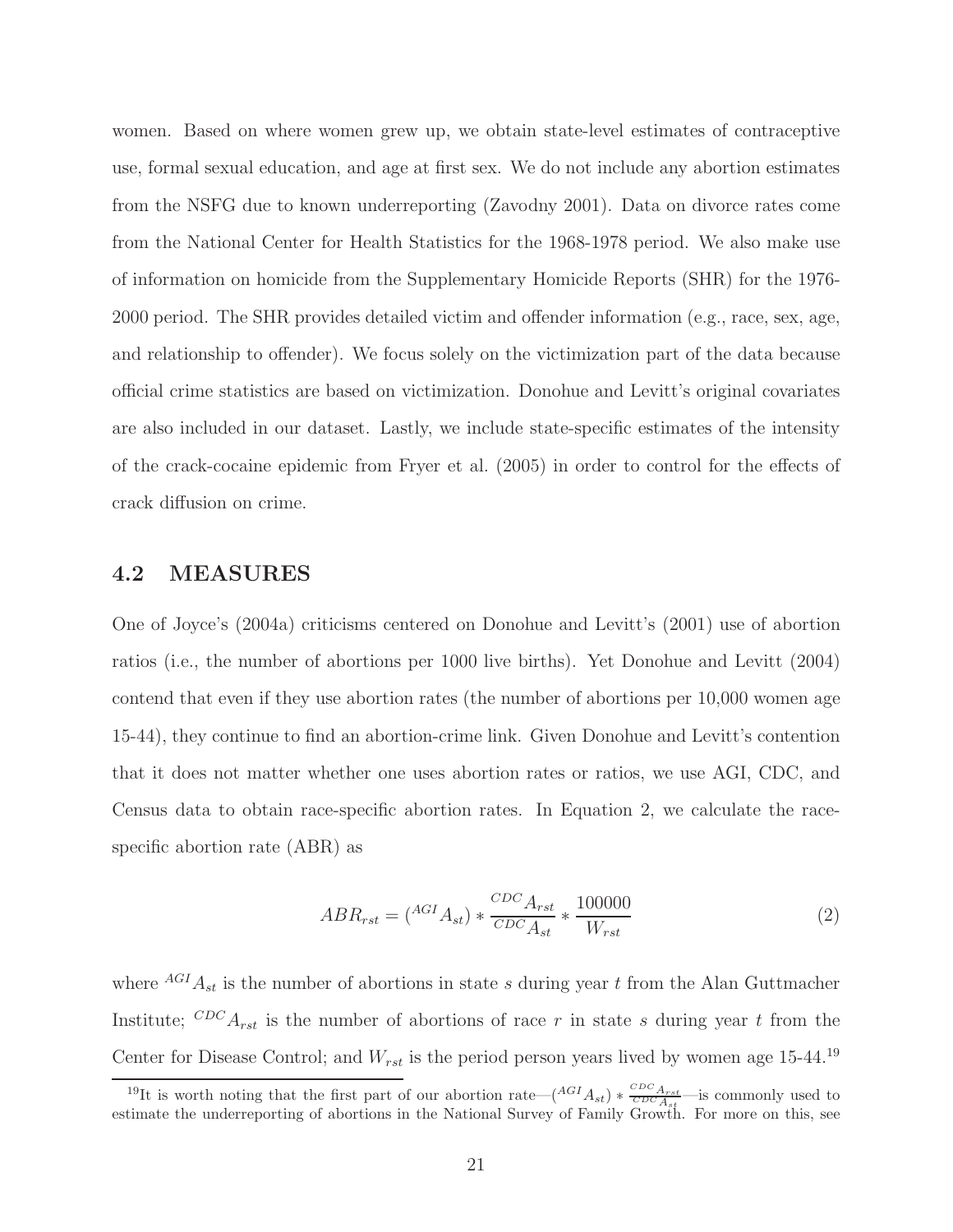Therefore,  $ABR_{rst}$  is the race-specific abortion rate per 100,000 women of reproductive age.

We calculate the divorce rate as a true rate (the hazard of divorce) and not the number of divorces per adult population. Our contraceptive rates are the result of aggregating female responses to the state level, and calculating the probability that women used any particular fertility-limiting method while residing in a state during a particular point in time. The homicide rate is the number of people killed per population exposed to risk. The covariate we use to describe the crack epidemic is based on the work of Fryer et al. (2005) and measures the severity of the epidemic by year and state, accounting for the racial composition of the state. See Table 2 for a detailed description of our variables and their data sources.

Zavodny (2001).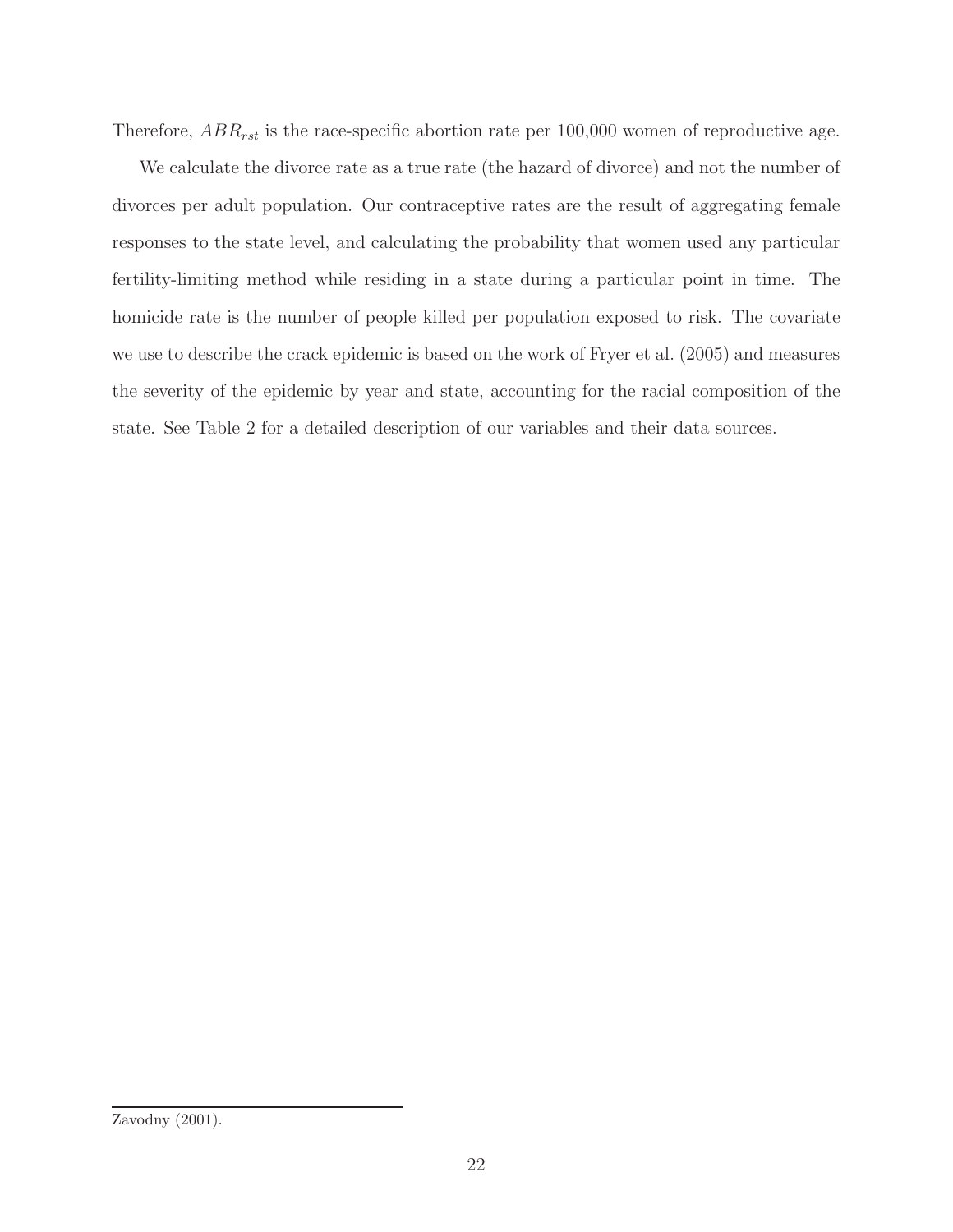| Variable     | Description                                                                    | Source                                      |
|--------------|--------------------------------------------------------------------------------|---------------------------------------------|
| abortionCDC  | Race-specific Abortion Counts                                                  | CDC Summary Surveillance Reports, 1970-1980 |
| abortionAGI  | Total Number of Abortions                                                      | Donohue & Levitt $(2001) / AGI$             |
| ABRwhite     | Abortion rate per 100,000 white women in state pop                             | Sykes et al. $(2005)$                       |
| ABRblk       | Abortion rate per 100,000 black women in state pop                             | Sykes et al. $(2005)$                       |
| pop          | population counts                                                              | U.S. Census Bureau 1960-2000                |
| divorce      | the probability of divorce                                                     | NCHS, 1968-1978                             |
| homicide     | homicide rate per 100,000 population                                           | SHR & U.S. Census Bureau, 1976-2000         |
| crack        | intensity of crack-cocaine epidemic                                            | Fryer et al. $(2005)$                       |
| violence     | $\#$ of violent crimes per 1000 ppl                                            | Donohue & Levitt $(2001)$                   |
| property     | $\#$ of property crimes per 1000 ppl                                           | Donohue & Levitt $(2001)$                   |
| murder       | $\#$ of murders per 1000 ppl                                                   | Donohue & Levitt $(2001)$                   |
| prison       | $\ln(\text{state} \neq \text{of} \text{prisons per capita})$ , lagged one year | Donohue & Levitt $(2001)$                   |
| police       | $ln(\text{state} \# \text{ of police per capita}), \text{lagged one year}$     | Donohue & Levitt $(2001)$                   |
| unemployment | % state pop unemployed                                                         | Donohue & Levitt $(2001)$                   |
| income       | ln(state income per capita, 97 dollars), BEA.gov                               | Donohue & Levitt $(2001)$                   |
| poverty      | % of state pop below poverty line                                              | Donohue & Levitt $(2001)$                   |
| afdc         | welfare generosity per family                                                  | Donohue & Levitt $(2001)$                   |
| beer         | beer consumption per capita                                                    | Donohue & Levitt $(2001)$                   |
| fb           | $\%$ of foreign-born individuals living in the state per 1000 residents        | Donohue & Levitt $(2001)$                   |
| gunlaw       | shall-issue concealed weapons law, dummy                                       | Donohue & Levitt $(2001)$                   |
| fertility    | birth rate per 1000 women age 15-44 in state pop                               | Donohue $&$ Levitt (2001) and Census Bureau |
| pill         | fraction of women in state population that used the pill                       | NSFG Cycle IV                               |
| condom       | fraction of women in state population that used condoms                        | NSFG Cycle IV                               |

Table 2: Variable Descriptions and Sources

CDC is the Center for Disease Control, 1970-1980

AGI is the Alan Guttmacher Institute, 1970-1980

NSFG is the National Survey of Family Growth, <sup>1988</sup>

NCHS is the National Center for Health Statistics, 1968-1978

SHR is the Supplementary Homicide Reports, 1976-2000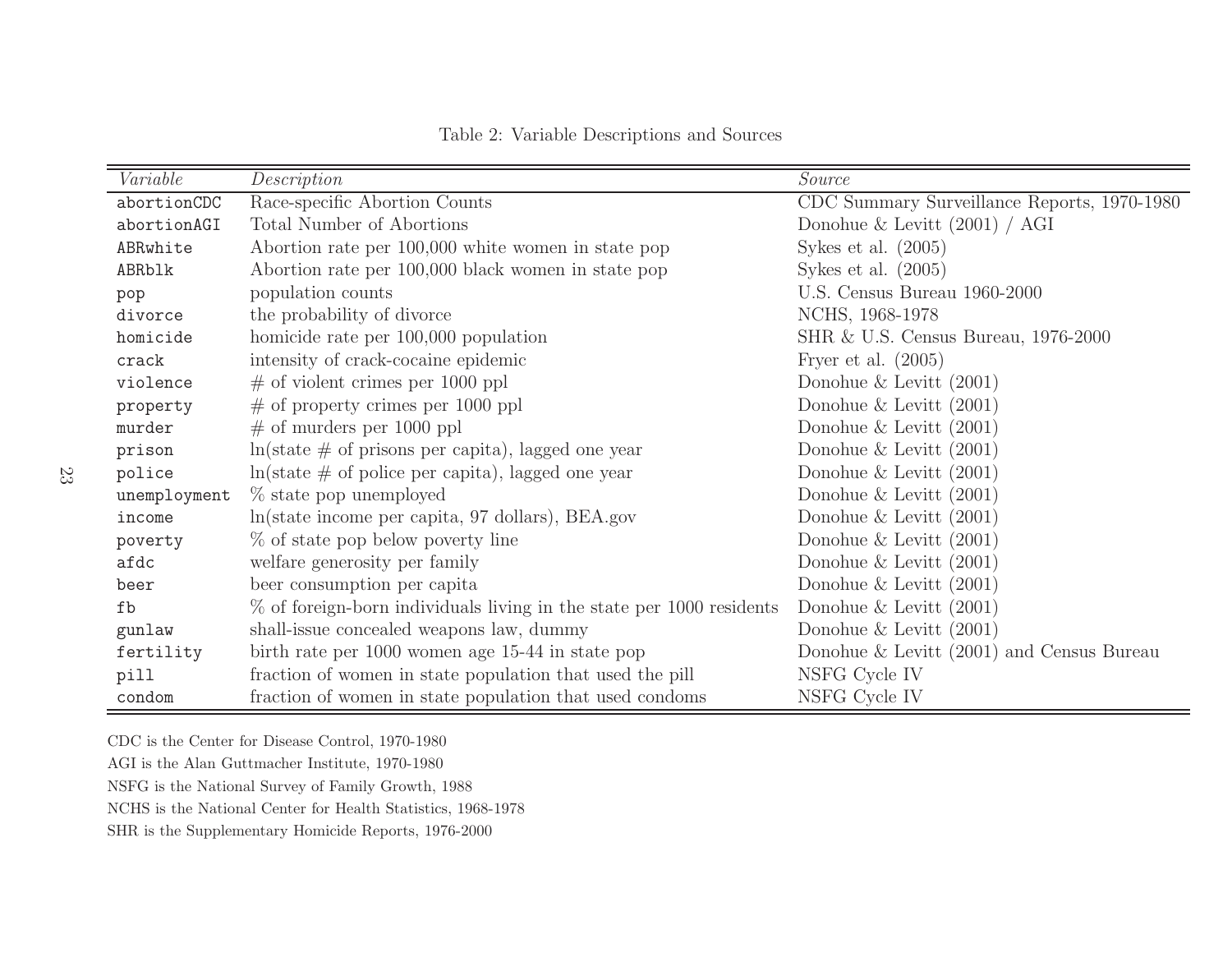## 4.3 METHODS

Abortion legalization could have two competing effects on fertility: one, abortion legalization could lower fertility if the pregnancy is unwanted or untimed; or two, abortion legalization could raise fertility because the costs of sexual intercourse are much lower and women who become pregnant may decide to keep the unplanned pregnancy if it conflicts with her moral or religious values. We use two stage least squares to test if abortion rates decreases fertility and to estimate the effect of (predicted) fertility on crime. Because the costs of unwanted pregnancy is much lower after legalization of abortion, it is plausible that legalization decreased the fertility rate only marginally. This would be evidence that legalized abortion increased the prevalence of unwanted childbearing. Given that we have detailed state-level information on contraceptive methods, fertility, abortion, and divorce hazards, we are able to estimate the relationship between abortion and crime in two stages. First, we estimate the effect of race-specific abortion rates on fertility rates, controlling for other plausibly influental variables. With the estimated coefficients, we predict fertility rates and use them in the second stage equation to test the relationship between fertility rates and crime.

#### 4.4 MODELS

We use two stage least squares to resolve the endogeneity between abortion and fertility. If abortion has an effect on future crime rates, these effects would act through reductions in fertility. We model the first stage as equation 3

$$
fertility_{st-15} = \beta_0 + \beta_1 ABRblk_{st-15} + \beta_2 ABRwhite_{st-15} + \beta_3 un employment_{st-15}
$$

$$
+ \beta_4 income_{st-15} + \beta_5 afdc_{st-15} + \beta_6 fb_{st-15} + \beta_7 pill_{st-15}
$$

$$
+ \beta_8 condom_{st-15} + \beta_9 divorce_{st-15} + \lambda_s + \theta_t + \varepsilon
$$

$$
where \varepsilon \sim \mathbf{N}(0, \sigma^2) \tag{3}
$$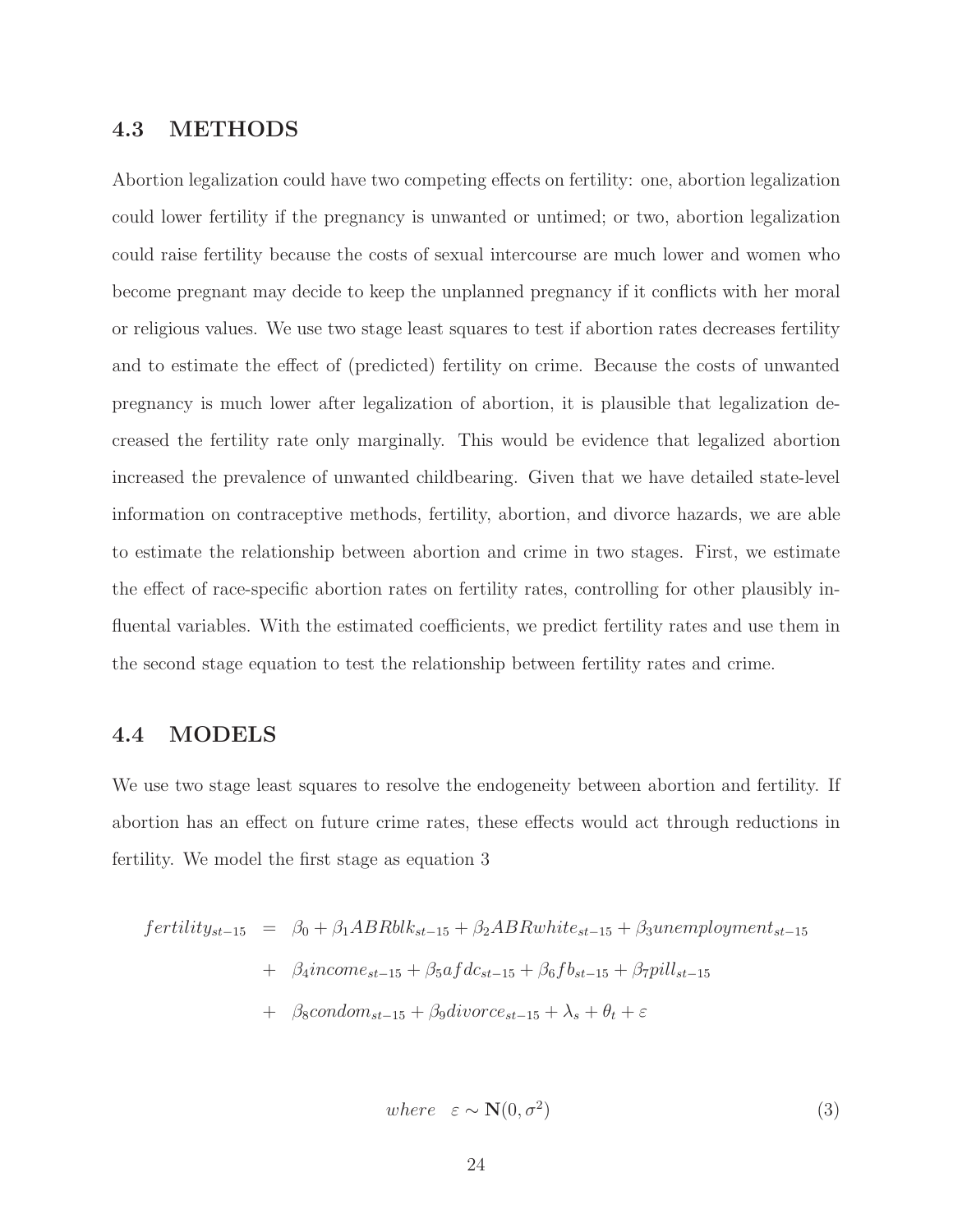where we control for the effects of state characteristics, abortion rates by race, contraceptive use by type, and the divorce probability on the birth rate (fertility) for each state (s) and year (t). We also include year and state fixed effects. The second stage, as shown in equation 4, models the effects of the fertility rate and state-level characteristics on murder, violent, and property crime rates, with year and state fixed effects. The predicted fertility rate is the weighted average of the number of fertility-lags in any year, where each fertility-lag is given a weight proportional to its overall effect in that year.<sup>20</sup>

$$
Crime_{st} = \beta_0 + \beta_1 \widehat{fertility}_{st-[15,19)} + \beta_2 prison_{st} + \beta_3 police_{st} + \beta_4 un employment_{st}
$$

$$
+ \beta_5 income_{st} + \beta_6 gunlaw_{st} + \beta_7 beer_{st} + \beta_8 crack_{st} + \beta_9 fb + \lambda_s + \theta_t + \varepsilon
$$

$$
where \varepsilon \sim \mathbf{N}(0, \sigma^2) \tag{4}
$$

# 5 FINDINGS

## 5.1 Two Stage Least Squares Results

Table 3 presents our first stage estimates of the effect of race-specific abortion rates, contraception, and divorce on fertility rates for all states during the 1970-1980 period.

<sup>20</sup>Because Donohue and Levitt contend that abortion legalization lowered crime 15-19 years later, the abortion effects could have as many as five lags in any one calendar year. We construct a weighted average of the influence of those lags for that year. For instance, if abortion has an effect on crime (via fertility) in 1987, the first legal abortion cohorts are now ages 15, 16, and 17. The overall effect of abortion on fertility for each of these cohorts is not equal, so we weight the three predicted fertility-lags (15, 16, and 17) proportional to their overall contribution in order to obtain one weighted estimate of predicted fertility from 1970-72 for our models of period crime rates in 1987.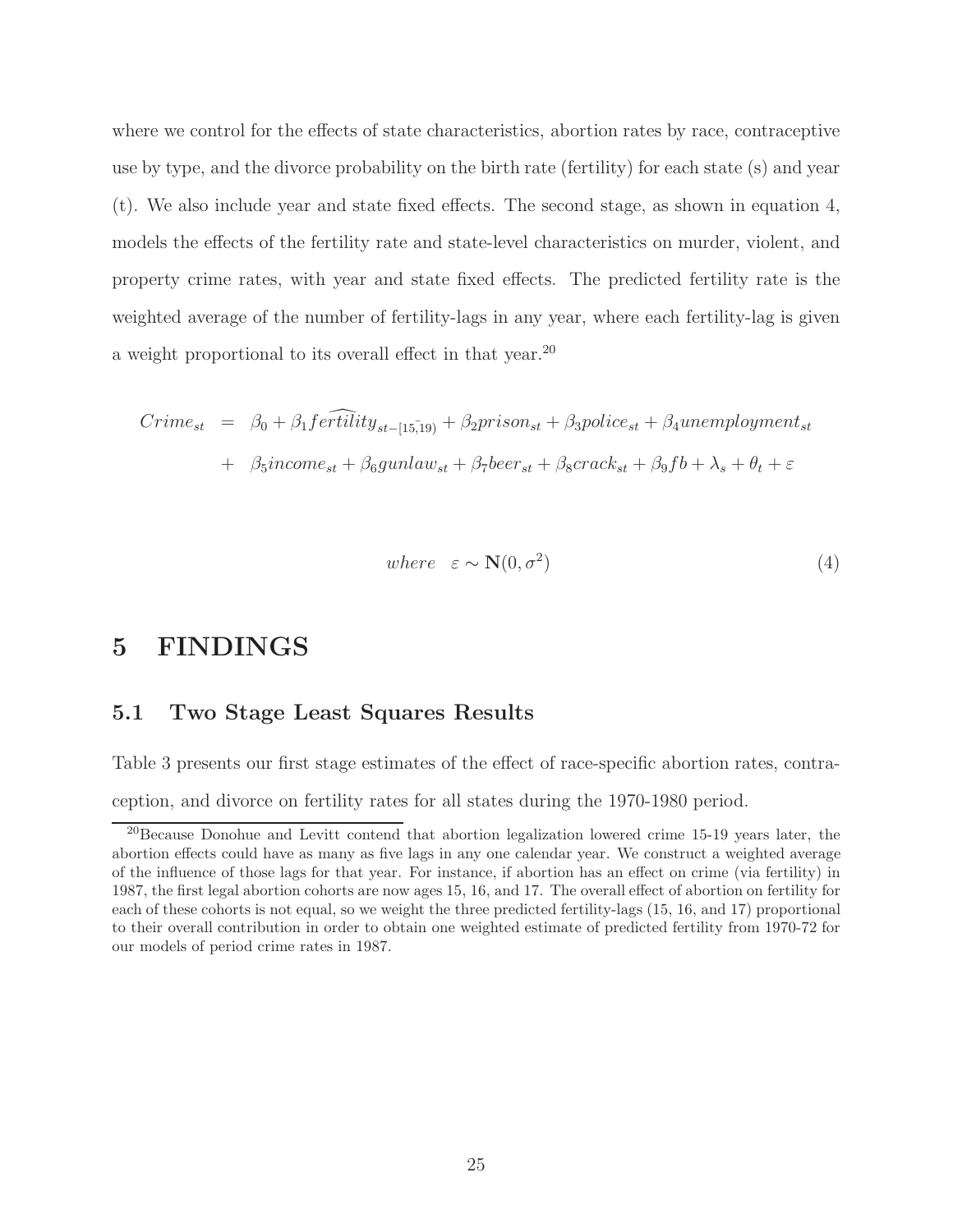|                |           | Model 1  |           | Model 2   | Model 3   |           |  |
|----------------|-----------|----------|-----------|-----------|-----------|-----------|--|
|                | coef.     | se       | coef.     | se        | coef.     | se        |  |
|                |           |          |           |           |           |           |  |
| ABRb1k/1000    | .017      | (.005)   | .050      | (.024)    | .073      | (.022)    |  |
| ABRwhite/1000  | .018      | (.187)   | $-.217$   | (.137)    | .006      | (.234)    |  |
| unemp          | $-78.562$ | (17.832) | $-57.565$ | (20.241)  | $-89.550$ | (29.092)  |  |
| income         | $-.118$   | (5.722)  | 2.279     | (12.226)  | $-12.889$ | (7.993)   |  |
| afdc1000       | .676      | (.241)   | .137      | (.252)    | .438      | (.296)    |  |
| fb/1000        | .002      | (.069)   | .048      | (.074)    | $-.219$   | (.091)    |  |
| pill           |           |          | $-1.732$  | (.675)    | $-.525$   | (1.071)   |  |
| condom         |           |          |           |           | .186      | (1.338)   |  |
| divorce        |           |          |           |           | $-1.902$  | (3.626)   |  |
| constant       | 95.828    | (53.962) | 75.560    | (115.314) | 160.797   | (100.869) |  |
| Year FE        | Yes       |          | Yes       |           | Yes       |           |  |
| State FE       | Yes       |          | Yes       |           | Yes       |           |  |
|                |           |          |           |           |           |           |  |
| $R^2$          | .982      |          | .988      |           | .994      |           |  |
| $\overline{N}$ | 459       |          | 281       |           | 171       |           |  |

Table 3: First Stage Estimates of the Effect of Race-Specific Abortion Rates, Contraceptive Use, and the Hazard of Divorce on Birth Rates, 1970-1980

Note: All models are adjusted for Huber-White robust standard errors. The state birth rate (the number of births per  $1000$  women age  $15-44$ ) is the dependent variable in all three models.

Authors' Calculations

As you can see, race-specific abortion rates have no effect on birth rates in all three models. Pill use, however, has a statistically significant and negative effect on fertility (model 2). Reductions in our sample size may explain why divorce rates and condom use (model 3) do not have statistically significant effects on fertility (i.e., state level divorce data are limited during this period). We find that the pill (and not abortion) had a large effect on reducing birth rates in the 1970s. This could be due to the diffusion and ubiquity of pill use before and after any state had legal abortion. This finding would explain why Figure 1 shows parallel slopes when fertility began to decline during the mid-to-late 1960s.

If abortion reduces fertility, then these fertility reductions should lead to less crime if the abortion-crime thesis is correct. Although our first stage estimates do not support this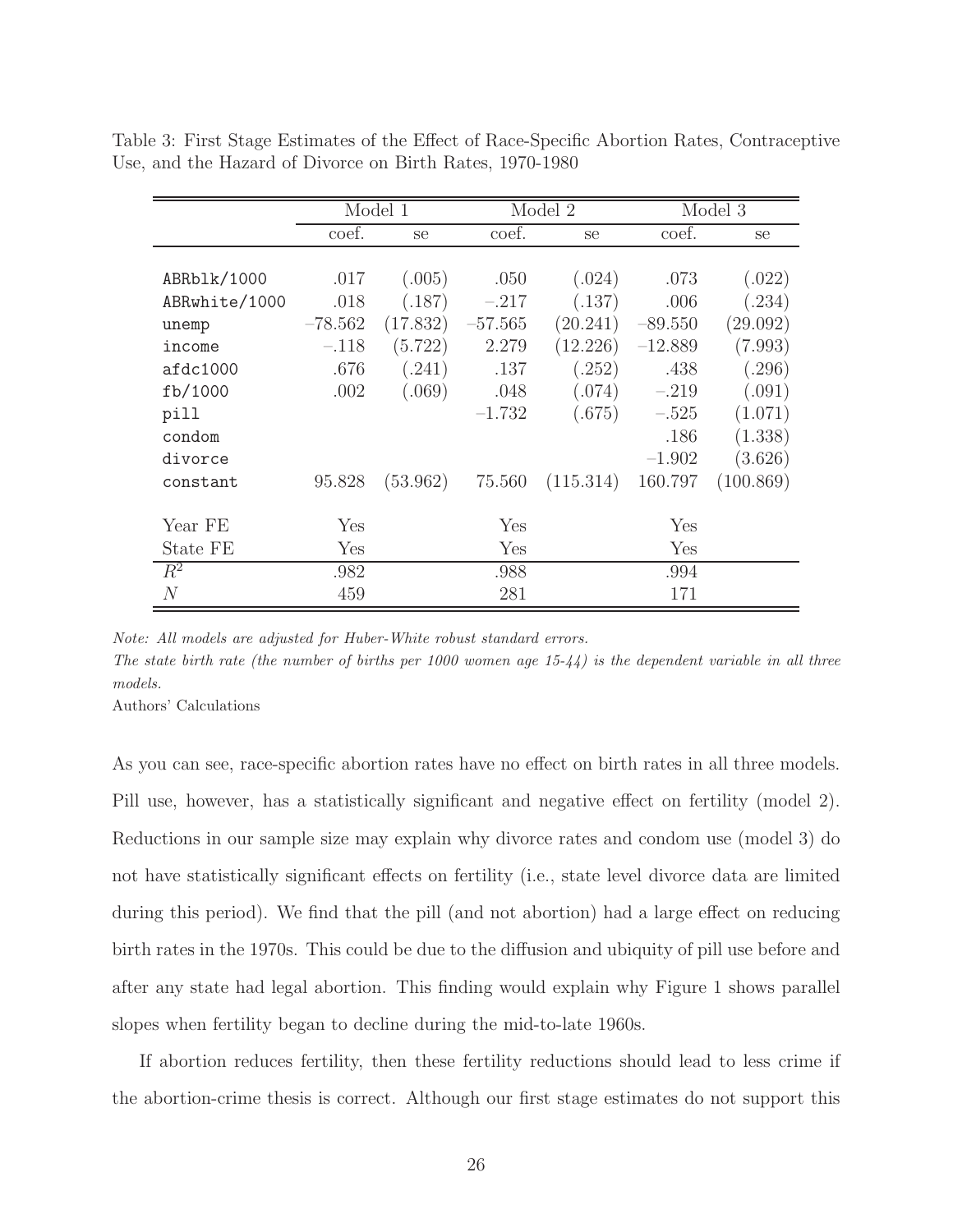hypothesis, we test the effect of fertility on future crime rates. Table 4 shows the effect of abortion on crime rates via predicted fertility without controlling for pill use (Model 1 from Table 3). The coefficient on our predicted fertility rate in the second stage is positive and not significant in any of the models. This implies that abortion has no statistically significant effect on crime rates via birth rates. The crack-cocaine epidemic, however, has a positive and statistically significant effect on increasing murder, violent, and property crime rates.

|           | Violence   |            |             | Property   | Murder    |          |
|-----------|------------|------------|-------------|------------|-----------|----------|
|           | coef.      | se         | coef.       | se         | coef.     | se       |
|           |            |            |             |            |           |          |
| fertility | 3.333      | (4.468)    | 33.991      | (25.395)   | .071      | (.093)   |
| prison    | $-50.691$  | (27.775)   | $-913.316$  | (184.193)  | $-1.672$  | (.571)   |
| police    | 16.616     | (42.052)   | $-265.910$  | (226.115)  | $-1.092$  | (.870)   |
| unemp     | $-356.971$ | (365.529)  | 4935.017    | (1789.579) | $-11.008$ | (7.820)  |
| income    | $-119.520$ | (144.476)  | 947.990     | (753.961)  | $-4.893$  | (2.584)  |
| gunlaw    | 23.939     | (10.606)   | 253.733     | (61.444)   | .305      | (.224)   |
| beer      | 1.364      | (2.281)    | 43.911      | (11.849)   | .049      | (.042)   |
| crack     | 14.820     | (3.675)    | 49.024      | (26.313)   | .209      | (.074)   |
| fb/1000   | $-1.374$   | (.514)     | $-8.636$    | (3.250)    | $-.006$   | (.009)   |
| constant  | 989.810    | (1598.318) | $-9635.652$ | (8349.219) | 41.377    | (28.992) |
|           |            |            |             |            |           |          |
| Year FE   | Yes        |            | Yes         |            | Yes       |          |
| State FE  | Yes        |            | Yes         |            | Yes       |          |
| $R^2$     | .961       |            | .935        |            | .925      |          |
| $\,N$     | 550        |            | 550         |            | 550       |          |

Table 4: Second Stage Estimates of the Effect of Abortion on Crime Rates via Predicted Fertility, with Controls for the Crack-Cocaine Epidemic, 1985-1999

In model 2 of Table 3 we found that increased pill use (and not abortion) led to reductions in state level birth rates. We model the effect of this predicted fertility rate (controlling for pill use) on murder, violent, and property crime rates in Table 5. We find that a rise in the birth rate actually leads to lower property crime, providing evidence that pill use could actually lower crime via fertility depending on who used oral contraceptives. Specifically,

Note: All models are adjusted for Huber-White robust standard errors. Authors' Calculations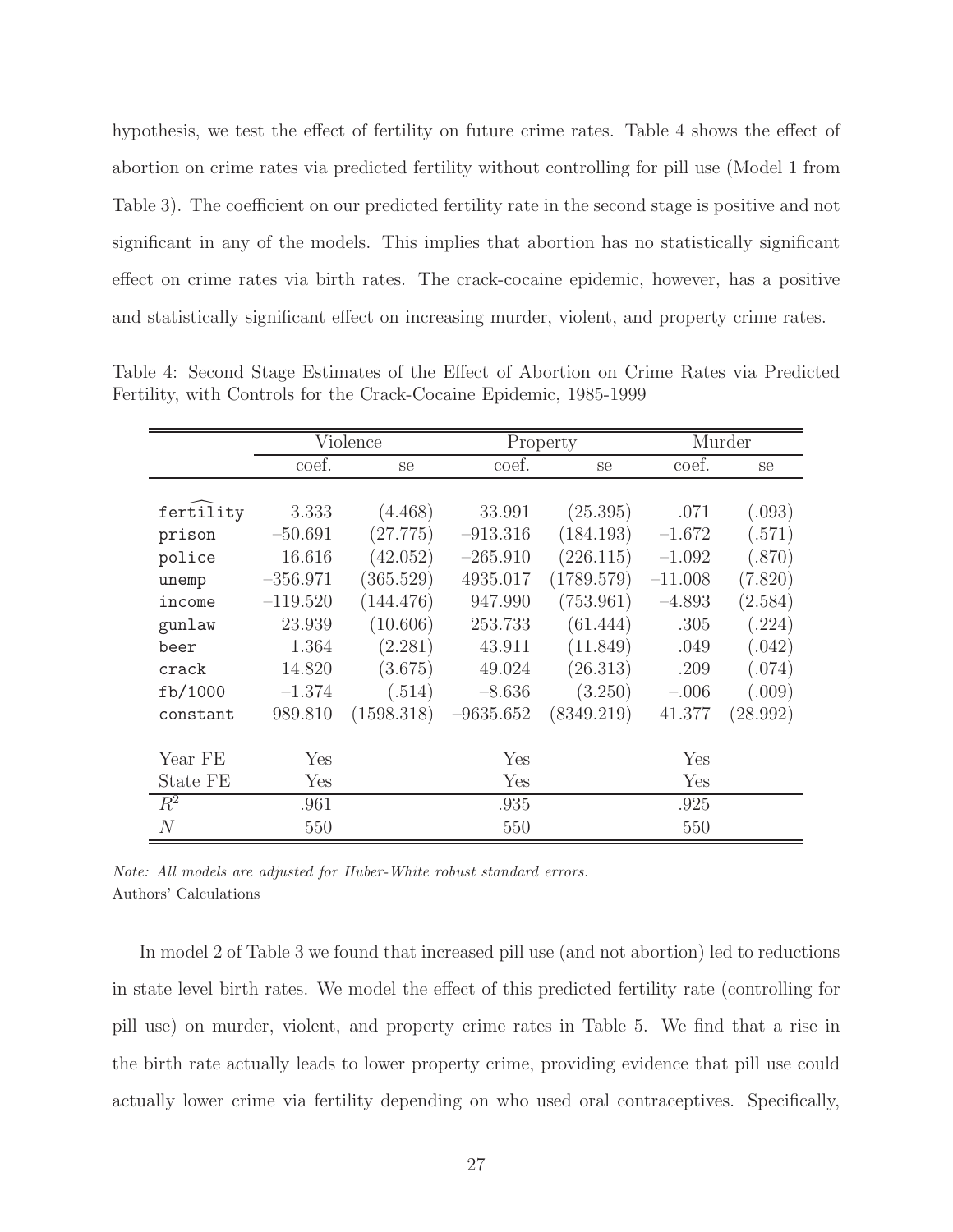the pill was used by cohorts of young women to delay their fertility until a desired time. If the initial cohorts of pill users delayed their fertility to older ages, thereby increasing period birth rates in later years, then our findings for property crime would be consistent with this story. With regard to murder and violent crime, there is no evidence that reductions in fertility actually lower future crime rates due to abortion and pill use. The crack-cocaine epidemic has a strong, positive effect on crime rates. In general, our second stage estimates further confirm that the abortion-crime thesis is invalid.

|           | Violence   |            |             | Property      | Murder   |          |
|-----------|------------|------------|-------------|---------------|----------|----------|
|           | coef.      | se         | coef.       | <sub>Se</sub> | coef.    | se       |
|           |            |            |             |               |          |          |
| fertility | 1.440      | (3.136)    | $-34.208$   | (16.206)      | .015     | (.064)   |
| prison    | $-11.308$  | (28.988)   | $-827.950$  | (191.593)     | $-1.485$ | (.600)   |
| police    | 27.057     | (41.681)   | $-258.863$  | (244.871)     | $-1.474$ | (.908)   |
| unemp     | $-160.022$ | (385.826)  | 6308.592    | (2027.027)    | $-8.487$ | (8.353)  |
| income    | 88.292     | (157.523)  | 1798.344    | (748.796)     | $-3.411$ | (2.933)  |
| gunlaw    | 16.492     | (10.047)   | 265.214     | (59.999)      | .326     | (.238)   |
| beer      | 3.985      | (3.630)    | 47.278      | (15.189)      | .075     | (.055)   |
| crack     | 11.903     | (3.695)    | 49.306      | (28.690)      | .157     | (.072)   |
| fb/1000   | $-1.755$   | (.667)     | $-8.499$    | (3.247)       | $-.009$  | (.012)   |
| constant  | 253.015    | (1580.805) | $-9009.616$ | (7468.783)    | 48.597   | (29.051) |
|           |            |            |             |               |          |          |
| Year FE   | Yes        |            | Yes         |               | Yes      |          |
| State FE  | Yes        |            | Yes         |               | Yes      |          |
| $R^2$     | .968       |            | .942        |               | .932     |          |
| $\,N$     | 481        |            | 481         |               | 481      |          |

Table 5: Second Stage Estimates of the Effect of Abortion and Pill Use on Crime Rates Via Predicted Fertility, with Controls for the Crack-Cocaine Epidemic, 1985-1999

Note: All models are adjusted for Huber-White robust standard errors. Authors' Calculations

### 5.2 Race-Based Homicide Results

Absent in the abortion-crime debate is the complex social relationships between victims and offenders. Because crime rates can be reduced through fewer victims or fewer offenders to harm the non-offending population, we test whether race-specific abortion rates directly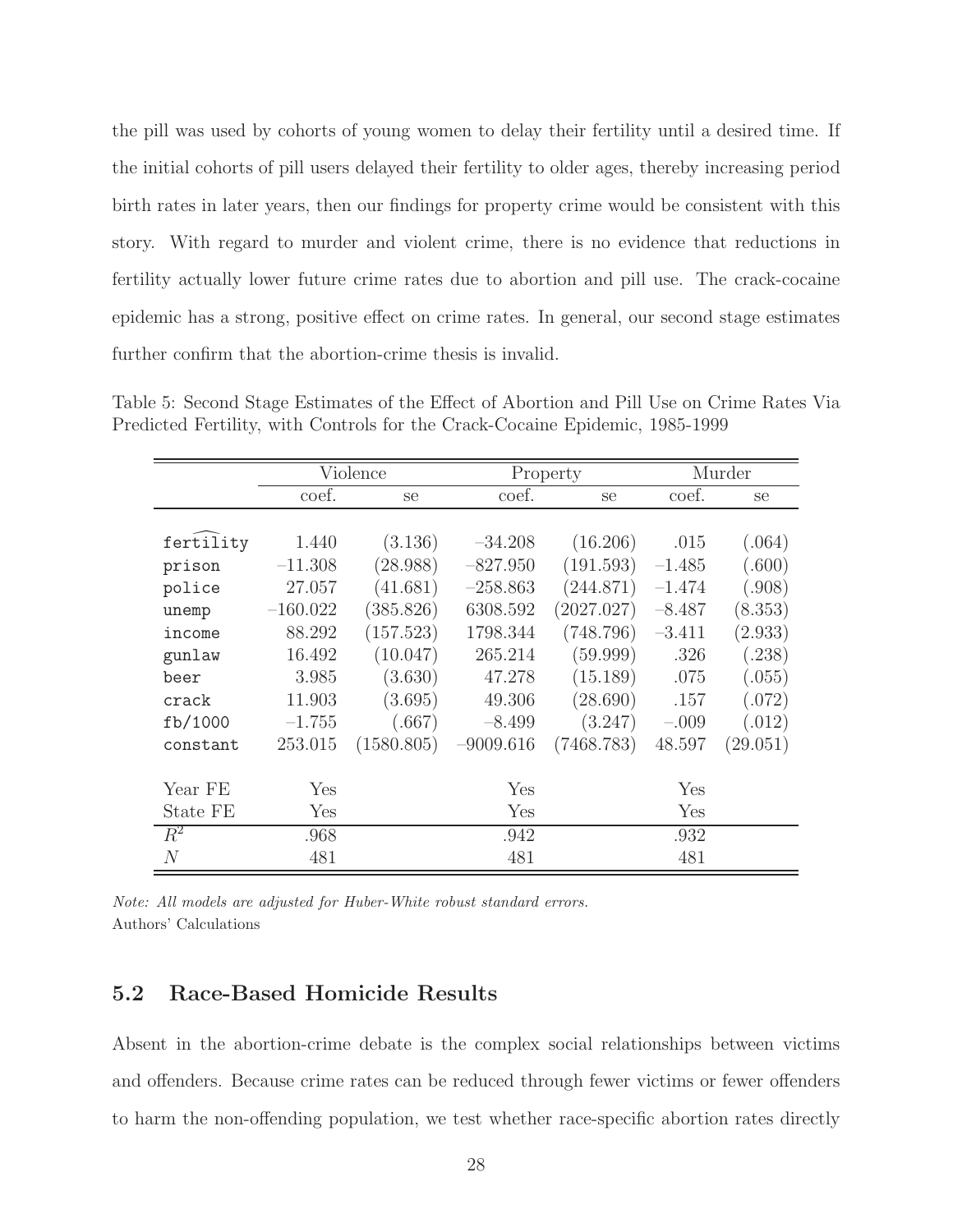affect homicide rates given the race  $(r)$  and gender  $(g)$  of the offenders  $(0)$  and victims  $(V)$ in state (s) at time (t). Equation 5 formally displays our model.

$$
V_{rgst}O_{rgst} = \beta_0 + \beta_1 ABRblack_{st-[15,19)} + \beta_2 ABRwhite_{st-[15,19)}
$$
  
+  $\beta_3 prison_{st} + \beta_4 police_{st} + \beta_5 un employment_{st}$   
+  $\beta_6 income_{st} + \beta_7 gunlaw_{st} + \beta_8 beer_{st} + \beta_9 crack_{st}$   
+  $\beta_{10}fb_{st} + \beta_{11} fertility_{st-15} + \lambda_s + \theta_t + \varepsilon$ 

$$
where \varepsilon \sim \mathbf{N}(0, \sigma^2) \tag{5}
$$

Table 6 presents our race based results. All standard errors are corrected in these Prais-Winsten models. Model 1 shows that, independent of the victim and offender's race and gender, race-specific abortion rates have no impact on aggregate homicide rates. All other covariates are in the expected direction. Similarly, estimates from Model 2 provides evidence that black abortion rates had no statistically significant, negative effects on male black-onblack homicide rates, and the same is true for white male homicides where the perpetrators were white men (Model 3). These findings indicate that the race and sex of victims and offenders are crucially important in investigating the plausibility of the abortion-crime thesis.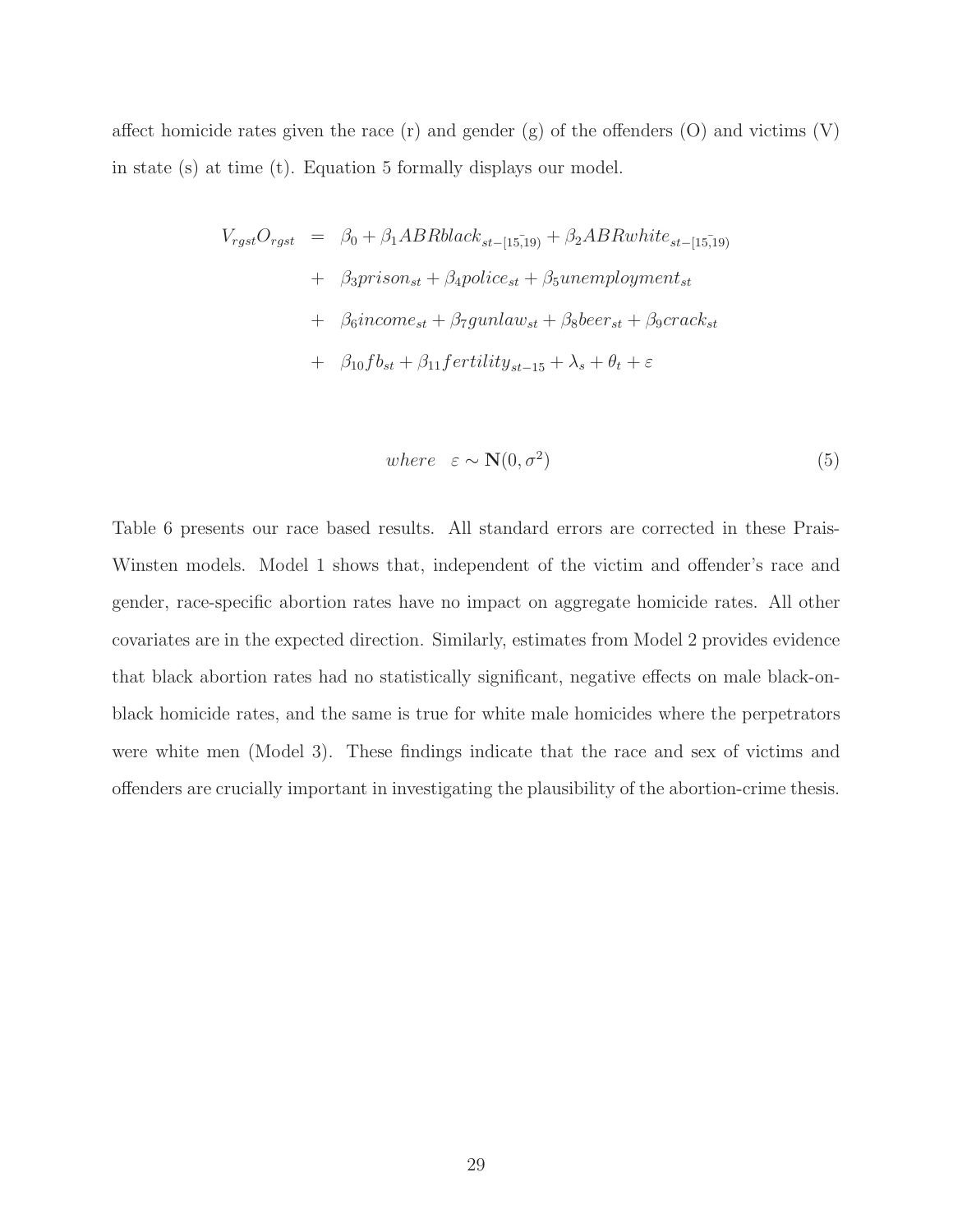|                | All Murder |          |             | BM-BM         | WM-WM      |            |
|----------------|------------|----------|-------------|---------------|------------|------------|
|                | coef.      | se       | coef.       | <sub>se</sub> | coef.      | se         |
|                |            |          |             |               |            |            |
| ABRblack       | .00001     | (.0001)  | .012        | (.006)        |            |            |
| ABRwhite       | $-.0002$   | (.0001)  |             |               | $-.006$    | (.007)     |
| prison         | $-1.778$   | (.550)   | $-50.441$   | (34.283)      | $-43.935$  | (24.424)   |
| police         | $-1.301$   | (.942)   | 13.637      | (50.744)      | 13.932     | (36.700)   |
| unemp          | $-14.578$  | (7.438)  | $-505.423$  | (442.348)     | 135.454    | (303.087)  |
| income         | $-8.342$   | (2.729)  | $-195.280$  | (133.469)     | $-189.757$ | (110.289)  |
| gunlaw         | .479       | (.219)   | .289        | (10.901)      | 2.530      | (7.940)    |
| beer           | .012       | (.036)   | 3.342       | (1.723)       | 1.562      | (1.069)    |
| crack          | .201       | (.071)   | 7.477       | (4.016)       | .929       | (2.481)    |
| fbrate         | $-.009$    | (.010)   | $-1.799$    | (.614)        | $-.445$    | (.491)     |
| fertility      | .007       | (.013)   | $-1.505$    | (.627)        | $-.914$    | (.578)     |
| constant       | 100.731    | (27.941) | $-2097.044$ | (1344.651)    | 1915.855   | (1062.805) |
|                |            |          |             |               |            |            |
| Year FE        | Yes        |          | Yes         |               | Yes        |            |
| State FE       | Yes        |          | Yes         |               | Yes        |            |
| $R^2$          | .931       |          | .918        |               | .972       |            |
| $\overline{N}$ | 483        |          | 483         |               | 483        |            |

Table 6: Estimating the Effect of Race-Specific Abortion Rates on Victim-Offender Race-Sex Homicide Rates, 1988-1999

Note: All models are corrected for heteroskedastic standard errors using Prais-Winsten. Authors' Calculations using SHR, CDC, NSFG, Census, Donohue & Levitt, & Fryer et al. data.

# 6 CONCLUSIONS

We have presented non-parametric and parametric evidence that abortion legalization did not have any measurable effect on future crime rates. First, we showed that there were not qualitative changes in birth cohorts immediately after abortion legalization because births to black, teenage mothers did not decline significantly (Panel B of Figure 2). As a matter of fact, births to black teenagers rose between 1970 and 1974, with the proportion of births remaining stagnant between 1975-1990 at late 1960 fertility levels.

Second, findings from our non-parametric, quasi-experimental analysis (Table 1 and Figure 7) suggest that the timing of abortion legalization did not translate into significantly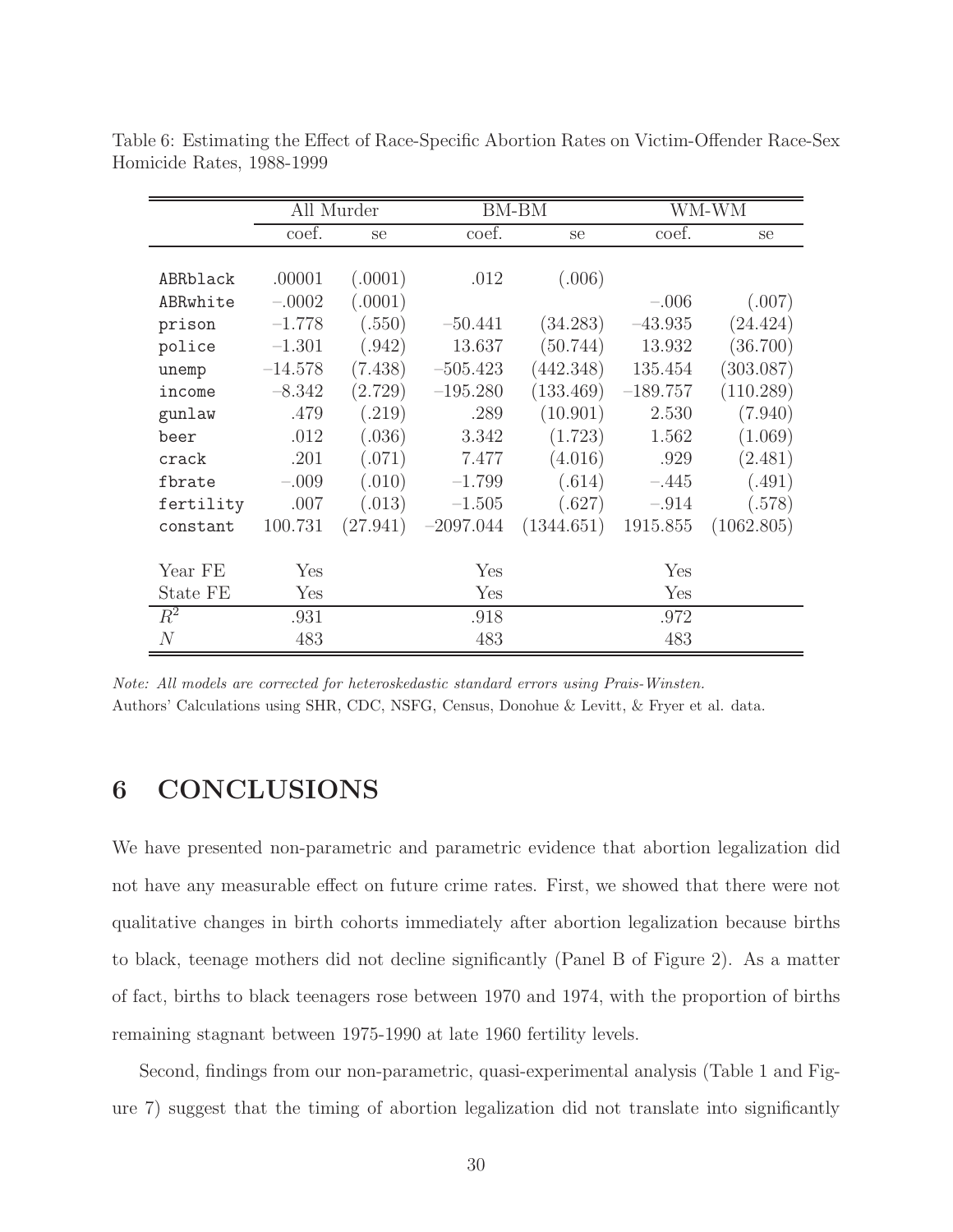different trends in the relative rates of change in crime rates for repeal and non-repeal states. Using the 1970-84 period as a control group for the 1985-99 treatment group (i.e., cohorts exposed to abortion legalization), we do not find any measurable differences between the relative rates of change in the crime rates.

Third, evidence from our parametric analysis (Table 3) highlights the effects contraceptive methods, divorce, and race-specific abortion rates have on fertility. Our research indicates that abortion rates affected fertility only marginally. This is also evident in Figure 1 because the race-specific TFRs show that the average rate of decline before abortion legalization was the same as the average rate of decline after abortion legalization. Because the pill was widely used by both married and unmarried women before legalized abortion, it is possible that the abortion-crime finding is the result of omitting this very important variable from the analysis.

Furthermore, Tables 4 and 5 underscore the fact that abortion did not have any effect on crime via fertility once period crack effects and pill use are controlled. Although previous research makes use of fixed effects models that account for omitted variables, we explicitly control for the most important omitted factors (the intensity of the crack-cocaine epidemic, contraceptive use, divorce rates, and race specific abortion rates) in our fixed effects models, which provide a more precise picture of the relationship between abortion and crime. Until now, abortion-crime researchers have been unable to model precise social relationships between race-sex specific abortion and crime rates because the Alan Guttmacher Institute (AGI) data are believed to have accurate numbers of abortions, while the CDC is believed to have correct race-specific abortion proportions. Combining information from the CDC and AGI allows researchers to track partial correlations between abortion and crime given the observed social context wherein intragroup victimization and offending is known to occur (as exemplified in homicide data).

The apparent abortion-crime relationship is the result of a misspecification between abortion and crime by race and sex. Previous research assumes that the racial distribution of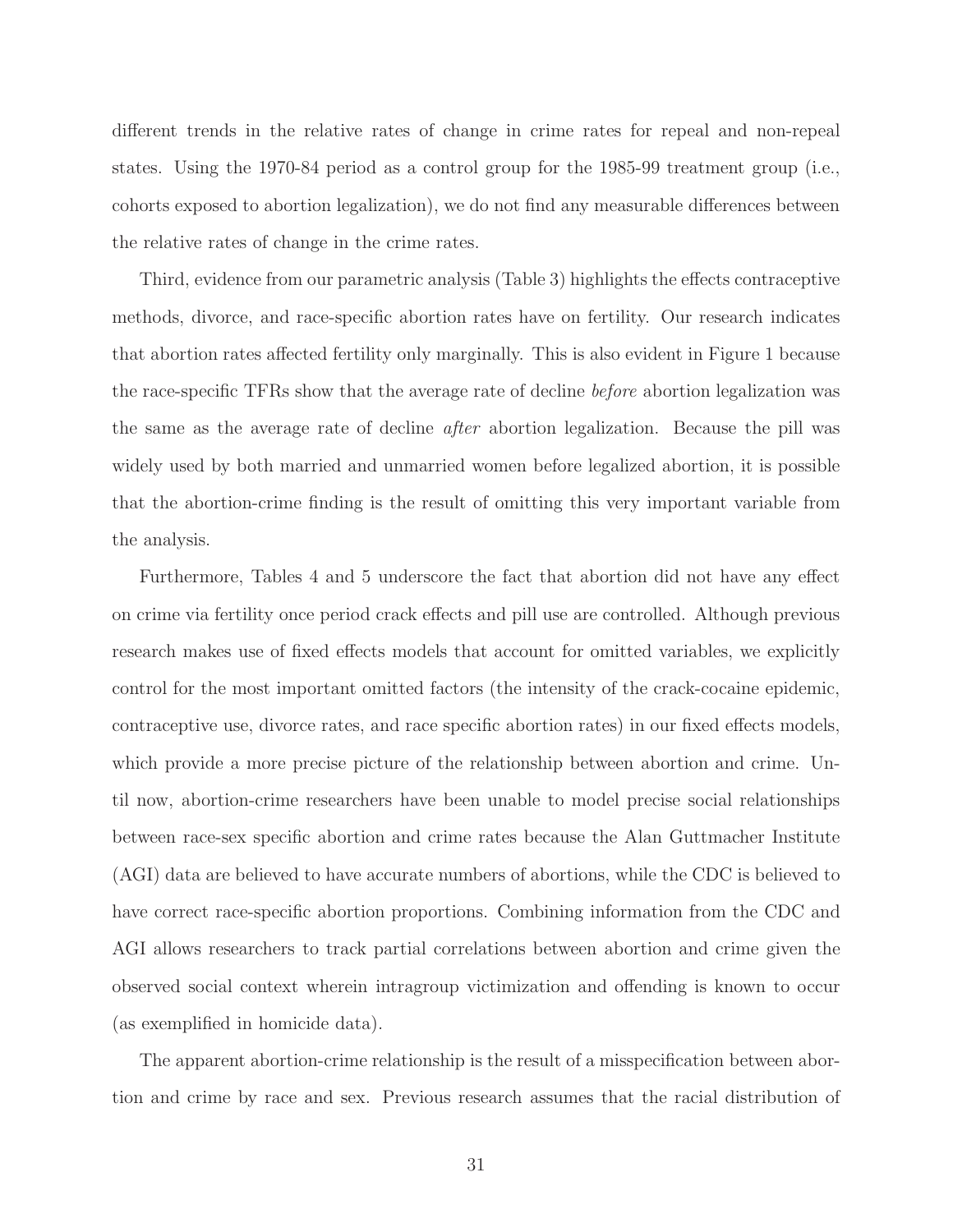abortions and crimes are similar, which is false. Homicide is an intragroup phenomenon. Therefore, if whites used abortion to time their fertility more than blacks, and blacks disproportionately experience crime (see Figures 4 and 5), then the drop in black crime rates would not be due to white aborted fetuses. This race-specific abortion-crime mismatch should be thought of in the context of residential segregation and spatial isolation. If the individuals most prone to experience certain crimes are socially isolated by race from others who are least likely to experience the phenomena, then a race analysis is further warranted. The impact of other important omitted variables—contraceptive methods, the crack-cocaine epidemic, divorce, racial differences in victimization and offending, for example—also need to be included within this framework. Furthermore, by not including the entire birth cohort exposed to risk (see the period-cohort discussion), previous estimates are biased because the period-cohorts do not age properly.

Lastly, it is important to remember that not all people who are "at risk" of being criminals actually experience crime, either as victims or offenders. By treating an entire synthetic cohort of unborn children as victims or offenders gives very extreme and distorted views about poverty, single parenthood, and crime, for there are plenty of poor children from single-parent households that never commit crimes. A more precise measure would net out the fraction of the cohort that never experiences crime during year  $t+15$  versus the remaining fraction that is composed of either victims or offenders. This is necessary because crime can be reduced through fewer victims or through fewer offenders that would harm members of the non-offending population. All of these issues paint a very broad picture of why the link between abortion legalization and the crime decline is the result of not accounting for other important factors that influenced fertility around the time of abortion legalization.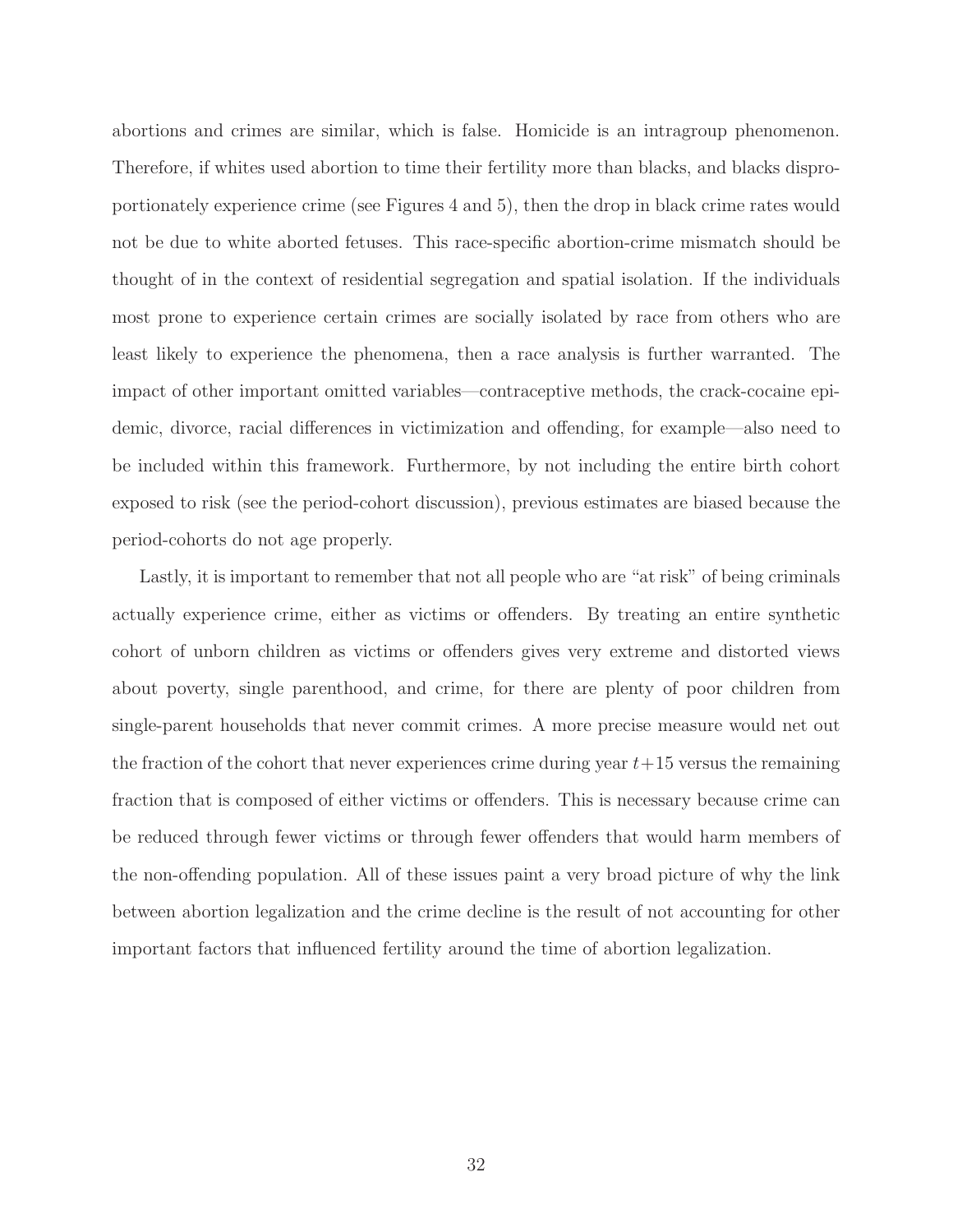# References

- Akerlof, George, Janet Yellen, and Michael Katz. 1996. "An Analysis of Out-of-Wedlock Childbearing in the United States." The Quarterly Journal of Economics 111:277–317.
- Ananat, Elizabeth, Jonathan Gruber, and Phillip Levine. 2004. "Abortion Legalization and Lifecycle Fertility." NBER working paper 10705 .
- Becker, Gary. 1993. A Treatise on the Family. Harvard University Press.
- Becker, Gary, Elisabeth Landes, and Robert Michael. 1977. "An Economic Analysis of Marital Instability." The Journal of Political Economy 85:1141–1188.
- Berk, Richard, Susan Sorenson, Douglas Wiebe, and Dawn Upchurch. 2003. "The Legalization of Abortion and Subsequent Youth Homicide: A Time Series Analysis." Analyses of Social Issues and Public Policy 3:45–64.
- Bianchi, Suzanne and Daphne Spain. 1986. American Women in Transition. Russell Sage Foundation.
- Combs, Michale and Susan Welch. 1982. "Blacks, Whites, and Attitudes Toward Abortion." The Public Opinion Quarterly 46:510–520.
- Devore, Jay. 2000. Probability and Statistics for Engineering and the Sciences. Duxbury.
- Donohue, John and Steven Levitt. 2001. "The Impact of Legalized Abortion on Crime." The Quarterly Journal of Economics 116:379–420.
- Donohue, John and Steven Levitt. 2004. "Further Evidence that Legalized Abortion Lowered Crime: A Reply to Joyce." Journal of Human Resources 39:29–49.
- Duncan, Greg and Saul Hoffman. 1985. "A Reconsideration of the Economic Consequences of Marital Dissolution." Demography 22:485–497.
- Easterlin, Richard. 1978. "What Will 1984 Be Like? Socioeconomic Implications of Recent Twists in Age Structure." Demography 15:397–432.
- Foote, Christopher and Christopher Goetz. 2005. "Testing Economic Hypotheses with State-Level Data: A Comment on Donohue and Levitt (2001)." Federal Reserve Bank of Boston Working Paper No. 05-15:1–18.
- Fox, James Allen. 2000. "Demographics and U.S. Homicide." In The Crime Drop in America, edited by Alfred Blumstein and Joel Wallman, chapter 9. Cambridge University Press.
- Fryer, Roland, Paul Heaton, Steven Levitt, and Kevin Murphy. 2005. "Measuring the Impact of Crack Cocaine." National Bureau of Economic Research Working Paper 11318:1–65.
- Furstenburg, Frank. 1972. "Attitudes Toward Abortion Among Young Blacks." Studies in Family Planning 3:66–69.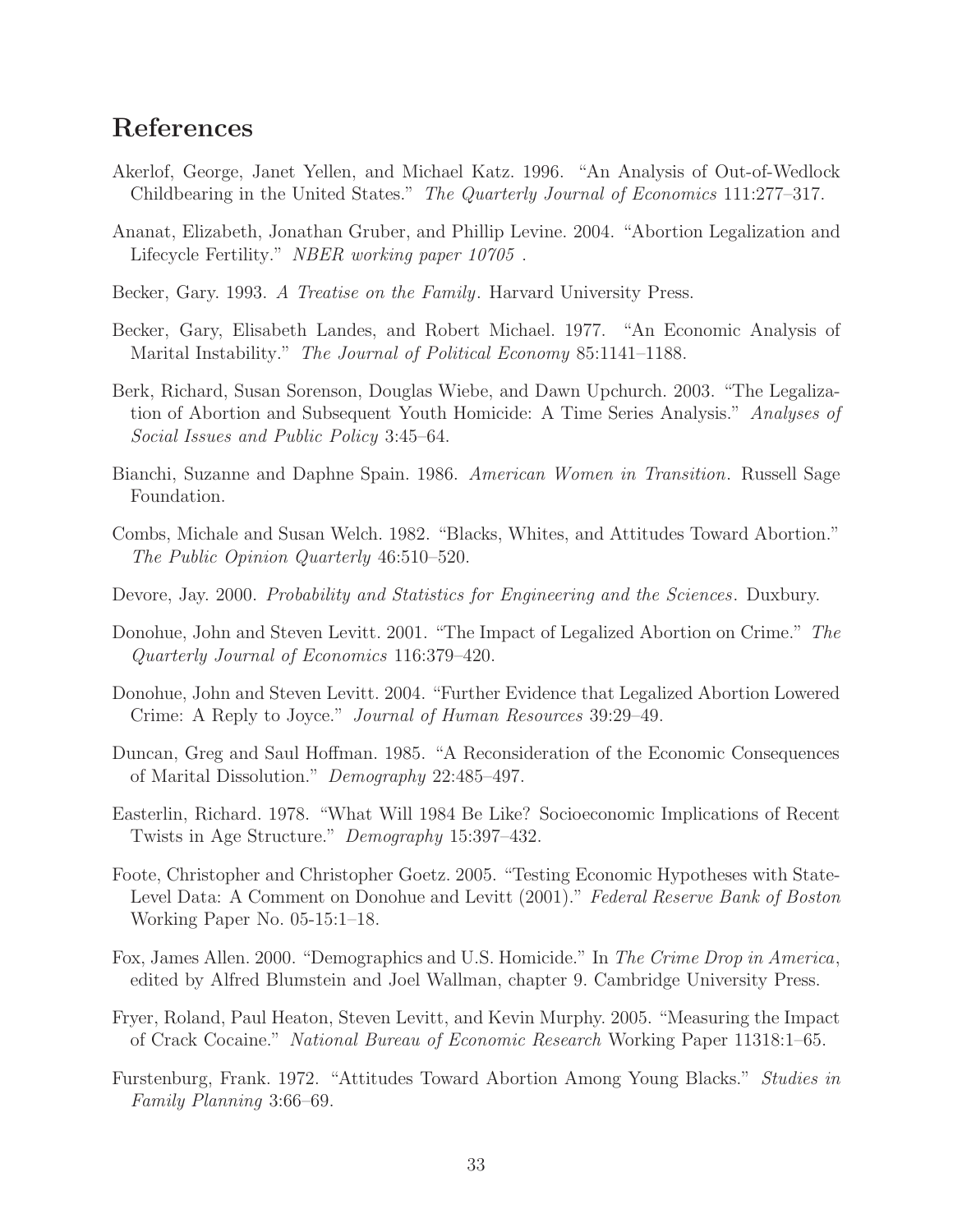- Goldin, Claudia and L. Katz. 2002. "The Power of the Pill: Oral Contraceptives and Women's Career and Marriage Decisions." Journal of Political Economy 110:730–770.
- Gruber, Jonathan. 2004. "Is Making Divorce Easier Bad for Children? The Long-Run Implications of Unilateral Divorce." Journal of Labor Economics 22:799–833.
- Hall, Elaine and Myra Marx Ferree. 1986. "Race Differences in Abortion Attitudes." The Public Opinion Quarterly 50:193–207.
- Harer, Miles and Darrell Steffensmeier. 1992. "The Differing Effects of Economic Inequality on Black and While Rates of Violence." Social Forces 70:1035–1054.
- Joyce, Ted. 2004a. "Did Legalized Abortion Lower Crime?" The Journal of Human Resources 39:1–28.
- Joyce, Ted. 2004b. "Further Tests of Abortion and Crime." National Bureau of Economic Research Working Paper No. 10564.
- Kirkpatrick, David. 2005. "Democrats Attack Radio Host's Remarks on Crime." New York Times 3:16.
- Krivo, Lauren and Ruth Peterson. 1996. "Extremely Disadvantaged Neighborhoods and Urban Crime." Social Forces 75:619–648.
- Krivo, Lauren and Ruth Peterson. 2000. "The Structural Context of Homicide: Accounting for Racial Differences in Process." American Sociological Review 65:547–559.
- Levitt, Steven D. 2001. "Alternative Strategies for Identifying the Link Between Unemployment and Crime." Journal of Quantitative Criminology 17:377–390.
- Luker, Kristin. 1996. Dubious Conceptions: The Politics of Teenage Pregnancy. Harvard University Press.
- O'Brien, Robert. 1999. "Measuring the Convergence/Divergence of "Serious Crime" Arrest Races for Males and Females: 1960-1995." The Journal of Quantitative Criminology 15:97–114.
- Peterson, Ruth and Lauren Krivo. 1993. "Racial Segregation and Black Urban Homicide." Social Forces 71:1001–1026.
- Peterson, Ruth and Lauren Krivo. 1999. "Racial Segregation, the Concentration of Disadvantage, and Black and White Homicide Victimization." Sociological Forum 14:465–493.
- Sen, Anindya. 2005. "Does Abortion Lead to Lower Crime? Evaluating the Relationship between Crime, Abortion, and Fertility." working paper .
- Sorenson, Susan, Douglas Wiebe, and Richard Berk. 2002. "Legalized Abortion and the Homicide of Young Children: An Empirical Investigation." Analyses of Social Issues and Public Policy 2:239–256.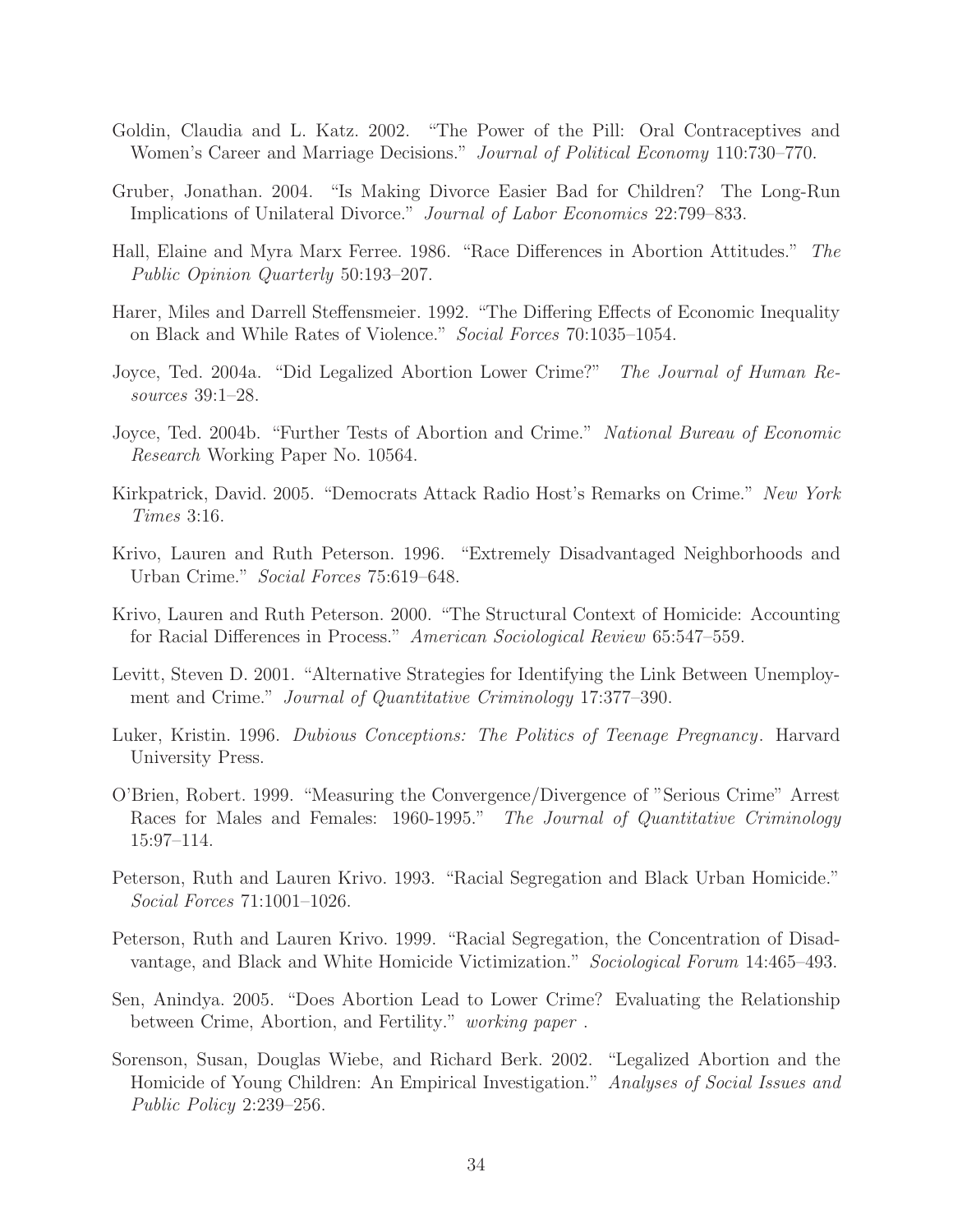Spain, Daphne and Suzanne Bianchi. 1996. Balancing Act. Russell Sage Foundation.

- Steffensmeier, Darrell. 1978. "Crime and the Contemporary Woman: An Analysis of Changing Levels of Female Property Crime, 1960-75." Social Forces 57:566–584.
- Steffensmeier, Darrell. 1980. "Sex Differences in Patterns of Adult Crime, 1965-77: A Review and Assessment." Social Forces 58:1080–1108.
- Steffensmeier, Darrell. 1983. "Organization Properties and Sex-Segregation in the Underworld: Building a Sociological Theory of Sex Differences in Crime." Social Forces 61:1010– 1032.
- Steffensmeier, Darrell and Michael Cobb. 1981. "Sex Differences in Urban Arrest Patterns, 1934-79." Social Problems 29:37–50.
- Steffensmeier, Darrell, Cathy Streifel, and Miles Harer. 1987. "Relative Cohort Size and youth Crime in the United States, 1953-1984." American Sociological Review 52:702–710.
- Steffensmeier, Darrell, Cathy Streifel, and Edward Shihadeh. 1992. "Cohort size and Arrest Rates Over the Life Course: The Easterlin Hypothesis Reconsidered." American Sociological Review 57:306–314.
- Trent, Katherine and Eve Powell-Griner. 1991. "Differences in Race, Marital Status, and Education among Women Obtaining Abortions." Social Forces 69:1121–1141.
- Wilmoth, John. 1990. "Variation in Vital Rates by Age, Period, and Cohort." Sociological Methodology 20:295–335.
- Wilmoth, John. 2005. "On the Relationship Between Period and Cohort Mortality." Demographic Research 13:231–280.
- Wilmoth, J.R., K. Andreev, D. Jdanov, and D.A. Glei. 2005. "Methods Protocol for the Human Mortality Database." Human Mortality Database, www.mortality.org.
- Wilmoth, John, Jacques Vallin, and Graziella Caselli. 1990. "When Does a Cohort's Mortality Differ from What we Might Expect?" Population: An English Selection 2:93–126.
- Zavodny, Madeline. 2001. "The Effect of Partner's Characteristics on Teenae Pregnancy and Its Resolution." Family Planning Perspectives 33:192–199.
- Zelnik, Melvin and John Kantner. 1975. "Attitudes of American Teenagers Toward Abortion." Family Planning Perspectives 7:89–91.
- Zimring, Frank. 2006. The Great American Crime Decline. Oxford University Press.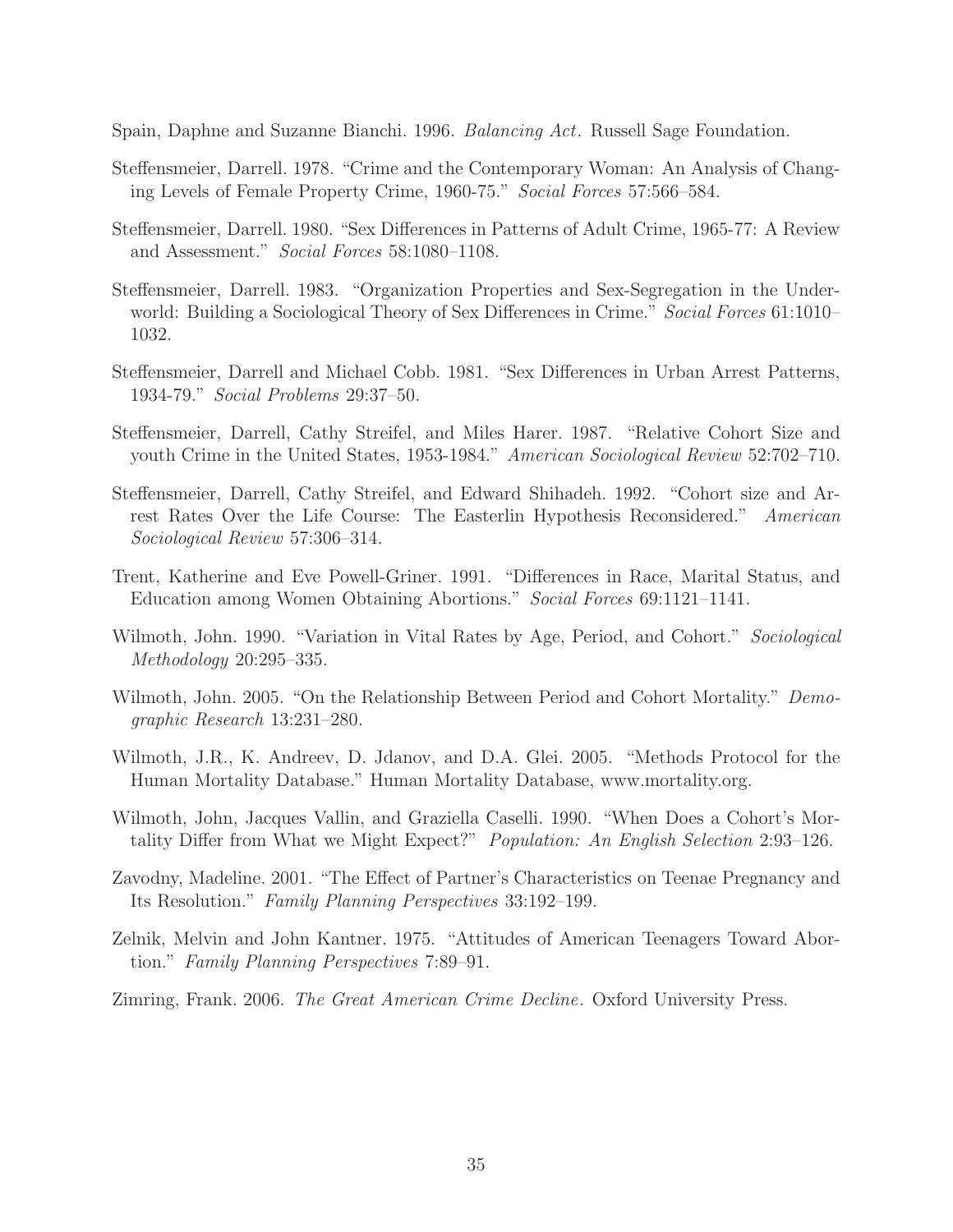Figure 1: Total Fertility Rate (TFR) by Race and Year, U.S. 1960-1990



Source: National Center for Health Statistics (1990) Note: Due to missing data, values for the Black TFR have been linearly interpolated for 1961-1963.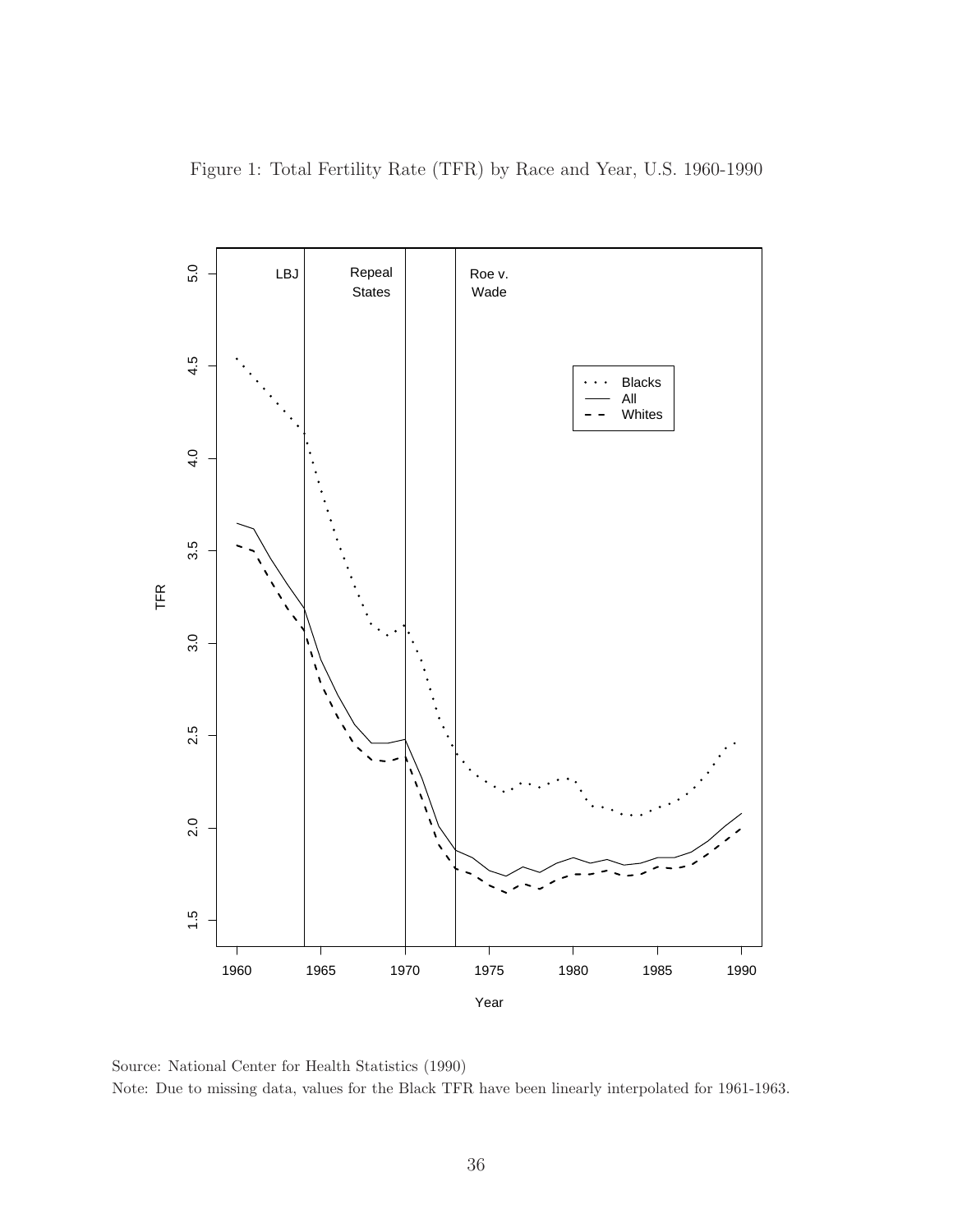Figure 2: Total Fertility Rate (TFR) for Women Age 15-19 by Race and Year, U.S. 1960-1990



**Panel A: Race−Specific TFR for Women Age 15−19 by Year**





Source: National Center for Health Statistics (1990)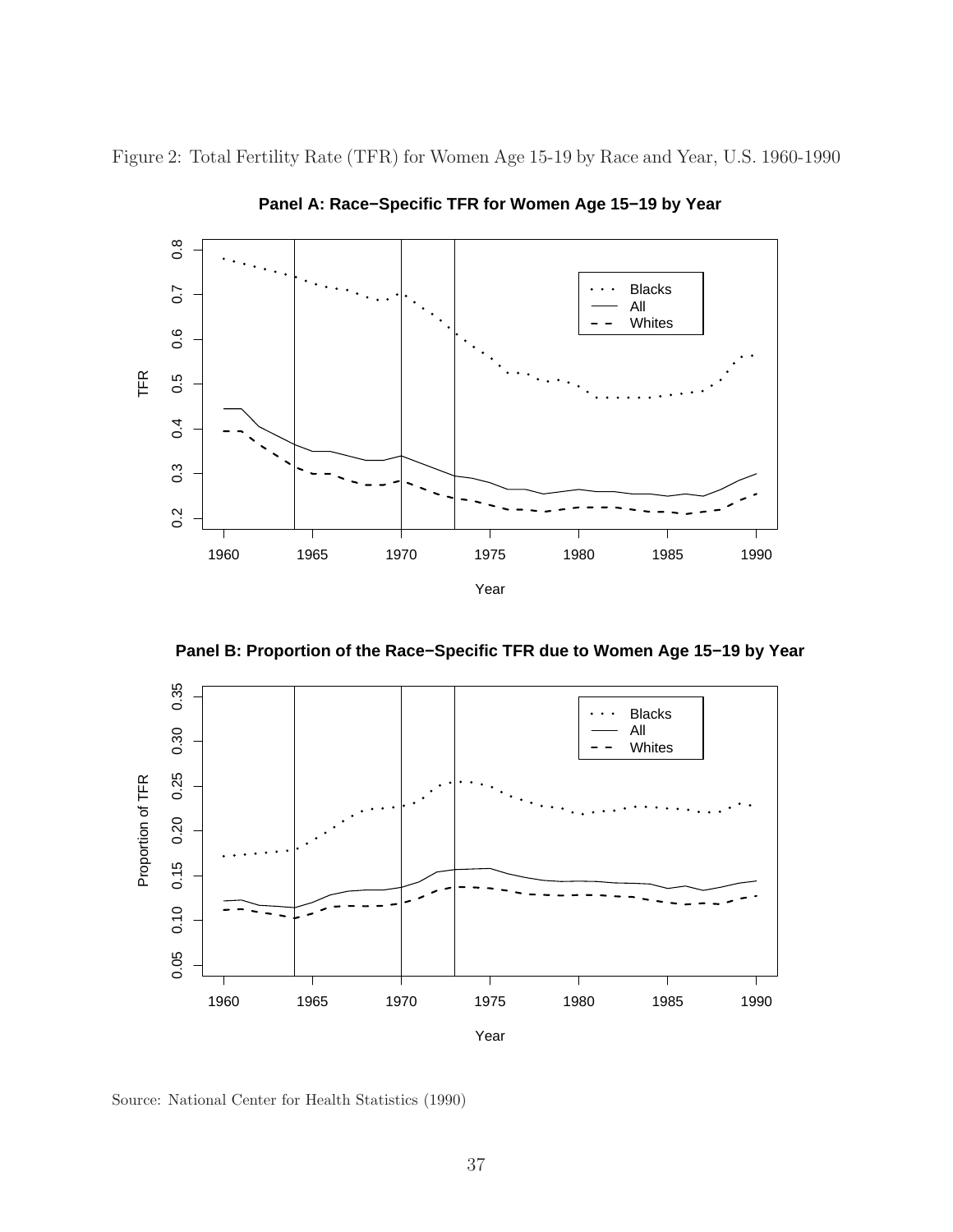

Figure 3: Absolute and Relative Changes in Birth Rates by Year, 1960-1990

**Panel A: Race−Specific Birth Rate for Unmarried Women Age 15−19 by Year**

**Panel B: Median Birth Rate in Repeal and Non−Repeal States, by Year for Women Age 15−44**



**Panel C: Relative Rate of Change in the Median Birth Rate for Repeal and Non−Repeal States, by Year for Women Age 15−44**



Source: National Center for Health Statistics (1990)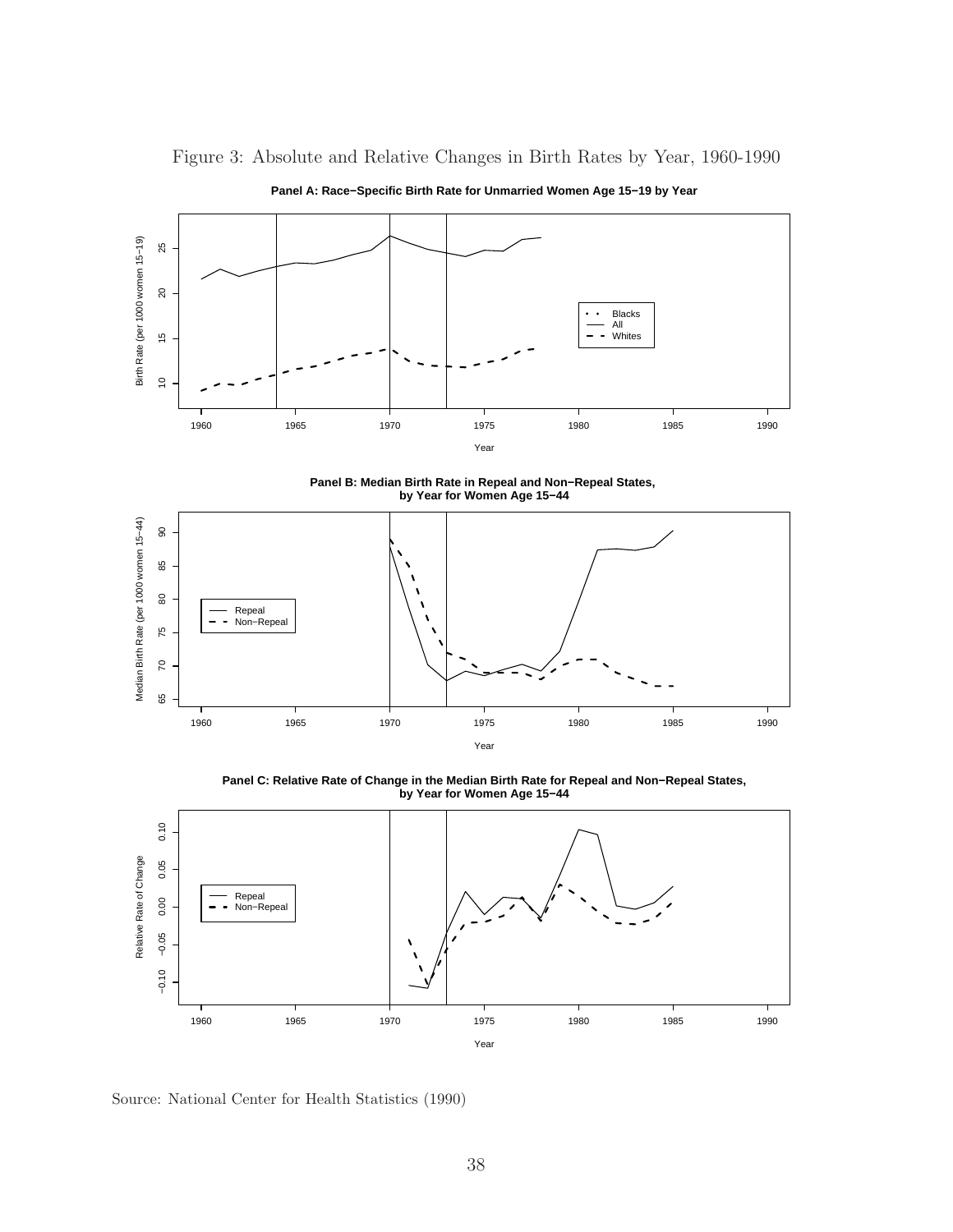

Figure 4: Comparison of Homicide Victimization Rates for Black and White Males Age 15-19 by State & Year, 1976-2000

Source: Uniform Crime Reports, Supplementary Homicide Reports, 1976-2000 Authors' Calculations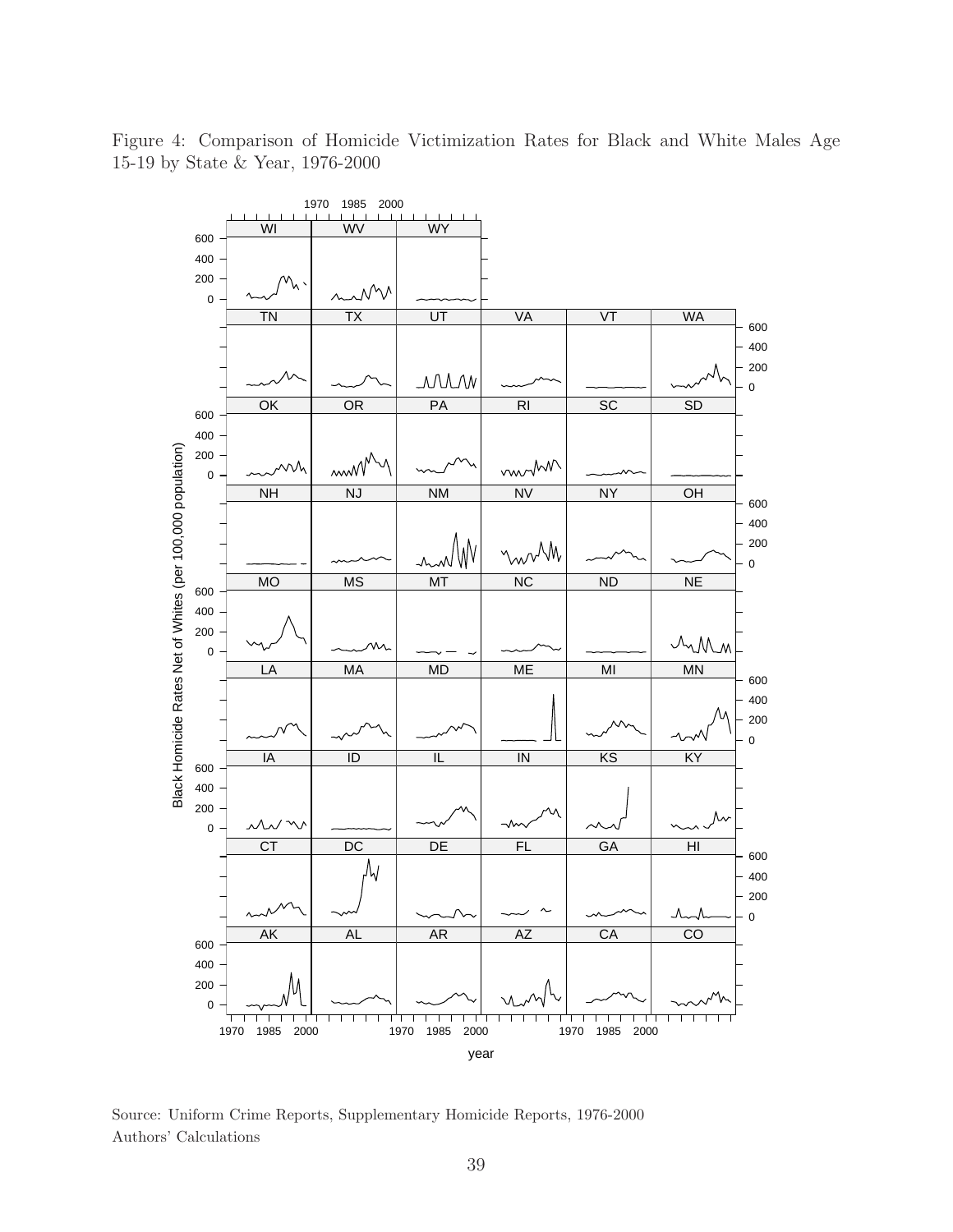

Figure 5: Comparison of Homicide Victimization Rates for Black and White Females Age 15-19 by State & Year, 1976-2000

Source: Uniform Crime Reports, Supplementary Homicide Reports, 1976-2000 Authors' Calculations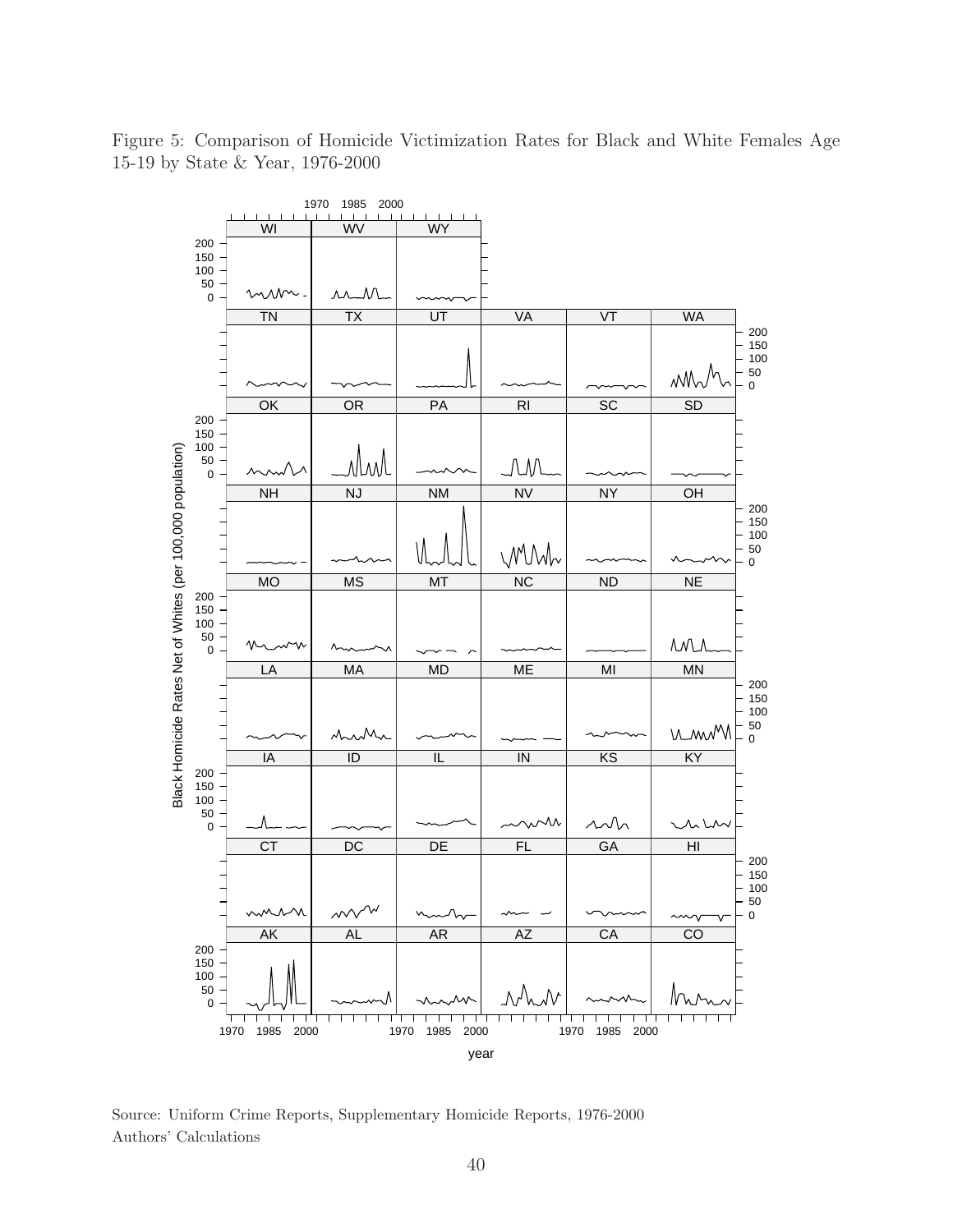Figure 6: Change in the Crime Rate Relative to 1960 by Crime and Year (in Percentage Terms), U.S. 1960-1990



Source: Uniform Crime Reports, 1960-2002 Author's Calculations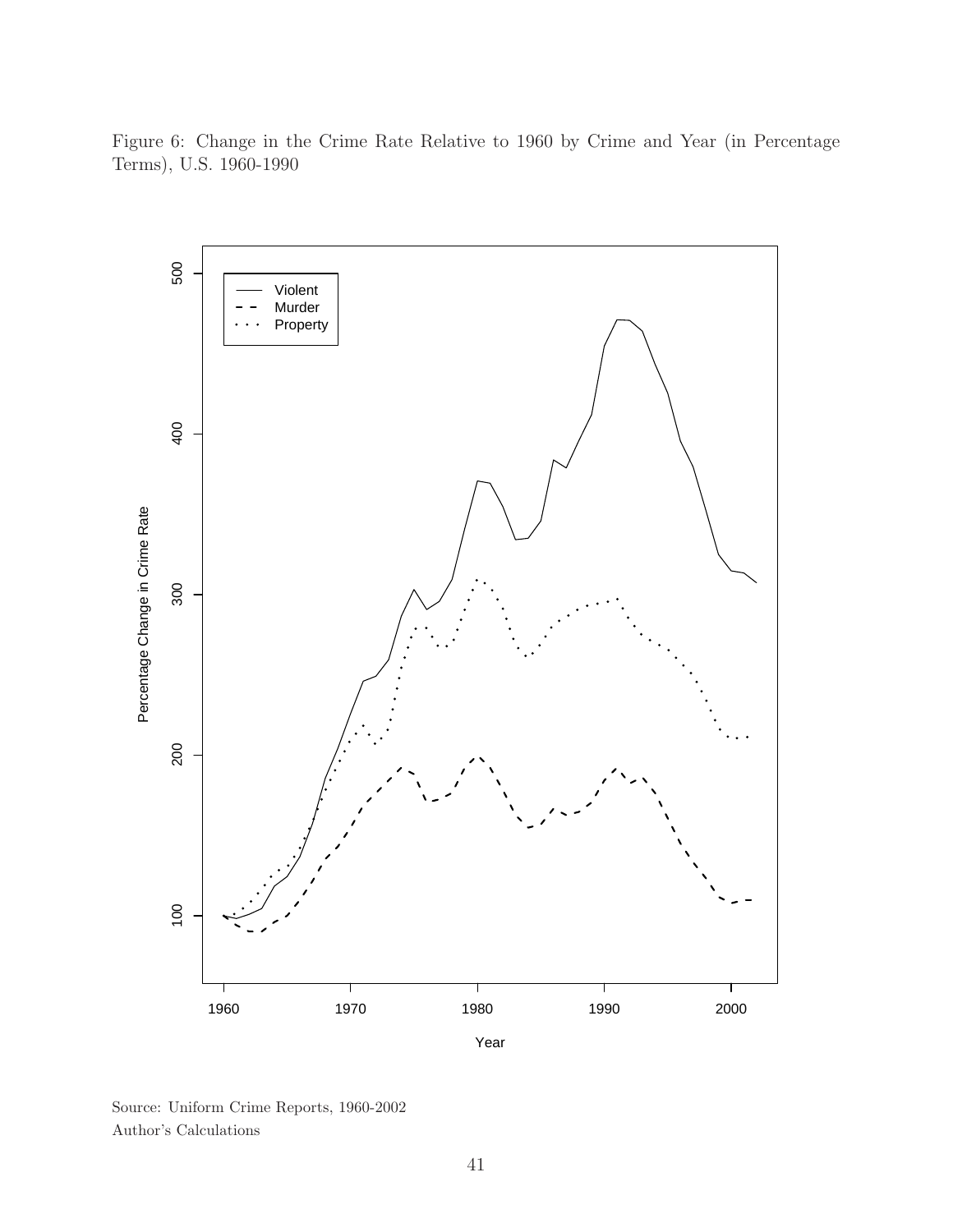Figure 7: P-values from Testing Whether the Difference in the Relative Rates of Change Is Statistically Different from Zero by Crime & Year, 1970-1999



Source: Uniform Crime Reports, 1960-2002 Note: These probabilities were derived from a one-sided two-sample t-test. Authors' Calculations.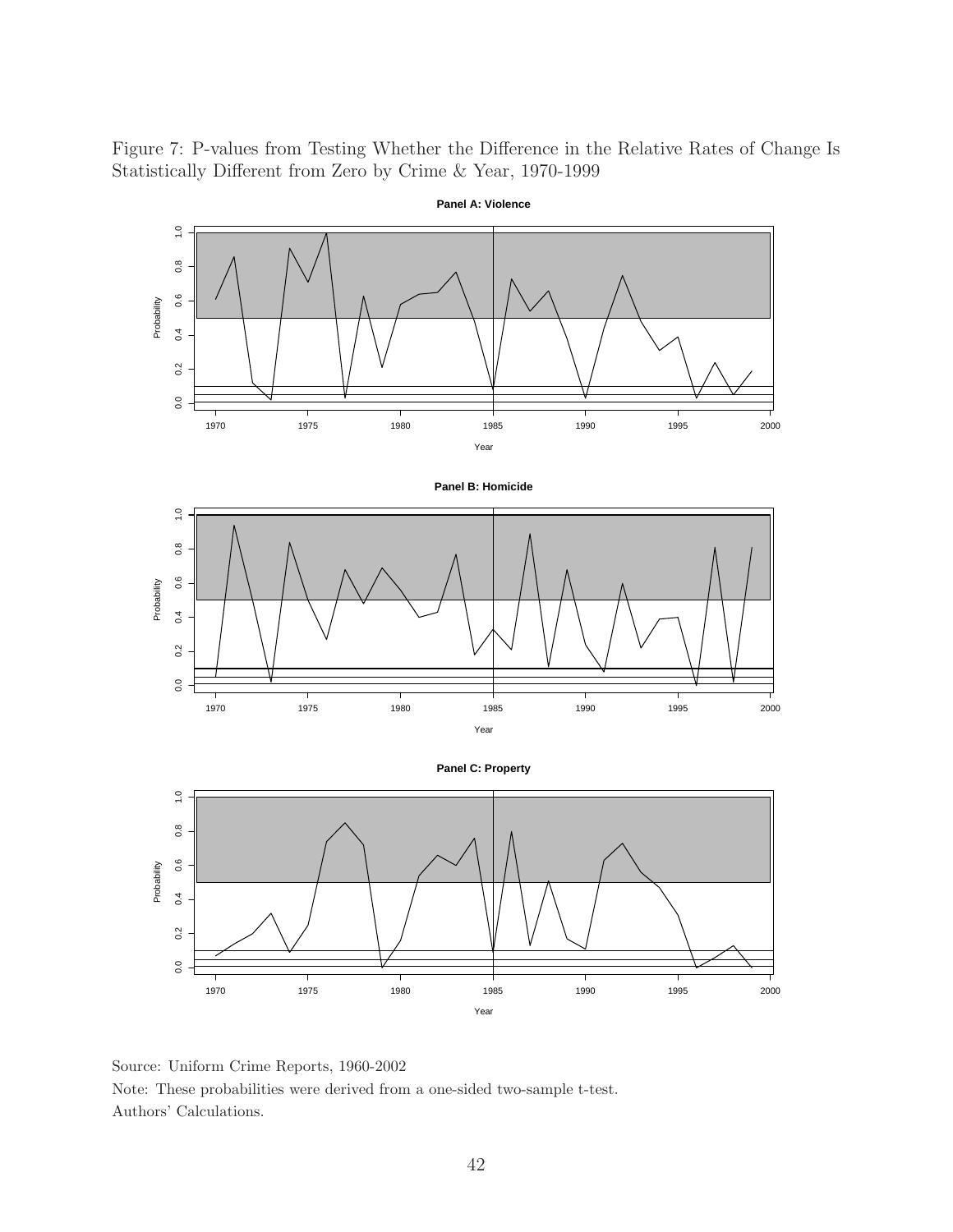Figure 8: Comparison of Relative Rates of Change for Repeal States by Crime & Year, 1980-2002



Source: Uniform Crime Reports, 1960-2002 Authors' Calculations